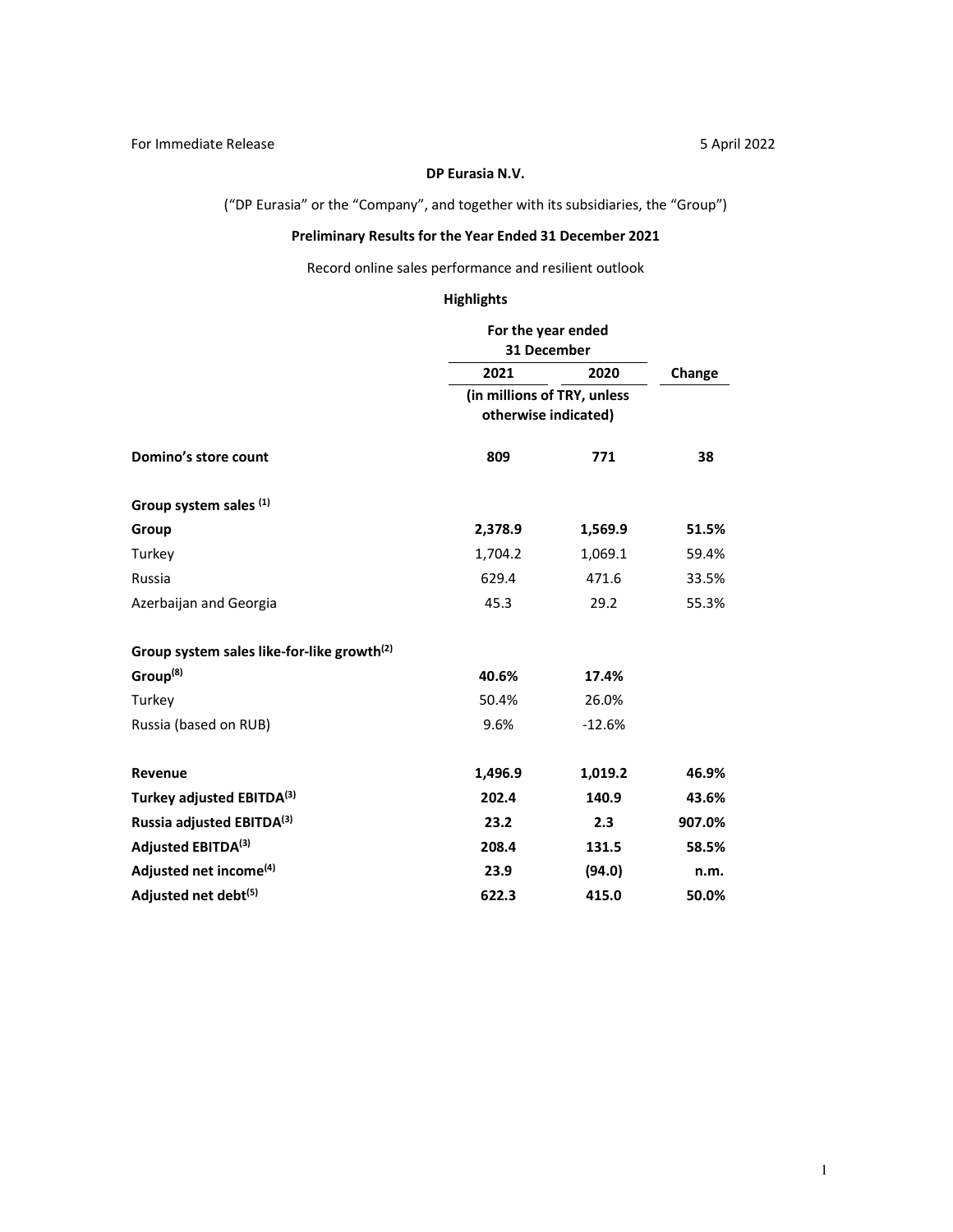## **Financial Highlights**

- Group revenue up 46.9% and system sales up 51.5%, driven by like-for-like growth and store openings
	- o Turkish systems sales growth of 59.4%
	- o Russian system sales growth of 33.5% (7.8% based on RUB)
- Adjusted EBITDA up 58.5% to TRY 208.4 million (2020: TRY 131.5 million)
- Adjusted net income of TRY 23.9 million versus an adjusted net loss of TRY 94.0 million in 2020
- Strong liquidity position TRY 200 million of cash on hand, including the promissory note in Sberbank, and additional available bank lines of TRY 186 million as at 31 December 2021

## **Operational Highlights**

- 38 net store openings in the year for the Company and a record year in Turkey since 2014, with 39 openings
- Online delivery system sales<sup>(6)</sup> as a share of delivery system sales reached 80% (2020: 75%), reflecting our strong online offering and positioning
- Group online system sales<sup>(7)</sup> growth of 66.9%
	- $\circ$  Turkish online system sales<sup>(7)</sup> growth of 84.2%
	- $\circ$  Russian online system sales<sup>(7)</sup> growth of 37.6% (11.0% based on RUB)
- Product innovation and focused offering continues to attract a diverse and growing customer base
- Launch of new coffee-related brand in Turkey, COFFY, represents important growth opportunity in the long term

## **Current Trading**

System sales growth and like-for-like growth for the twelve weeks ended 27 March 2022 compared to the same period in 2021 were as follows:

| 27 March 2022 |
|---------------|
| 56.0%         |
| 56.5%         |
| 50.4%         |
| 122.3%        |
|               |
|               |
| 37.3%         |
|               |

| ----                  |        |
|-----------------------|--------|
| Turkey                | 50.3%  |
| Russia (based on RUB) | (4.7)% |

#### **2022 Outlook**

Turkey has been experiencing high inflation over the last three years; however, the Group has consistently performed above the inflation rate during this period. Owing to management's experience in navigating through periods of high inflation, the Group expects to manage the situation to deliver long-term sustainable growth. The Group is tackling inflation via frequent price increases on its sales to consumers and franchisees whilst remaining mindful of keeping its best value for money consumer proposition and franchisee profitability.

At this stage there has been no material disruption to the Group's operations in Russia from the ongoing situation in Ukraine. Trading from the Group's 188 stores in Russia continues and the Group remains dedicated to the communities it serves. The Board has, however, determined it prudent to limit any further investment into its operations in Russia and will keep this under review going forward in light of the geopolitical situation. Furthermore, the Group has suspended royalty payments from its Russian operations until further notice.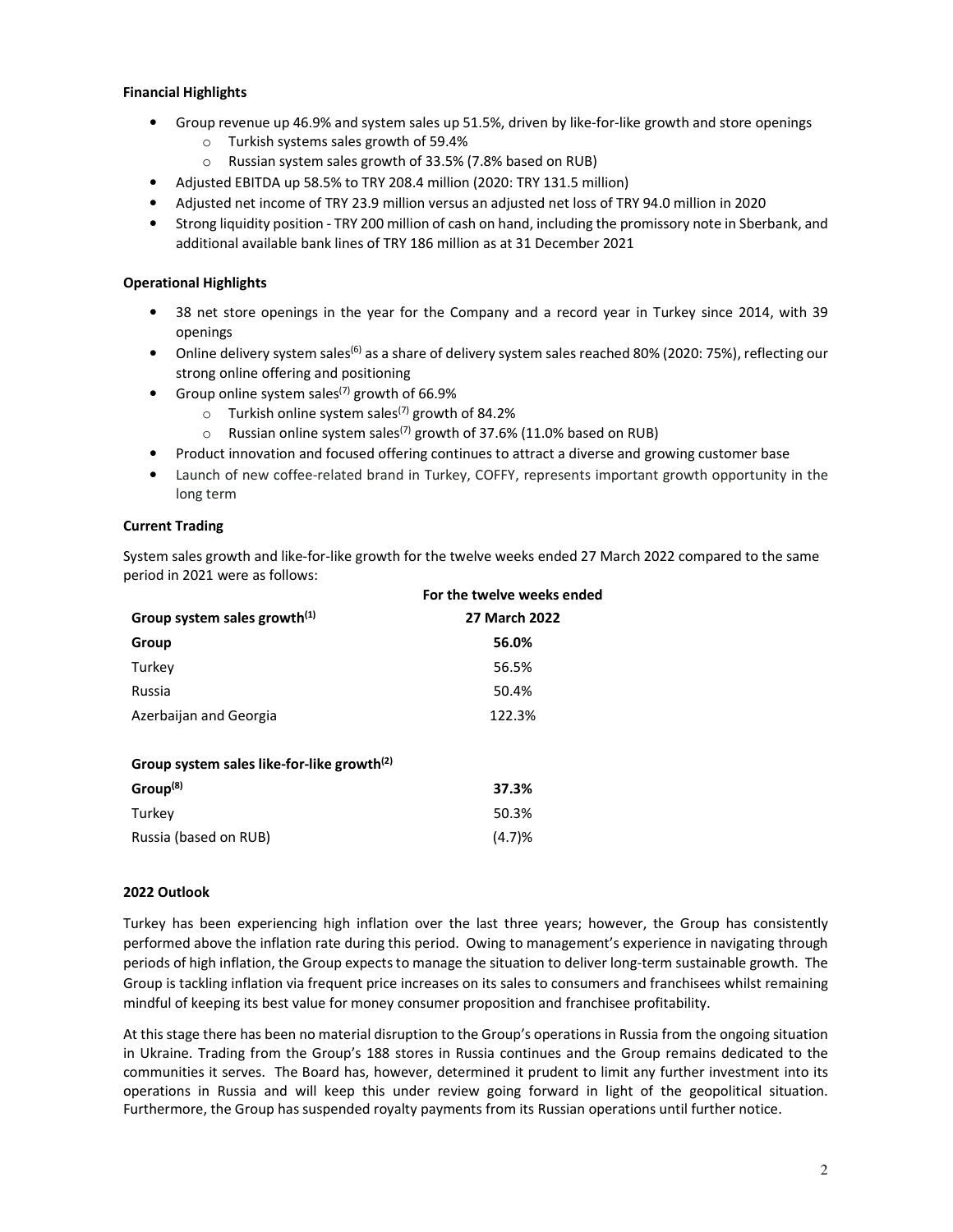Given the ongoing uncertainty around the geopolitical tensions regarding Russia and the high inflationary environment in Turkey, the Group is not able to provide meaningful guidance on the likely financial and operating results for the current year at this stage.

## **Commenting on the results, Chief Executive Officer, Aslan Saranga said:**

"On behalf of the Board, I am pleased to report another set of strong results for 2021. We increased our Group system sales and adjusted EBITDA by 51.5% and 58.5%, respectively.

"The Turkish business continues to build on its very strong performance since the second half of 2020 with a likefor-like growth rate exceeding 50% in 2021, and 2022 has started strongly as well, achieving a like-for-like growth rate of 50.3% for the twelve weeks ended 27 March 2022.

"In Russia, 2021 was a strong recovery year in which we alleviated the negative developments of the previous year. We returned to a positive like-for-like growth rate of almost 10% and increased our adjusted EBITDA. Although 2022 started somewhat sluggishly with a like-for-like growth rate of -4.7% for the twelve weeks ended 27 March 2022, it is important to note that early 2021 trading was especially strong and the corresponding period in 2022 also saw a spike in COVID-19 Omicron cases. Our Russian like-for-like growth rate for the twelve weeks ended 27 March 2022 compared to pre-COVID 2020 was 7.6%. Both markets continued to benefit from the COVID-19 inspired shift to home delivery in 2021.

"Post-year end, we have been shocked and saddened to witness the unfolding conflict involving Russia and Ukraine and the effect it has had on all of the innocent civilians across the region. The safety and welfare of all of the Group's employees and customers remains our primary priority at this time and we continue to monitor the situation closely.

"Product innovation continued in both markets. In Turkey, we introduced new pizzas, like Ocakbaşı that we mentioned in our latest trading update, as well as new side offerings, such as the extension of the oven-baked sandwich line, new chicken offerings and Döner (chawarma) products ranges. In Russia, new product launches included the pear-and-blue cheese pizza, half-and-half pizza, and a range of breads.

"Once again 2021 saw online delivery system sales increase as a percentage of total delivery system sales and both markets reached all-time high figures with 76.5% in Turkey and 92.9% in Russia. The steady increase of this mix is beneficial for us as we get to know our customers and tailor our approach with better-focused offerings.

"I am also very excited to announce the launch of our new coffee shop and product brand, COFFY, which has opened eleven stores in Turkey. I believe COFFY will be an important contributor to our growth in the Turkish market over the coming years.

"Whilst the pandemic seems to have lost momentum in recent months, we expect general inflationary pressures and recent geopolitical developments in the region to create headwinds in 2022. Whilst the Board is cognisant of these facts, it expects a resilient performance for 2022."

#### **Enquiries**

**DP Eurasia N.V.**  Selim Kender, Chief Strategy Officer İlknur Kocaer, CFA, Investor Relations Director

**Buchanan** (Financial Communications) Richard Oldworth / Tilly Abraham / Verity Parker +44 20 7466 5000

dp@buchanan.uk.com

+90 212 280 9636

A meeting for analysts will be held at 9.30am (GMT) on 5 April 2022 at the offices of Buchanan, 107 Cheapside, London, EC2V 6DN. If you would like to attend, please contact Buchanan via dp@buchanan.uk.com. A conference call dial-in will also be available via the details below.:

**Conference call:** UK Toll: +44 333 300 0804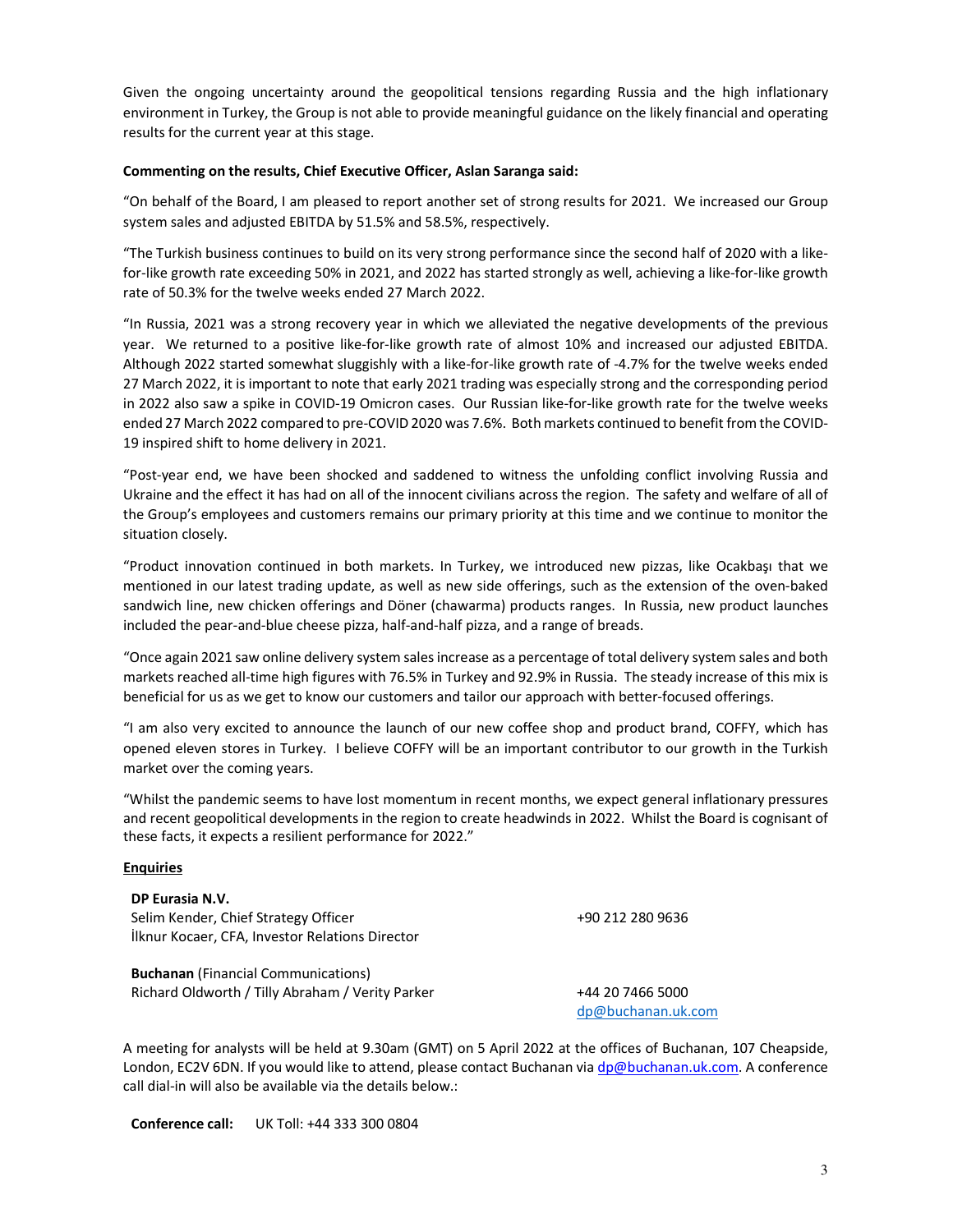UK Toll Free: 0800 358 9473 Participant PIN code: 58036829# URL for international dial in numbers: https://event.sharefile.com/d-s7bae1d9235d495a8

DP Eurasia N.V.'s preliminary 2021 results and corporate presentation are available at www.dpeurasia.com. A conference call replay will be available on the website in due course.

### **Notes**

 $<sup>(1)</sup>$  System sales are sales generated by the Group's corporate and franchised stores to external customers and do</sup> not represent revenue of the Group.

 $(2)$  Like-for-like growth is a comparison of sales between two periods that compares system sales of existing system stores. The Group's system stores that are included in like-for-like system sales comparisons are those that have operated for at least 52 weeks preceding the beginning of the first month of the period used in the like-for-like comparisons for a certain reporting period, assuming the relevant system store has not subsequently closed or been "split" (which involves the Group opening an additional store within the same map of an existing store or in an overlapping area).

<sup>(3)</sup> EBITDA, adjusted EBITDA and non-recurring and non-trade income/expenses are not defined by IFRS. These items are determined by the principles defined by the Group management and comprise income/expenses which are assumed by the Group management to not be part of the normal course of business and are non-trading items. These items which are not defined by IFRS are disclosed by the Group management separately for a better understanding and measurement of the sustainable performance of the Group. Please refer to Note 3 in the Consolidated Financial statements for a reconciliation of these items with IFRS.

(4) Adjusted net income is not defined by IFRS. Adjusted net income excludes income and expenses which are not part of the normal course of business and are non-recurring items. Management uses this measurement basis to focus on core trading activities of the business segments and to assist it in evaluating underlying business performance. Please refer to Note 3 in the Consolidated Financial statements for a reconciliation of this item with IFRS.

 $<sup>(5)</sup>$  Net debt and adjusted net debt are not defined by IFRS. Adjusted net debt includes cash deposits used as a loan</sup> guarantee and cash paid, but not collected during the non-working day at the year end. Management uses these numbers to focus on net debt including deposits not otherwise considered cash and cash equivalents under IFRS. Please refer to Note 16 in the Consolidated Financial statements for a reconciliation of these items with IFRS.

<sup>(6)</sup> Delivery system sales are system sales of the Group generated through the Group's delivery distribution channel.

 $<sup>(7)</sup>$  Online system sales are system sales of the Group generated through its online ordering channel.</sup>

 $(8)$  Group like-for-like growth is a weighted average of the country like-for-like growths based on store numbers as described in Note (2) above.

## **Notes to Editors**

DP Eurasia N.V. is the exclusive master franchisee of the Domino's Pizza brand in Turkey, Russia, Azerbaijan and Georgia. The Company was admitted to the premium listing segment of the Official List of the Financial Conduct Authority and to trading on the main market for listed securities of the London Stock Exchange plc on 3 July 2017. The Company (together with its subsidiaries, the "Group") is the largest pizza delivery company in Turkey and the third largest in Russia. The Group offers pizza delivery and takeaway/ eat-in facilities at its 809 stores (607 in Turkey, 188 in Russia, ten in Azerbaijan and four in Georgia as at 31 December 2021), and operates through its owned corporate stores (24%) and franchised stores (76%). The Group maintains a strategic balance between corporate and franchised stores, establishing networks of corporate stores in its most densely populated areas to provide a development platform upon which to promote best practice and maximise profitability. The Group has adapted the Domino's Pizza globally proven business model to its local markets.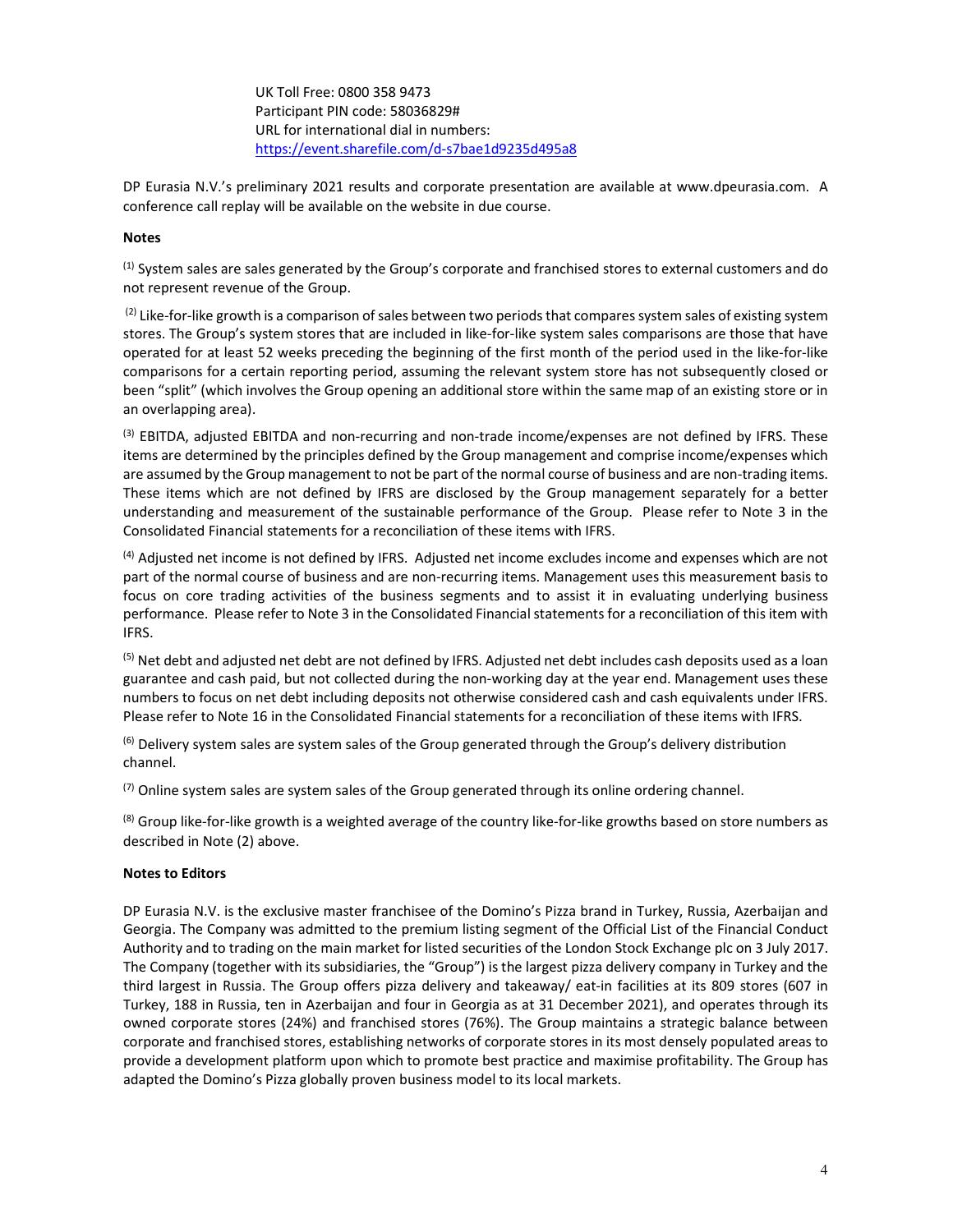#### **Performance Review**

|                                                        | For the year ended                                  |          |        |  |  |
|--------------------------------------------------------|-----------------------------------------------------|----------|--------|--|--|
| System sales                                           | 31 December                                         |          |        |  |  |
|                                                        | 2021                                                | 2020     | Change |  |  |
|                                                        | (in millions of TRY, unless<br>otherwise indicated) |          |        |  |  |
| Group system sales (1)                                 |                                                     |          |        |  |  |
| Group                                                  | 2,378.9                                             | 1,569.9  | 51.5%  |  |  |
| Turkey                                                 | 1,704.2                                             | 1,069.1  | 59.4%  |  |  |
| Russia                                                 | 629.4                                               | 471.6    | 33.5%  |  |  |
| Azerbaijan & Georgia                                   | 45.3                                                | 29.2     | 55.3%  |  |  |
| Group system sales like-for-like growth <sup>(2)</sup> |                                                     |          |        |  |  |
| Group <sup>(8)</sup>                                   | 40.6%                                               | 17.4%    |        |  |  |
| Turkey                                                 | 50.4%                                               | 26.0%    |        |  |  |
| Russia (based on RUB)                                  | 9.6%                                                | $-12.6%$ |        |  |  |

| <b>Domino's Store Count</b> | As at 31 December        |            |              |           |            |              |
|-----------------------------|--------------------------|------------|--------------|-----------|------------|--------------|
|                             | 2021                     |            |              | 2020      |            |              |
|                             | Corporate                | Franchised | <u>Total</u> | Corporate | Franchised | <b>Total</b> |
| Turkey                      | 100                      | 507        | 607          | 106       | 462        | 568          |
| Russia                      | 94                       | 94         | 188          | 115       | 75         | 190          |
| Azerbaijan                  | $\overline{\phantom{a}}$ | 10         | 10           | -         | 9          | 9            |
| Georgia                     | $\overline{\phantom{0}}$ | 4          | 4            | -         | 4          | 4            |
| <b>Total</b>                | 194                      | 615        | 809          | 221       | 550        | 771          |

DP Eurasia increased its net store count by 38 in 2021, primarily through Turkey. The Group increased its system sales by 51.5% year-on-year, driven by the strong like-for-like sales growth in Turkey and with like-for-like sales growth returning to positive territory in Russia.

The Turkish operations' system sales, representing 72% of Group system sales, increased by 59.4%. Despite the macroeconomic volatility, especially in the last quarter of the year, the Turkish business recorded very strong likefor-like growth rate throughout the year. The creative marketing campaigns stressing value-for-money, Euroleague brand sponsorship and new product launches were key to the very strong top line performance. As a result, the Turkish operations posted a like-for-like growth rate of 50.4% for the year, even though the temporary VAT reduction ended at the end of the third quarter. The Turkish store count increased by 39, the Group's best year in terms of store openings in Turkey since 2014 on the back of robust franchisee demand. Active management and optimisation of the Turkish estate, which is ordinary course of business for the Group, continued in 2021. Six stores were transferred from corporate to franchisee ownership.

The Russian operations' system sales, representing 26% of Group system sales, increased by 33.5% (7.8% based on RUB). The Russian operations had like-for-like sales growth of 9.6% for the year. The improved management team under the newly appointed CEO started to bear fruit by improving the top line. Although the like-for-like store sales did not quite reach pre-COVID levels, the Russian business encouragingly posted a positive like-for-like growth rate for the period covering the last four months of the year compared to the same period in 2019. New product launches and more focused marketing were the main drivers in the recovery in sales. The Group focused on optimising the existing store coverage areas, which resulted in a decrease of two stores for the year. 17 stores were transferred from corporate to franchisee ownership, and four stores were transferred in the opposite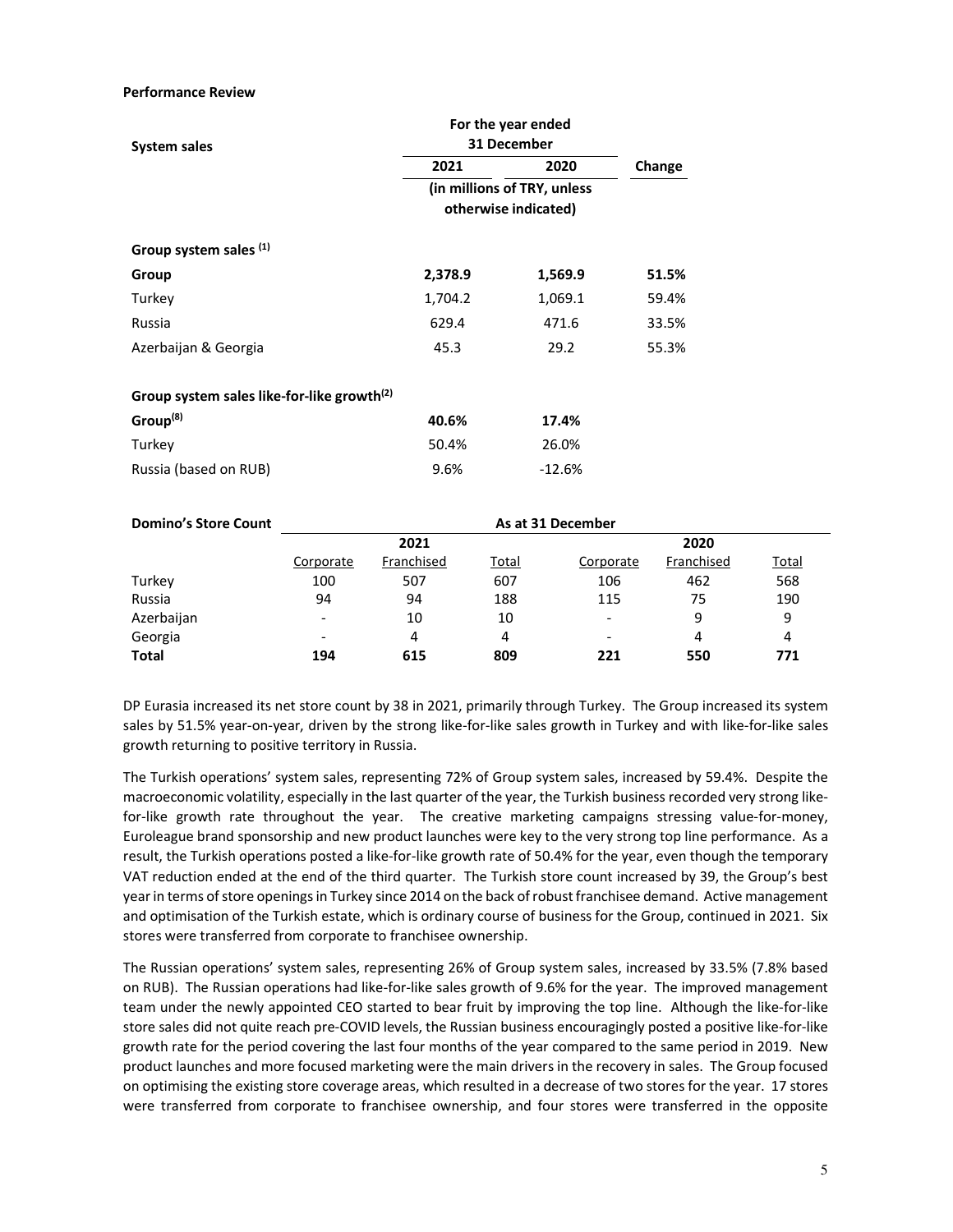direction. Russian franchised store count reached 94, representing 50% of the Russian store portfolio, for the first time.

## **Delivery Channel Mix and Online like-for-like growth**

The following table shows the Group's delivery system sales, analysed by ordering channel and by the Group's two largest countries in which it operates, as a percentage of delivery system sales:

|              |                         | For the year ended 31 December |                          |       |               |                          |       |
|--------------|-------------------------|--------------------------------|--------------------------|-------|---------------|--------------------------|-------|
|              |                         | 2021                           |                          | 2020  |               |                          |       |
|              |                         | Turkey                         | <b>Russia</b>            | Total | <b>Turkey</b> | <b>Russia</b>            | Total |
| <b>Store</b> |                         | 23.1%                          | 7.1%                     | 20.1% | 28.5%         | 10.3%                    | 23.9% |
| Online       | Group's online platform | 25.1%                          | 69.1%                    | 36.3% | 25.9%         | 71.4%                    | 40.0% |
|              | Aggregator              | 51.4%                          | 23.8%                    | 43.2% | 44.3%         | 18.3%                    | 35.3% |
|              | <b>Total online</b>     | 76.5%                          | 92.9%                    | 79.6% | 70.2%         | 89.7%                    | 75.3% |
| Call centre  |                         | 0.4%                           | $\overline{\phantom{a}}$ | 0.3%  | 1.3%          | $\overline{\phantom{a}}$ | 0.9%  |
| <b>Total</b> |                         | 100%                           | 100%                     | 100%  | 100%          | 100%                     | 100%  |

The following table shows the Group's online like-for-like growth**(2)**, analysed by the Group's two largest countries in which it operates:

|                                                         |       | For the year ended<br>31 December |
|---------------------------------------------------------|-------|-----------------------------------|
|                                                         | 2021  | 2020                              |
| Group online system sales like-for-like growth $(2)(7)$ |       |                                   |
| Group <sup>(8)</sup>                                    | 48.8% | 45.2%                             |
| Turkey                                                  | 60.3% | 54.4%                             |
| Russia (based on RUB)                                   | 12.4% | 13.1%                             |

The Group's like-for-like growth continues to be driven mainly by the performance of its online ordering platforms. Online delivery system sales as a share of delivery system sales reached 79.6% for the year, which represents a 4.3 percentage point increase on a year-on-year basis.

In Turkey, online system sales like-for-like growth for the period was 60.3%, as a result of which online delivery system sales as a share of delivery system sales reached 76.5% for the period, a 6.3 percentage point increase from a year ago, aided also by introducing two new aggregators to the system.

In Russia, online system sales like-for-like growth for the period was 12.4%, as a result of which online delivery system sales as a share of delivery system sales reached 92.9% for the period, a 3.2 percentage point increase from a year ago, aided also by an increase in volumes through the aggregator.

Online system sales continued to outpace the overall system sales growth at 66.9% for the Group. Turkish online system sales grew by 84.2%, while Russian online system sales grew by 37.6% (11.0% based on RUB).

#### **New brand launch: COFFY**

During the year, the Group launched a new coffee shop brand, COFFY, in the Turkish market. There are currently a total of eleven stores in Istanbul and Ankara with six of the stores being franchises. The brand's concept is to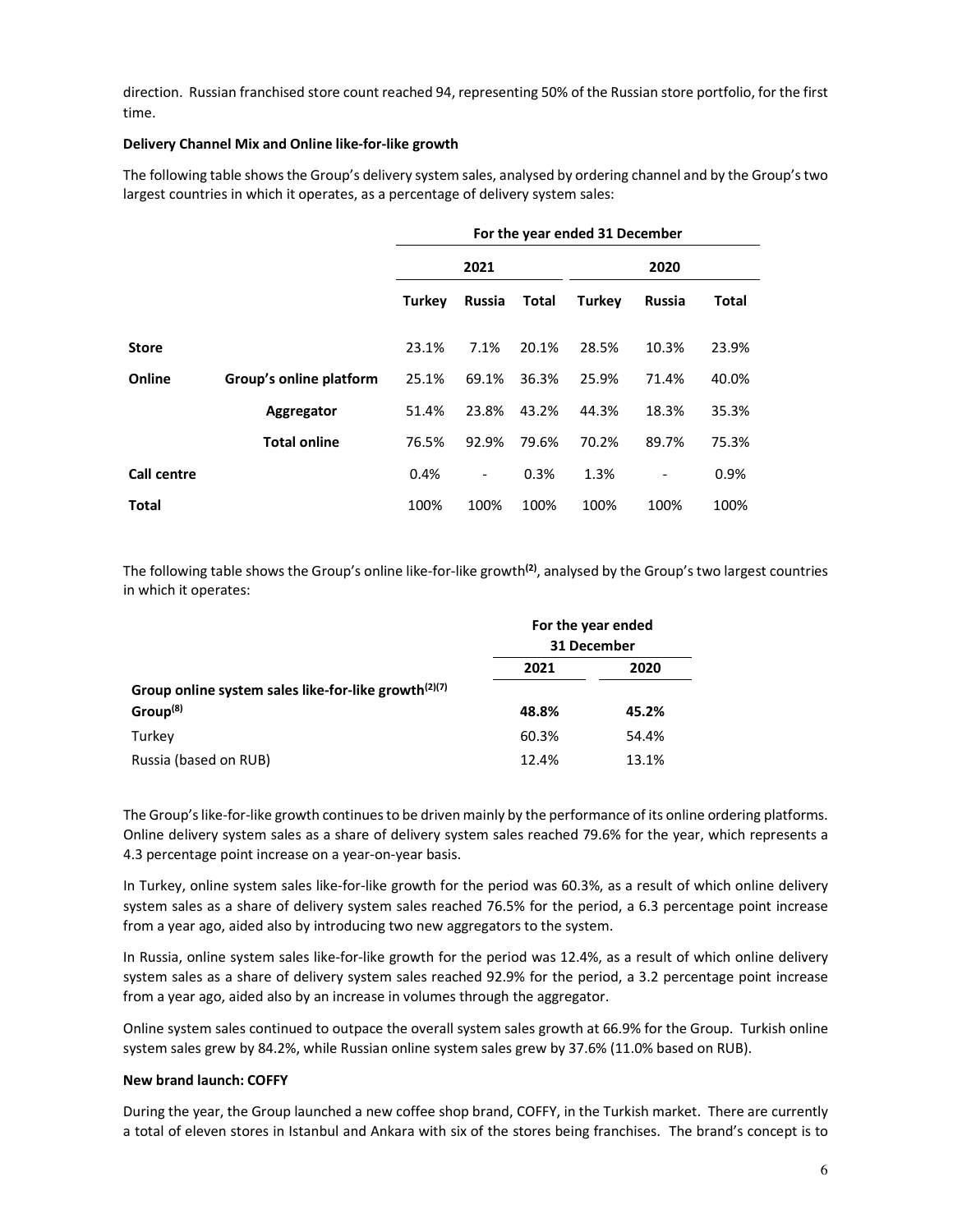introduce reasonably priced high-quality coffee to consumers at three different prices depending on the size of the product, including the food products.

## **Financial Review**

|                                    | For the year ended |                      |          |
|------------------------------------|--------------------|----------------------|----------|
|                                    | 31 December        |                      |          |
|                                    | 2021               | 2020                 | Change   |
|                                    |                    | (in millions of TRY) |          |
| Revenue                            | 1,496.9            | 1,019.2              | 46.9%    |
| Cost of sales                      | (986.1)            | (689.8)              | 43.0%    |
| <b>Gross Profit</b>                | 510.8              | 329.4                | 55.1%    |
| General administrative expenses    | (215.7)            | (161.7)              | 33.4%    |
| Marketing and selling expenses     | (252.2)            | (169.5)              | 48.8%    |
| Other operating expenses, net      | (11.4)             | (7.7)                | 48.6%    |
| <b>Operating profit/(loss)</b>     | 31.5               | (9.5)                | n.m.     |
| Foreign exchange gains/(losses)    | 82.2               | (16.4)               | n.m.     |
| <b>Financial income</b>            | 18.8               | 23.2                 | $-18.9%$ |
| Financial expense                  | (99.8)             | (90.8)               | 9.9%     |
| Profit/(Loss) before income tax    | 32.7               | (93.6)               | n.m.     |
| Tax expense                        | (48.7)             | (14.0)               | 248.9%   |
| Loss for the period                | (16.0)             | (107.6)              | n.m.     |
| Turkey adjusted EBITDA(3)          | 202.4              | 140.9                | 43.6%    |
| Russia adjusted EBITDA(3)          | 23.2               | 2.3                  | 907.0%   |
| Adjusted EBITDA <sup>(3)</sup>     | 208.4              | 131.5                | 58.5%    |
| Adjusted net income <sup>(4)</sup> | 23.9               | (94.0)               | n.m.     |
| Adjusted net debt <sup>(5)</sup>   | 622.3              | 415.0                | 50.0%    |

#### **Revenue**

Group revenue grew by 46.9% to TRY 1,496.9 million. In the Group's Turkish segment, which includes the Azerbaijani and Georgian businesses, revenue grew by 53.2% to TRY 1,031.6 million, whilst Russian segment revenue increased by 34.6% to TRY 465.3 million.

## **Adjusted EBITDA**

The Group's adjusted EBITDA increased by 58.5% to TRY 208.4 million. Adjusted EBITDA for the Turkish segment was TRY 202.4 million, a year-on-year increase of 43.6%, and adjusted EBITDA for the Russian segment was TRY 23.2 million, a significant increase from the almost breakeven level of TRY 2.3 million a year ago. Additionally, costs relating to our Dutch corporate expenses reduced adjusted EBITDA by TRY 17.3 million in 2021. The comparable adverse effect of this item was TRY 11.7 million in 2020, with the increase in 2021 primarily due to the devaluation of the TRY against the EUR and the GBP.

In 2021, the Group's adjusted EBITDA margin as a percentage of system sales was 8.8% compared to 8.4% in 2020. The main reason for the slight increase was the improved performance in Russia.

Adjusted EBITDA margin as a percentage of system sales for the Turkish segment recorded a decrease to 11.6% from 12.8%, primarily due to increased marketing and inflationary pressure in supply costs.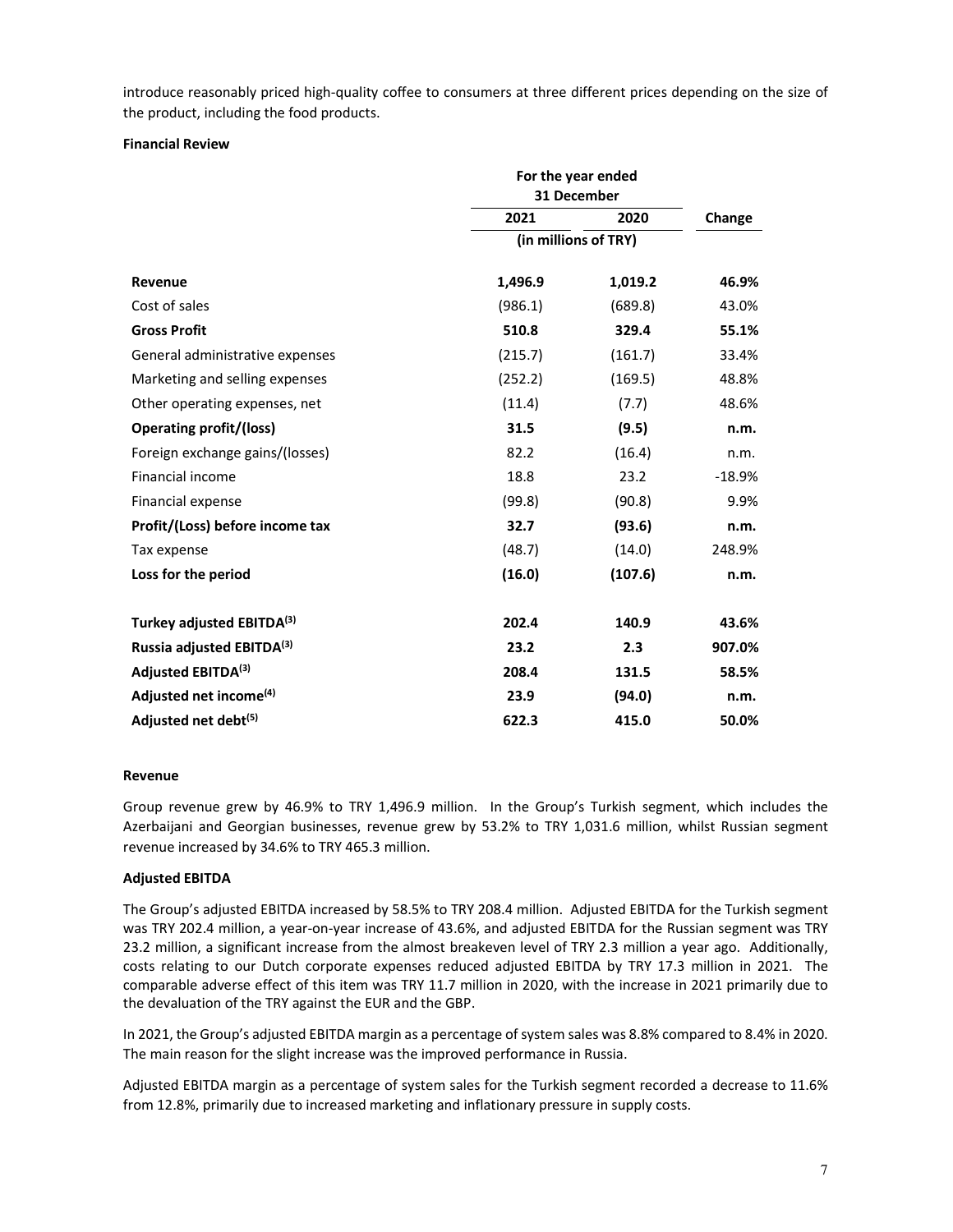The Russian segment margin increased to 3.7% from 0.5%. The main reason for the increase is the operating leverage created on the fixed costs through increase in sales. The Board continues to remain confident in the medium and long-term potential of the Russian market for DP Eurasia subject to the resolution of the conflict in Ukraine.

## **Adjusted net income**

For the year ended 31 December 2021, adjusted net income turned positive at TRY 23.9 million. The main reasons for the improvement were the improved adjusted EBITDA performance as explained previously, the switch to a foreign exchange gain in 2021 from a foreign exchange loss in 2020 and an increase in financial income. The Group does not have any hard currency denominated bank borrowings; however, the Group recorded a foreign exchange gain of TRY 82.2 million due to the intragroup loans made between different jurisdictions versus a foreign exchange loss of TRY 16.4 million in the previous year.

## **Capital expenditure and Cash conversion**

The Group invested TRY 55.5 million of capital expenditure in 2021. The Turkish segment capital expenditure was TRY 39.8 million and the Russian segment capital expenditure amounted to TRY 15.7 million (RUB 132 million).

Cash conversion (defined as (adjusted EBITDA (excluding IFRS 16) - capital expenditure)/adjusted EBITDA (excluding IFRS 16))) for the period was 58.6% (2020: 39.2%) for the Group as a result of prudent capital expenditure management and improved adjusted EBITDA performance and 77.7% (2020: 75.8%) for the Turkish segment as a result of its strong performance. The Russian segment had negative cash conversion due to its negative adjusted EBITDA.

## **Adjusted net debt and Leverage**

The Group's adjusted net debt at 31 December 2021 was TRY 622.3 million, representing an increase of 50.0% from 31 December 2020. The Group's bank borrowings continue to be denominated in its operational currencies of TRY and RUB. As at 31 December 2021, 61% of the Group's bank borrowings were denominated in TRY while the remainder is denominated in RUB.

The Group continues its prudent and conservative approach to debt management. Its leverage ratio (defined as adjusted net debt / adjusted EBITDA) was 3.0x as at 31 December 2021 (2020: 3.2x). Whilst the Group's leverage ratio had decreased to 2.5x as at 30 June 2021, the increase in the second half of the year was primarily due to the appreciation of the RUB against the TRY and increased inventory and advance levels to limit the upward pressure in supply prices.

The Group continues to have a strong liquidity position, having access to cash at hand and additional borrowing capacity available from its Turkish banks. As at 31 December 2021, the Group had TRY 200 million of cash on hand, including the promissory note in Sberbank, and additional available bank lines of TRY 186 million.

The Group's sufficient liquidity position enables it to prepay its bank borrowings in Russia, despite the recent devaluation of TRY, if required, and still maintain a strong liquidity position. The Group obtained a waiver from Sberbank with respect to its covenants for all four quarters of 2022 and is in negotiations to reset the covenants or repay the remaining loan. The principal outstanding under the Sberbank loan currently amounts to RUB 0.9 billion, of which RUB 0.2 billion is supported by a cash collateral deposit.

#### **Shareholder update**

Jubilant FoodWorks Limited ("JFL"), through its wholly-owned subsidiary Jubilant FoodWorks Netherlands B.V., increased its shareholding to 41.3% from their initial purchase of 32.8% on 9 March 2021 via a reverse bookbuild process and open market purchases.

## **Board composition**

The Board has decided to appoint two additional independent non-executive directors and is in advanced stages of appointing the first. During this process and following the 2022 AGM, JFL has agreed to reduce their representation from three board directors to two.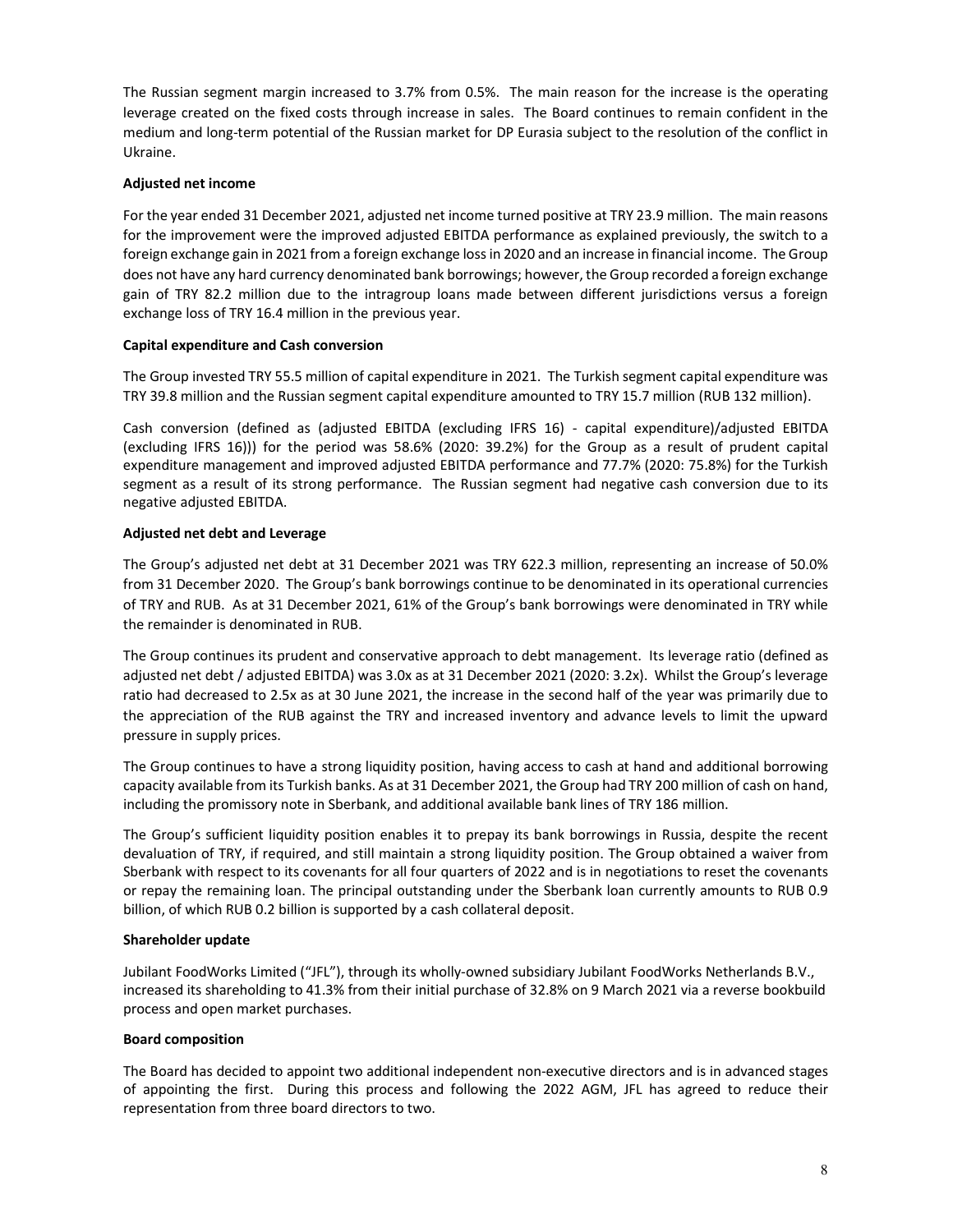### **Takeover protection for minority shareholders**

As a temporary measure, the Company has entered into an amendment to the existing relationship agreement between it and its major shareholder, Fides Food Systems Coöperatief U.A. ("Fides") (an indirect subsidiary of JFL) (the "Relationship Agreement"). Under the Relationship Agreement, Fides or a nominee in its group must (subject to certain exceptions) launch a takeover offer for all of the issued share capital of the Company if it, its affiliates or such persons acting in concert with it, own shares resulting in their aggregate holding being 50% or more of the Company's issued share capital.

As a longer-term measure, the Company has agreed to convene an EGM on 13 April 2022 at which it will propose that such shareholder protection is embedded in the articles of association of the Company. Fides has agreed that it and its related parties shall vote in favour of such a resolution. If approved at the EGM, the requirement to launch a mandatory offer will be applicable to any investor (and not only Fides) which acquires 50% or more of the Company's issued share capital.

Amsterdam, 4 April 2022

The Directors of DP Eurasia N.V. as at the date of this announcement are as set out below:

Peter Williams\* Aslan Saranga, Chief Executive Officer Frederieke Slot, Company Secretary Shyam S. Bhartia\* Hari S. Bhartia\* Pratik R. Pota\* David Adams\*

\* Non-Executive Directors

#### **Forward looking statements**

This press release includes forward-looking statements which involve known and unknown risks and uncertainties, many of which are beyond the Group's control and all of which are based on the Directors' current beliefs and expectations about future events. They appear in a number of places throughout this press release and include all matters that are not historical facts and include predictions, statements regarding the intentions, beliefs or current expectations of the Directors or the Group concerning, among other things, the results of operations, financial condition, prospects, growth and strategies of the Group and the industry in which it operates.

No assurance can be given that such future results will be achieved; actual events or results may differ materially as a result of risks and uncertainties facing the Group. Such risks and uncertainties could cause actual results to vary materially from the future results indicated, expressed, or implied in such forward-looking statements.

Forward-looking statements contained in this press release speak only as of the date of this press release. The Company and the Directors expressly disclaim any obligation or undertaking to update these forward-looking statements contained in this press release to reflect any change in their expectations or any change in events, conditions, or circumstances on which such statements are based.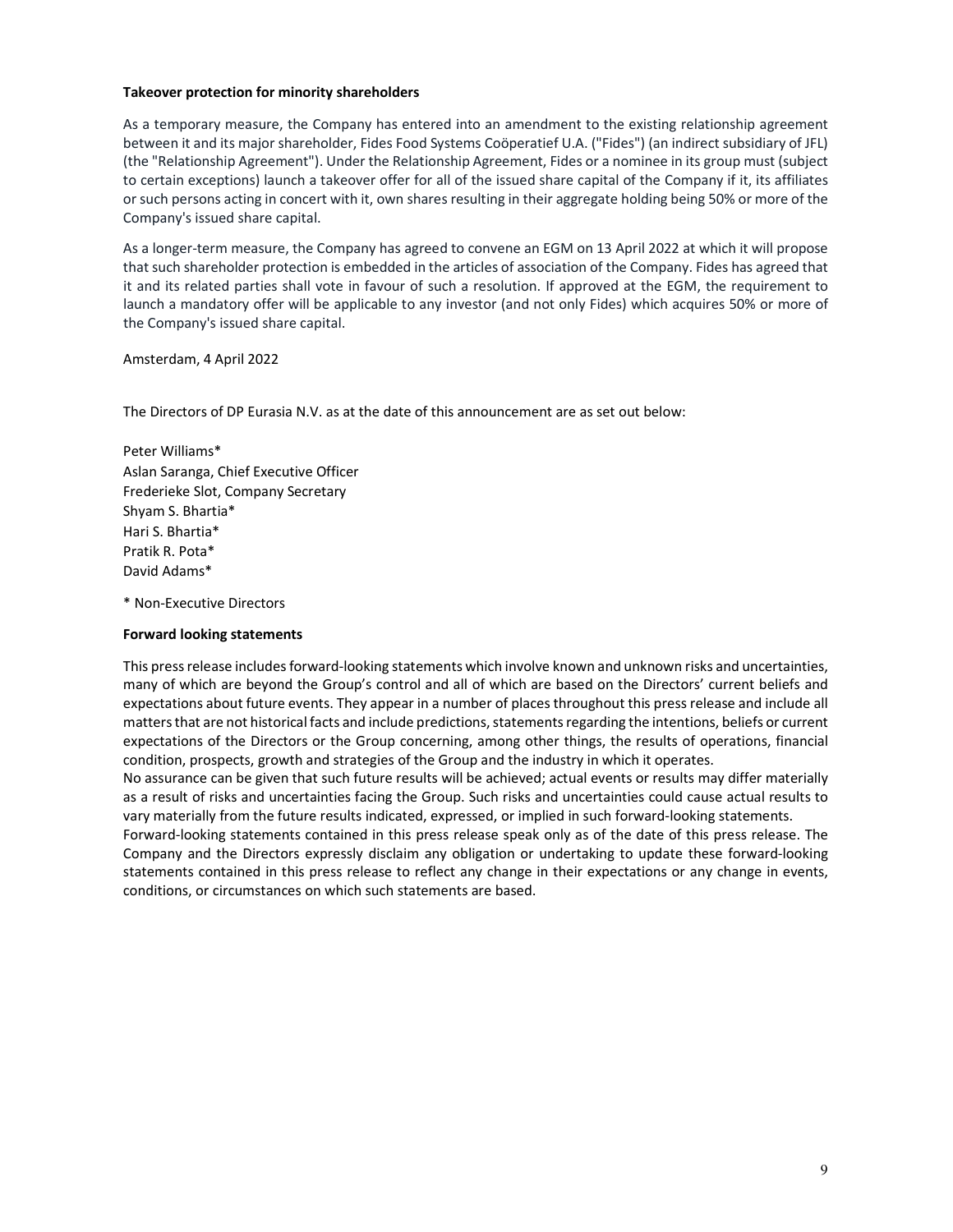## **Appendices**

### **Exchange Rates**

|          |                   |         | For the year ended 31 December |         |  |
|----------|-------------------|---------|--------------------------------|---------|--|
|          | 2021              |         | 2020                           |         |  |
|          |                   | Period  |                                | Period  |  |
| Currency | <b>Period End</b> | Average | <b>Period End</b>              | Average |  |
| EUR/TRY  | 14.682            | 10.423  | 9.008                          | 8.014   |  |
| RUB/TRY  | 0.173             | 0.119   | 0.098                          | 0.096   |  |
| EUR/RUB  | 84.070            | 87.188  | 90.682                         | 82.408  |  |
| GBP/TRY  | 17.453            | 12.116  | 9.944                          | 8.983   |  |

## **Delivery – Take away / Eat in mix**

|                      | For the year ended 31 December |        |       |        |        |       |  |
|----------------------|--------------------------------|--------|-------|--------|--------|-------|--|
|                      |                                | 2021   |       |        | 2020   |       |  |
|                      | Turkey                         | Russia | Total | Turkey | Russia | Total |  |
| <b>Delivery</b>      | 78.5%                          | 77.8%  | 78.2% | 72.5%  | 77.7%  | 74.0% |  |
| Take away / Eat in   | 21.5%                          | 22.2%  | 21.8% | 27.5%  | 22.3%  | 26.0% |  |
| Total <sup>(2)</sup> | 100%                           | 100%   | 100%  | 100%   | 100%   | 100%  |  |

## **Convenience Translation of Key Figures into GBP\***

|                            | For the year ended 31 December |        |       |  |  |  |  |
|----------------------------|--------------------------------|--------|-------|--|--|--|--|
|                            | 2021                           | 2020   |       |  |  |  |  |
|                            | (in millions of GBP)           |        |       |  |  |  |  |
| System sales               | 196.5                          | 174.8  | 189.6 |  |  |  |  |
| Revenue                    | 123.5                          | 113.4  | 135.7 |  |  |  |  |
| <b>Adjusted EBITDA</b>     | 17.2                           | 14.6   | 26.3  |  |  |  |  |
| <b>Adjusted net income</b> | 2.0                            | (10.5) | (0.9) |  |  |  |  |
| <b>Adjusted net debt</b>   | 35.7                           | 41.7   | 60.3  |  |  |  |  |

\* System sales, Revenue, Adjusted EBITDA and Adjusted income are converted at the period average GBP/TRY exchange rates of 12.116, 8.983, and 7.227 for 2021, 2020 and 2019, respectively. Adjusted net debt is converted at the period end GBP/TRY exchange rates of 17.453, 9.944, and 7.777 for 2021, 2020 and 2019, respectively.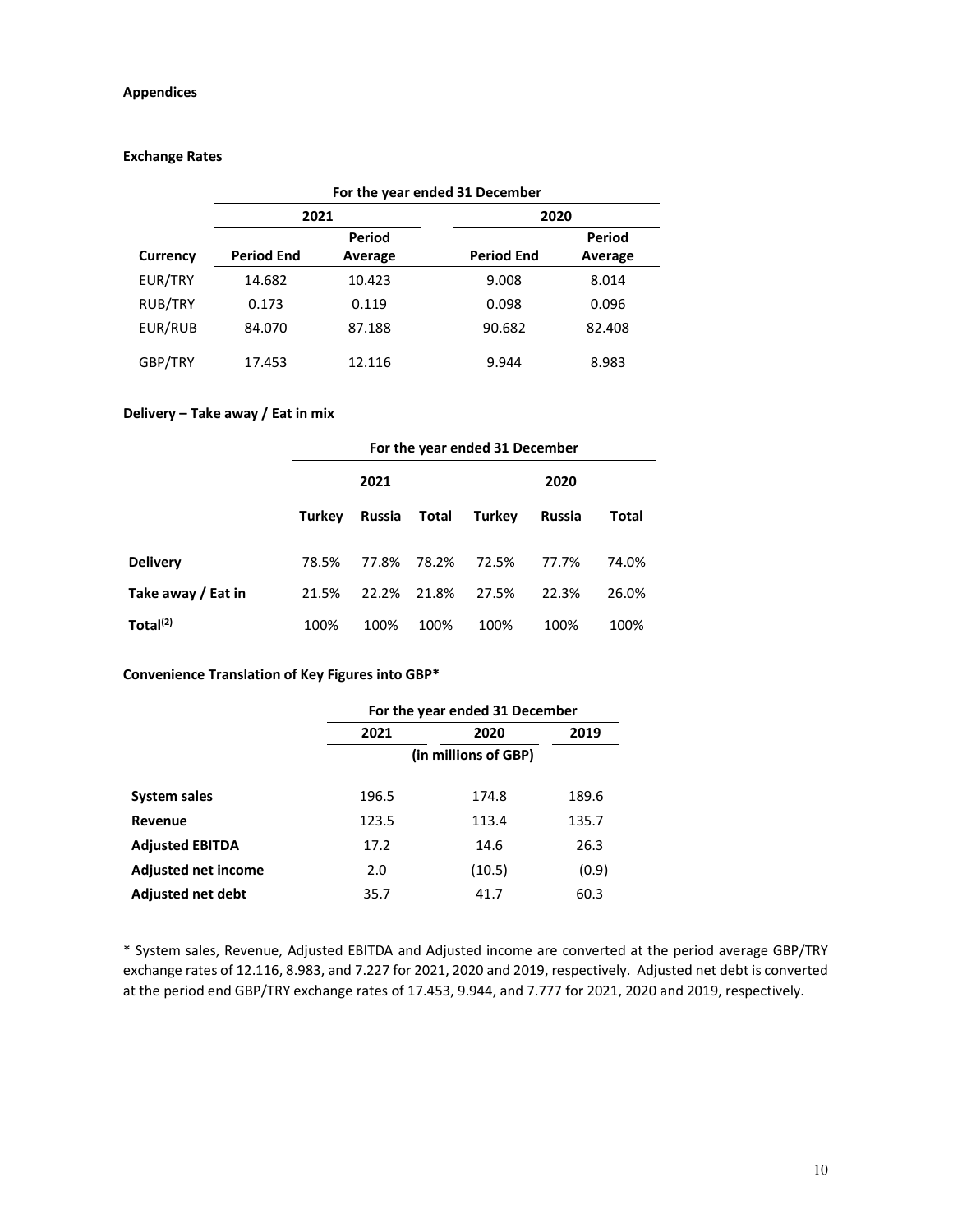## **CONSOLIDATED STATEMENT OF COMPREHENSIVE INCOME**

For the years ended 31 December 2021 and 2020

|                                                              | <b>Notes</b>   | 2021       | 2020       |
|--------------------------------------------------------------|----------------|------------|------------|
| Revenue                                                      | 4              | 1,496,914  | 1,019,163  |
| Cost of sales                                                | 4              | (986, 106) | (689,762)  |
| <b>Gross profit</b>                                          |                | 510,808    | 329,401    |
| General administrative expenses                              |                | (215, 679) | (161, 728) |
| Marketing and selling expenses                               |                | (252, 157) | (169, 515) |
| Other operating income                                       | 6              | 31,235     | 15,053     |
| Other operating expense                                      | 6              | (42,665)   | (22,743)   |
| <b>Operating profit/ (loss)</b>                              |                | 31,542     | (9, 532)   |
| Foreign exchange income/ (losses)                            | $\overline{7}$ | 82,166     | (16, 419)  |
| Financial income                                             | 7              | 18,798     | 23,166     |
| Financial expense                                            | 7              | (99,790)   | (90,829)   |
| Profit/ (loss) before income tax                             |                | 32,716     | (93, 614)  |
| Income tax expense                                           | 17             | (38, 591)  | (22, 201)  |
| Deferred tax income                                          | 17             | (10, 148)  | 8,232      |
| Loss for the period                                          |                | (16, 023)  | (107,583)  |
| Other comprehensive (expense)/ income                        |                | (121, 586) | 10,162     |
| Items that will not be reclassified to profit or loss        |                |            |            |
| - Remeasurements of post-employment benefit obligations      |                | (1, 307)   | (1, 179)   |
| - Tax income of these obligations                            |                | 327        | 236        |
| - Remeasurements of post-employment benefit obligations, net |                | (980)      | (943)      |
| Items that may be reclassified to profit or loss             |                |            |            |
| - Currency translation differences                           |                | (120,606)  | 11,105     |
| <b>Total comprehensive loss</b>                              |                | (137, 609) | (97, 421)  |
| Loss per share <sup>(1)</sup>                                | 8              | (0.1102)   | (0.7401)   |

(1) Amounts represent the basic and diluted earnings per share.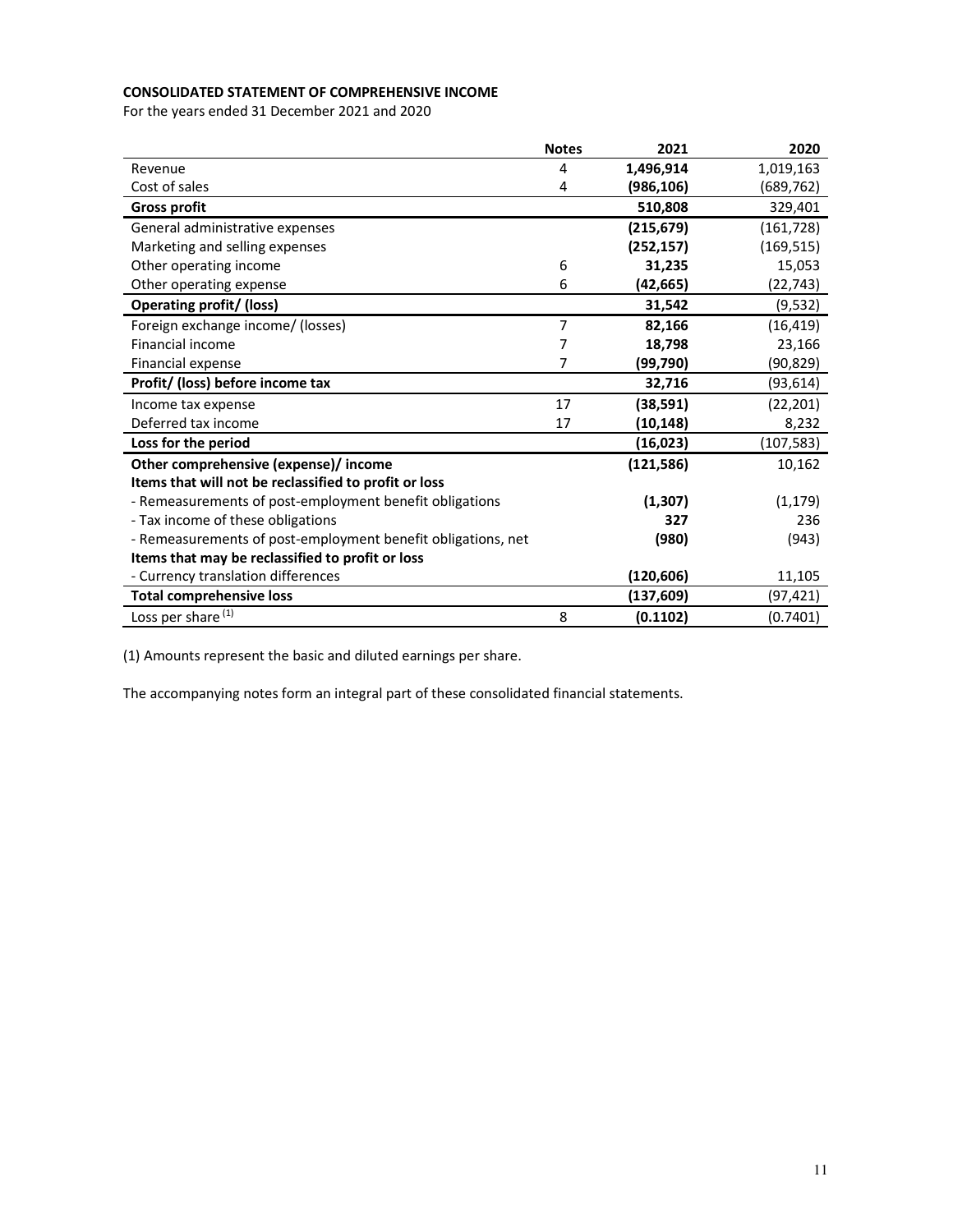## **CONSOLIDATED STATEMENT OF FINANCIAL POSITION**

At 31 December 2021

|                                                         |              | <b>31 Dec</b> | 31 Dec     |
|---------------------------------------------------------|--------------|---------------|------------|
| <b>Assets</b>                                           | <b>Notes</b> | 2021          | 2020       |
| Trade receivables                                       | 13           | 13,657        | 16,707     |
| Lease receivables                                       | 15           | 69,455        | 24,674     |
| Right-of-use assets                                     | 11           | 151,725       | 112,895    |
| Property and equipment                                  | 9            | 139,295       | 131,203    |
| Intangible assets                                       | 10           | 75,803        | 73,516     |
| Goodwill                                                |              | 54,575        | 47,413     |
| Deferred tax assets                                     | 17           | 30,019        | 26,500     |
| Other non-current assets                                | 15           | 40,257        | 40,256     |
| <b>Non-current assets</b>                               |              | 574,786       | 473,164    |
| Cash and cash equivalents                               | 12           | 164,412       | 109,036    |
| Trade receivables                                       | 13           | 159,970       | 107,760    |
| Lease receivables                                       | 15           | 22,057        | 16,621     |
| Inventories                                             |              | 133,088       | 61,744     |
| Other current assets                                    | 15           | 116,610       | 73,488     |
| <b>Current assets</b>                                   |              | 596,137       | 368,649    |
| <b>Total assets</b>                                     |              | 1,170,923     | 841,813    |
| <b>Equity</b>                                           |              |               |            |
| Paid in share capital                                   |              | 36,353        | 36,353     |
| Share premium                                           |              | 119,286       | 119,286    |
| Contribution from shareholders                          |              | 22,573        | 20,600     |
| Other reserves not to be reclassified to profit or loss |              |               |            |
| - Remeasurements of post-employment benefit obligations |              | (4, 514)      | (3,534)    |
| Other reserves to be reclassified to profit or loss     |              |               |            |
| - Currency translation differences                      |              | (131,789)     | (11, 183)  |
| Retained earnings                                       |              | (163, 938)    | (147, 915) |
| <b>Total equity</b>                                     |              | (122, 029)    | 13,607     |
| <b>Liabilities</b>                                      |              |               |            |
| <b>Financial liabilities</b>                            | 16           | 204,320       | 193,015    |
| Lease liabilities                                       | 16           | 211,226       | 110,549    |
| Long-term provisions for employee benefits              | 15           | 4,190         | 2,874      |
| Other non-current liabilities                           | 15           | 50,775        | 39,867     |
| <b>Non - current liabilities</b>                        |              | 470,511       | 346,305    |
| <b>Financial liabilities</b>                            | 16           | 336,178       | 167,181    |
| Lease liabilities                                       | 16           | 70,523        | 72,476     |
| Trade payables                                          | 13           | 297,548       | 173,359    |
| Current income tax liabilities                          | 17           | 12,791        | 8,931      |
| Provisions                                              |              | 5,421         | 5,740      |
| Other current liabilities                               | 15           | 99,980        | 54,214     |
| <b>Current liabilities</b>                              |              | 822,441       | 481,901    |
| <b>Total liabilities</b>                                |              | 1,292,952     | 828,206    |
| <b>Total liabilities and equity</b>                     |              | 1,170,923     | 841,813    |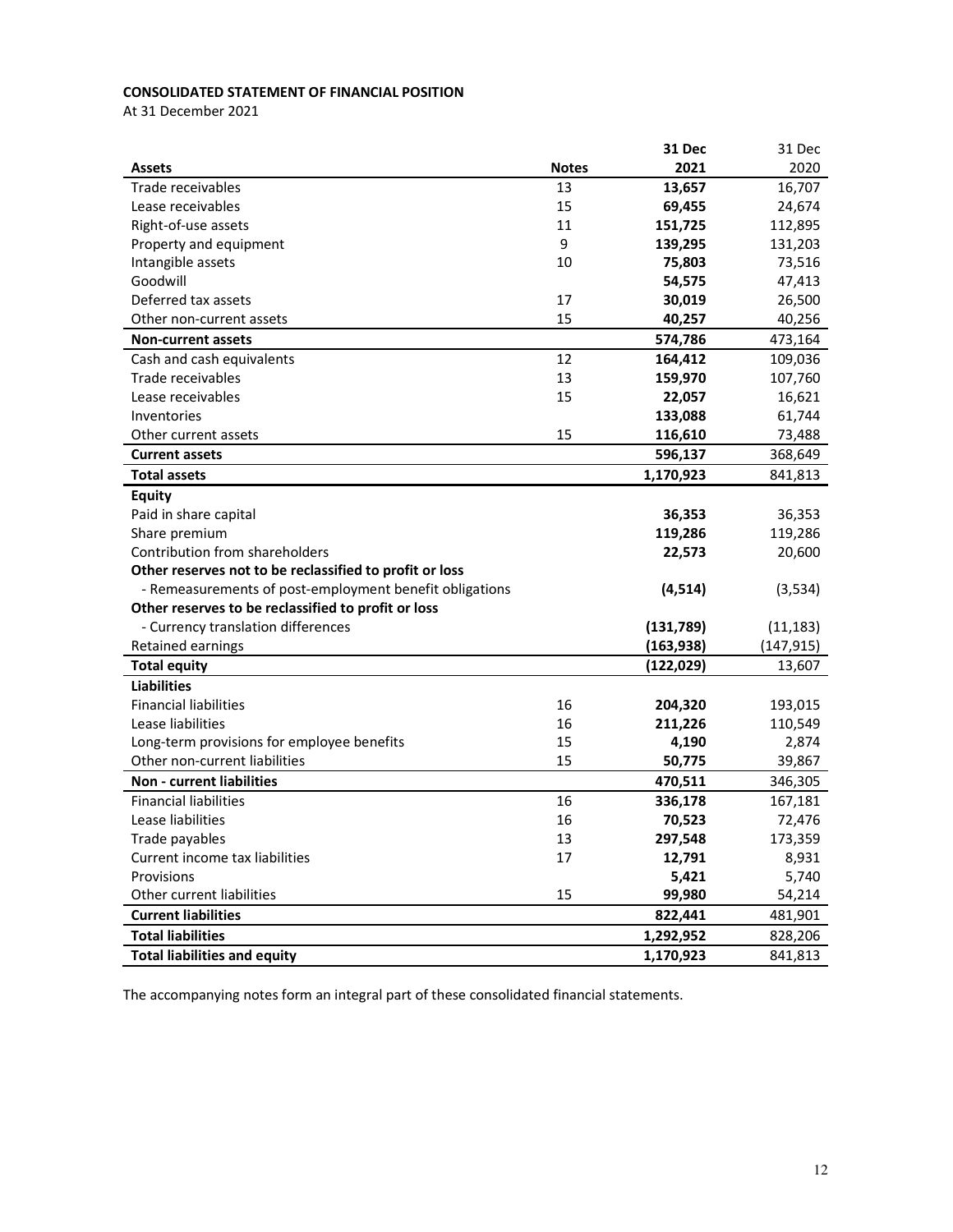# **CONSOLIDATED STATEMENT OF CHANGES IN EQUITY**

For the year ended 31 December 2021

|                                                            |         |                          |              | Remeasurement |             |            |              |
|------------------------------------------------------------|---------|--------------------------|--------------|---------------|-------------|------------|--------------|
|                                                            |         |                          |              | of post-      |             |            |              |
|                                                            |         |                          | Contribution | employment    | Currency    |            |              |
|                                                            | Share   | Share                    | from         | benefit       | translation | Retained   |              |
|                                                            | capital | premium                  | shareholders | obligations   | differences | earnings   | Total equity |
| <b>Balances at 1 January 2020</b>                          | 36,353  | 119,286                  | 19,970       | (2, 591)      | (22, 288)   | (40, 332)  | 110,398      |
| Remeasurements of post-employment benefit obligations, net |         |                          |              | (943)         |             |            | (943)        |
| Currency translation adjustments                           |         |                          |              |               | 11,105      |            | 11,105       |
| Total loss for the period                                  |         |                          |              |               |             | (107, 583) | (107, 583)   |
| Total comprehensive loss                                   |         |                          |              | (943)         | 11,105      | (107, 583) | (97, 421)    |
| Share-based incentive plans cancelled                      |         | $\overline{\phantom{0}}$ | (833)        |               |             |            | (833)        |
| Share-based incentive plans                                |         |                          | 1,463        |               |             |            | 1,463        |
| <b>Balances at 31 December 2020</b>                        | 36,353  | 119,286                  | 20,600       | (3, 534)      | (11, 183)   | (147,915)  | 13,607       |
| <b>Balances at 1 January 2021</b>                          | 36,353  | 119,286                  | 20,600       | (3,534)       | (11, 183)   | (147, 915) | 13,607       |
| Remeasurements of post-employment benefit obligations, net |         |                          |              | (980)         |             |            | (980)        |
| Currency translation adjustments                           |         |                          |              |               | (120, 606)  |            | (120,606)    |
| <b>Total loss for the period</b>                           |         |                          |              |               |             | (16,023)   | (16, 023)    |
| <b>Total comprehensive loss</b>                            |         |                          |              | (980)         | (120, 606)  | (16, 023)  | (137, 609)   |
| Share-based incentive plans                                |         |                          | 1,973        |               |             |            | 1,973        |
| <b>Balances at 31 December 2021</b>                        | 36,353  | 119,286                  | 22,573       | (4, 514)      | (131,789)   | (163, 938) | (122, 029)   |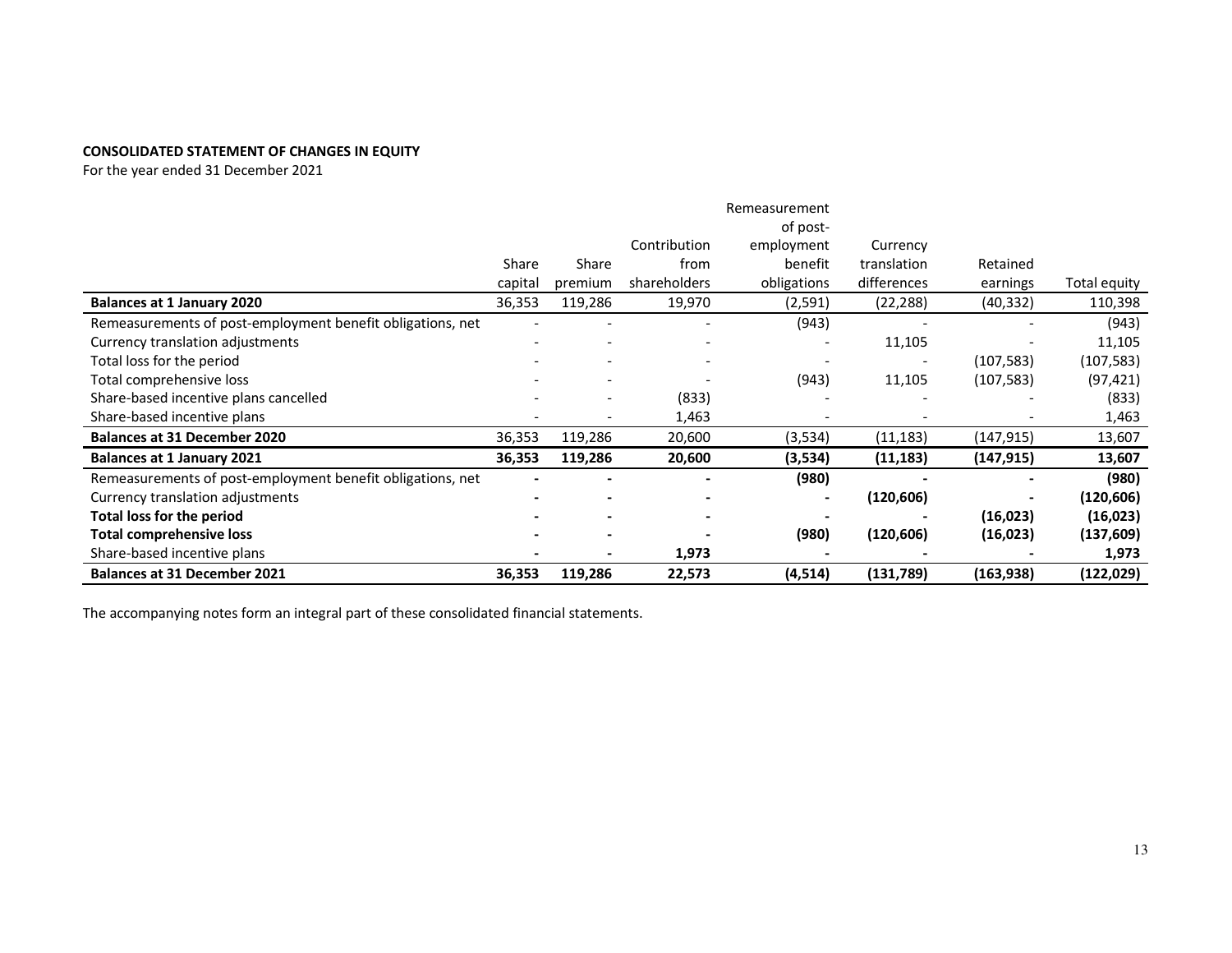# **CONSOLIDATED STATEMENT OF CASH FLOWS**

For the year ended 31 December 2021

|                                                           |                |             | 31              |
|-----------------------------------------------------------|----------------|-------------|-----------------|
|                                                           |                | 31 December | <b>December</b> |
|                                                           | <b>Notes</b>   | 2021        | 2020            |
| Profit/(loss) before income tax                           |                | 32,716      | (93, 614)       |
| <b>Adjustments for:</b>                                   |                |             |                 |
| Depreciation                                              | $9 - 11$       | 106,766     | 98,185          |
| Amortisation                                              | 10             | 34,807      | 29,237          |
| Adjustments for doubtful receivables                      | 13             | (2, 128)    | 2,183           |
| (Gain)/loss on sale of property and equipment             | 6              | 489         | 753             |
| Performance bonus accrual                                 |                | 18,650      | 9,619           |
| Non-cash employee benefits expense - share-based payments |                | 1,973       | 630             |
| Interest income                                           | 7              | (18, 798)   | (23, 166)       |
| Interest expense                                          | $\overline{7}$ | 83,527      | 85,986          |
| Impairment of tangible and intangible assets              | 6              | 20,576      | 11,118          |
| Changes in operating assets and liabilities               |                |             |                 |
| Changes in trade receivables                              | 13             | (47, 032)   | 11,489          |
| Changes in other receivables and assets                   | 15             | (38, 885)   | (11, 148)       |
| Changes in inventories                                    |                | (71, 344)   | 8,318           |
| Changes in contract assets                                | 15             | (4,238)     | (502)           |
| Changes in contract liabilities                           | 15             | 21,568      | 6,411           |
| Changes in trade payables                                 | 13             | 124,189     | 52,181          |
| Changes in other payables and liabilities                 | 15             | 25,765      | (18,071)        |
| Income taxes paid                                         | 17             | (34, 731)   | (22, 224)       |
| Performance bonuses paid                                  |                | (9,619)     | (4,047)         |
| Cash flows generated from operating activities            |                | 244,251     | 143,338         |
| Purchases of property and equipment                       | 9              | (21, 319)   | (15, 915)       |
| Purchases of intangible assets                            | 10             | (34, 192)   | (26, 450)       |
| Disposals from sale of tangible and intangible assets     | $9 - 10$       | 13,232      | 2,967           |
| Cash flows used in investing activities                   |                | (42, 279)   | (39, 398)       |
| Interest paid                                             |                | (46, 648)   | (39, 894)       |
| Interest on leases paid                                   |                | (5, 159)    | (5, 311)        |
| Interest received                                         |                | 6,936       | 9,953           |
| Loans obtained                                            | 16             | 302,054     | 299,497         |
| Loans paid                                                | 16             | (209, 513)  | (286, 386)      |
| Payment of lease liabilities                              | 16             | (72, 634)   | (50, 911)       |
| Cash flows (used in)/generated from financing activities  |                | (24, 964)   | (73, 052)       |
| Effect of currency translation differences                |                | (121, 632)  | 7,220           |
| Net increase in cash and cash equivalents                 |                | 55,376      | 38,108          |
| Cash and cash equivalents at the beginning of the period  | 12             | 109,036     | 70,928          |
| Cash and cash equivalents at the end of the period        | 12             | 164,412     | 109,036         |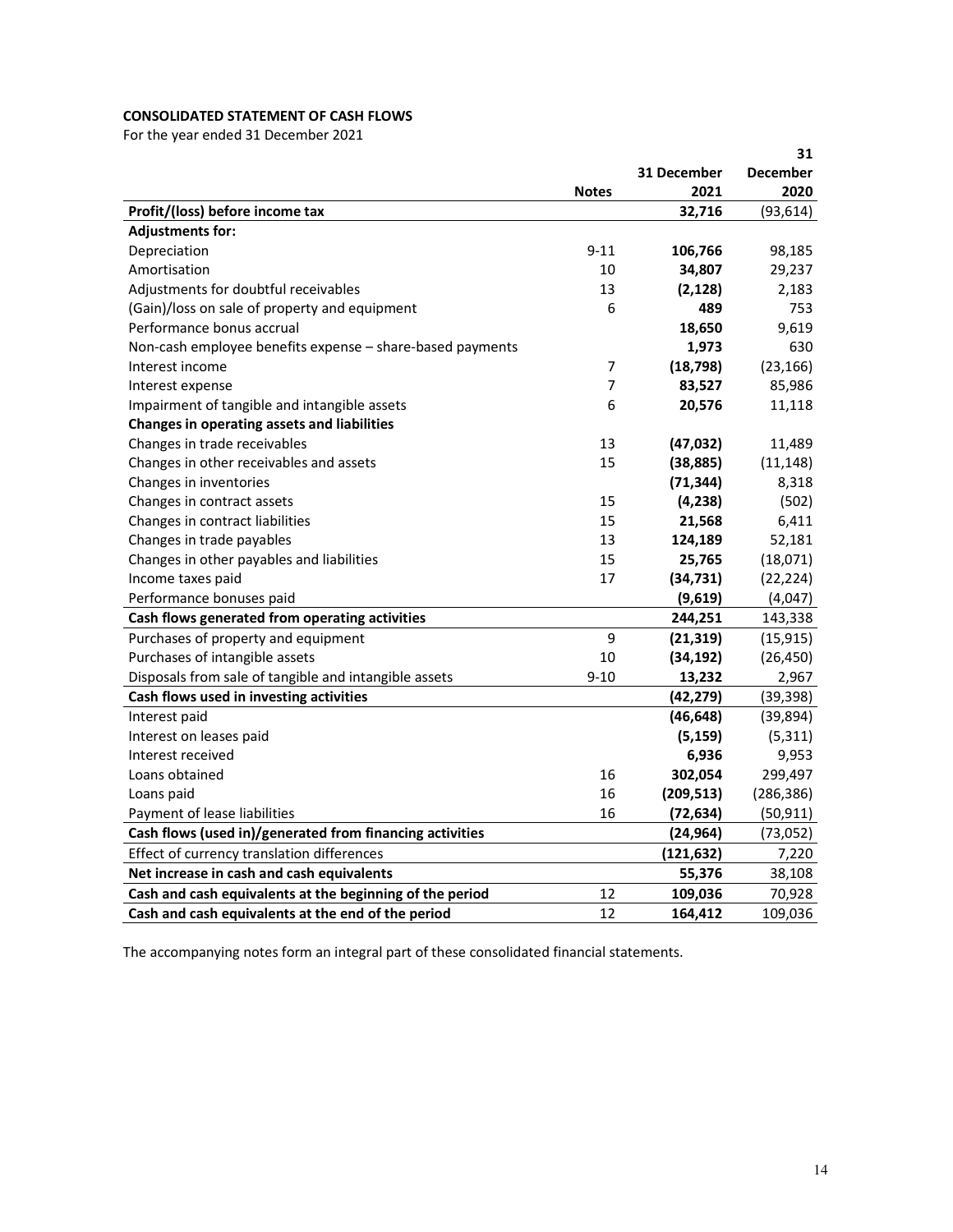### **NOTES TO THE CONSOLIDATED FINANCIAL STATEMENTS**

For the year ended 31 December 2021

### **Note 1 – The Group's organisation and nature of activities**

DP Eurasia N.V. (the "Company"), a public limited company, having its statutory seat in Amsterdam, the Netherlands, was incorporated under the law of the Netherlands on 18 October 2016. Upon incorporation, Fides Food Systems Coöperatief U.A. and Vision Lovemark Coöperatief U.A. contributed and transferred all shares in Fidesrus B.V. and Fides Food Systems B.V. and their subsidiaries to the Company. From this point forward, the consolidated Group was formed. This was a transaction under common control.

The consolidated financial statements of DP Eurasia N.V. have been prepared in accordance with International Financial Reporting Standards as adopted by the European Union. The consolidated financial statements also comply with the financial reporting requirements included in Title 9 of Book 2 of the Dutch Civil Code, as far as applicable.

The Company's registered address is: Herikerbergweg 238, Amsterdam, the Netherlands.

The management report within the meaning of Article 391 of Book 2 of the Dutch Civil Code consists of the following parts of the Annual Report:

- Overview: At a glance, Highlights and Key financial figures;
- Management report: Chairman's statement, Competitive advantages, Vision and strategy, Message from the CEO, Key events, Business model, People, Product, Digital, Strategic review, Group structure and Markets, Remuneration report, Directors' remuneration policy, Annual remuneration report, Board, Leadership team, Board attendance and composition, Corporate governance report, How we manage risk, Board declaration and Shares and shareholders;
- Group financial statements: Consolidated statement of comprehensive income, Consolidated statement of financial position, Consolidated statement of changes in equity, Consolidated statement of cash flows and Notes to the consolidated financial statements;
- Company financial statements: Company income statement, Company balance sheet and Notes to the Company financial statements; and
- Additional information: Independent auditor's report, Contacts and Glossary.

The Company and its subsidiaries (together referred to as the "Group") perform its activities in corporate‑owned and franchised stores in Turkey and the Russian Federation, including providing technical support, control and consultancy services to the franchisees.

As at 31 December 2021, the Group holds franchise operating and sub-franchising rights in 809 stores (615 franchised stores, 194 corporate-owned stores) (31 December 2020: 771 stores (550 franchised stores, 221 corporate-owned stores)).

The consolidated financial statements as at and for the period ended 31 December 2021 have been approved and authorised for issue on 4 April 2022 by authorisation of the Board. The financial statements are subject to adoption by the Annual General Meeting.

On 19 February 2021, Jubilant FoodWorks Limited, the largest company in India, and Fides Food Systems Coöperatief U.A. announced that Jubilant FoodWorks Limited and its wholly owned subsidiary, Jubilant FoodWorks Netherlands B.V., had entered into a purchase agreement with Turkish Private Equity Fund II L.P. to fully acquire Fides Food Systems Coöperatief U.A., which holds 32.81% of the ordinary share capital of DP Eurasia, for a price of approximately GBP 24.80 million. The transaction was closed on 9 March 2021.

#### *Subsidiaries*

The Company has a total of four fully owned subsidiaries. These entities and the nature of their businesses are as follows: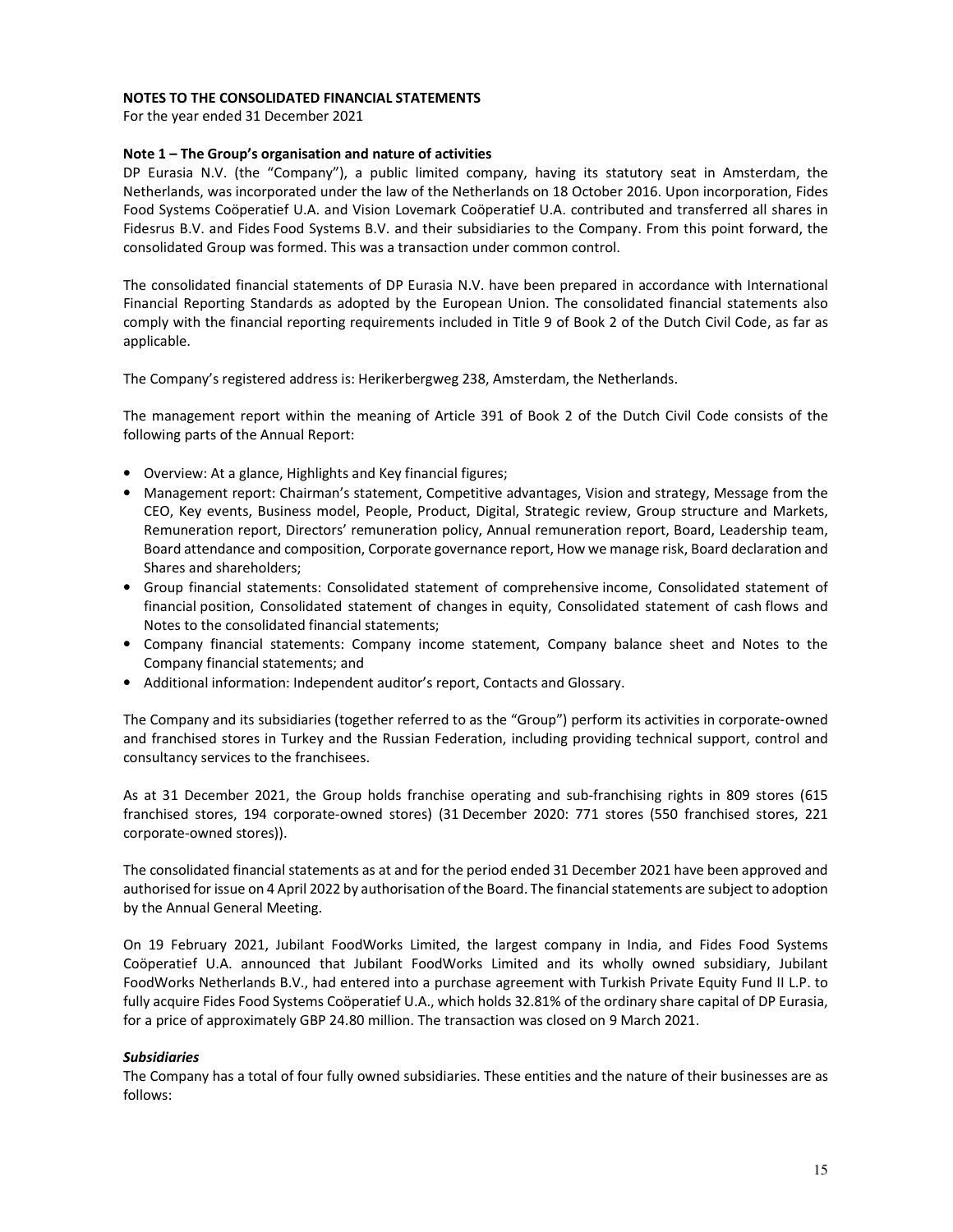|                                               | 2021<br><b>Effective</b> | 2020<br>Effective |                    |               |
|-----------------------------------------------|--------------------------|-------------------|--------------------|---------------|
|                                               | ownership                | ownership         | Registered         | Nature of     |
| <b>Subsidiaries</b>                           | (%)                      | (%)               | country            | business      |
| Pizza Restaurantları A.Ş. ("Domino's Turkey") | 100                      | 100               | Turkev             | Food delivery |
| Pizza Restaurants LLC ("Domino's Russia")     | 100                      | 100               | Russia             | Food delivery |
| Fidesrus B.V. ("Fidesrus")                    | 100                      | 100               | The                | Investment    |
|                                               |                          |                   | <b>Netherlands</b> | company       |
| Fides Food Systems B.V. ("Fides Food")        | 100                      | 100               | The                | Investment    |
|                                               |                          |                   | <b>Netherlands</b> | company       |

Domino's Russia is established in the Russian Federation. Domino's Russia is operating a pizza delivery network of corporate and franchised stores in the Russian Federation. Domino's Russia has a Master Franchise Agreement (the "MFA Russia") with Domino's Pizza International for the pizza delivery network in Russia until 2030.

Domino's Turkey is established in Turkey. Domino's Turkey is operating a pizza delivery network of corporate and franchised stores in Turkey. Domino's Turkey is a food delivery company, which has a Master Franchise Agreement (the "MFA Turkey") with Domino's Pizza International for the pizza delivery network in Turkey until 2032. The Group expects the terms of the MFAs to be extended.

Fides Food and Fidesrus are established in the Netherlands; both Fides Food Systems and Fidesrus are acting as investment companies.

## **Note 2 – Basis of presentation of consolidated financial statements**

## *2.1 Principles of consolidation*

The consolidated financial statements include the parent company, DP Eurasia N.V. and its subsidiaries for the year ended 31 December 2021. Subsidiaries are fully consolidated from the date on which control is transferred to the Company (the "acquisition date").

#### *Basis of consolidation*

The consolidated financial statements include the accounts of the Group on the basis set out in the sections below. The financial results of the subsidiaries are fully consolidated from the date on which control is transferred to the Group or deconsolidated from the date that control ceases.

Subsidiaries are all companies over which the Group has control. The Group controls an entity when the Group is exposed to, or has rights to, variable returns from its involvement with the entity and can affect those returns through its power to direct the activities of the entity.

The subsidiaries fully consolidated, the proportion of ownership interest and the effective interest of the Group in these subsidiaries as at 31 December 2021 are disclosed in Note 1.

The result of operations of subsidiaries acquired or sold during the year are included in the consolidated statement of comprehensive income from the acquisition date or until the date of sale.

The statements of financial position and statements of comprehensive income of the subsidiaries are consolidated on a line-by-line basis and the carrying value of the investment held by the Company and its subsidiaries are eliminated against the related shareholders' equity. Intercompany transactions, balances and unrealised gains on transactions between Group companies are eliminated. Unrealised losses are also eliminated unless the transaction provides evidence of an impairment of the transferred asset. Accounting policies of subsidiaries have been changed where necessary to ensure consistency with the policies adopted by the Group.

#### *Consolidation of foreign subsidiaries*

Financial statements of subsidiaries operating in foreign countries are prepared in the currency of the primary economic environment in which they operate. Assets and liabilities in financial statements prepared according to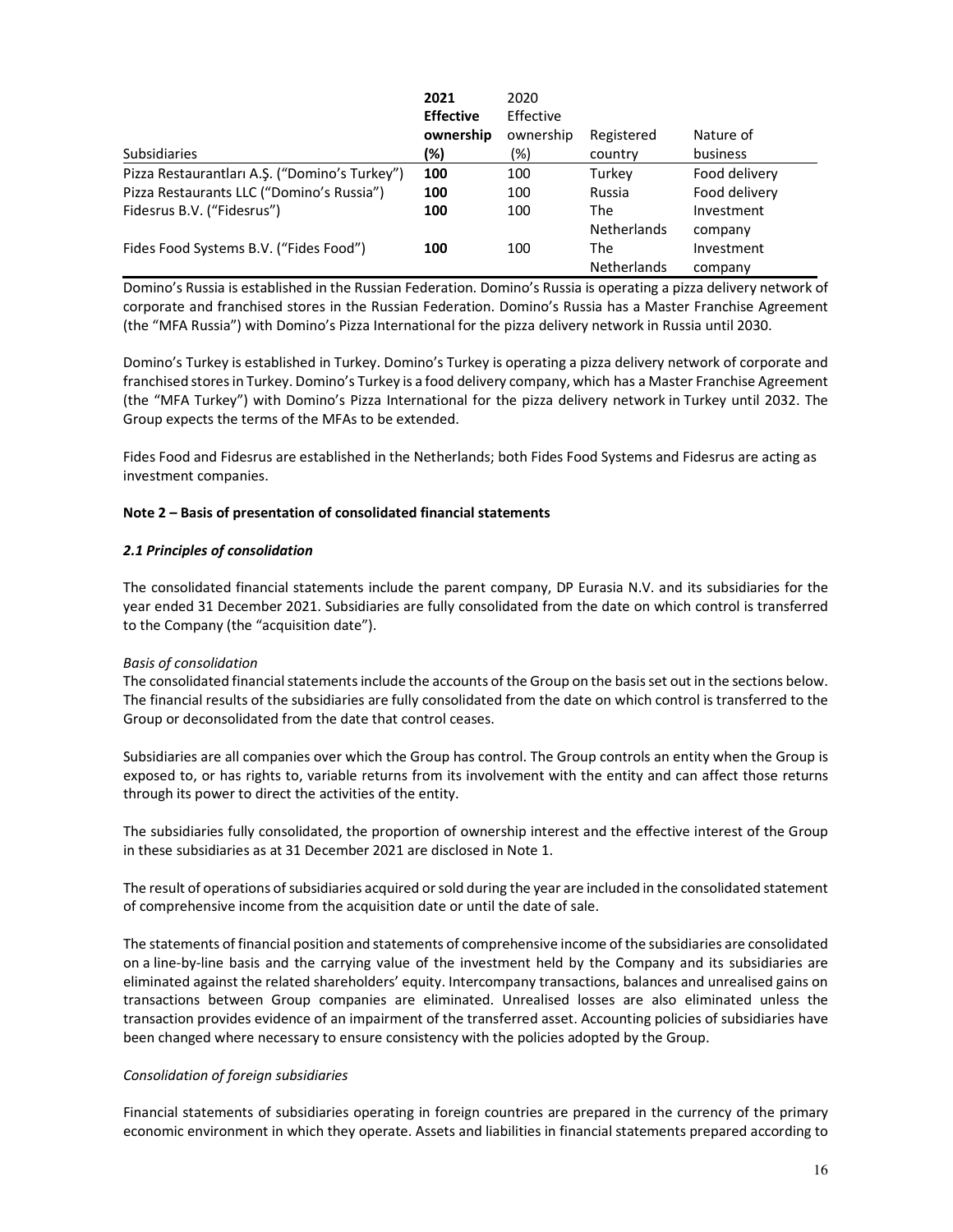the Group's accounting policies are translated into the Group's presentation currency, Turkish Liras, from the foreign exchange rate at the statement of financial position date whereas income and expenses are translated into TRY at the average foreign exchange rate. Exchange differences arising from the translation are included in the "currency translation differences" under shareholders' equity.

The foreign currency exchange rates used in the translation of the foreign operations within the scope of consolidation are as follows:

|                         | 31 Dec 2021 |         | 31 Dec 2020 |         |
|-------------------------|-------------|---------|-------------|---------|
|                         | Period      | Period  | Period      | Period  |
| Currency                | End         | Average | End         | Average |
| Euros ("EUR")           | 14.6823     | 10.4408 | 9.0079      | 8.0138  |
| Russian Roubles ("RUB") | 0.1730      | 0.1196  | 0.0984      | 0.0964  |

## *2.2 Functional and presentation currency*

Items included in the financial statements of each of the Group's entities are measured using the currency of the primary economic environment in which the entity operates (the "functional currency"), see Note 2.5 for the accounting of foreign currency transactions.

The consolidated financial statements are presented in TRY, which is the Group's presentation currency.

## **Note 3 – Segment reporting**

The business operations of the Group are organised and managed with respect to geographical positions of its operations. The information regarding the business activities of the Group as at 31 December 2021 and 2020 comprise the performance and the management of its Turkish and Russian operations and headquarters.

The Group has two business segments, determined by management according to the information used for the evaluation of performance and the allocation of resources, the Turkish and Russian operations. Other operations are composed of corporate expenses of Dutch companies. These segments are managed separately because they are affected by economic conditions and geographical positions in terms of risks and returns.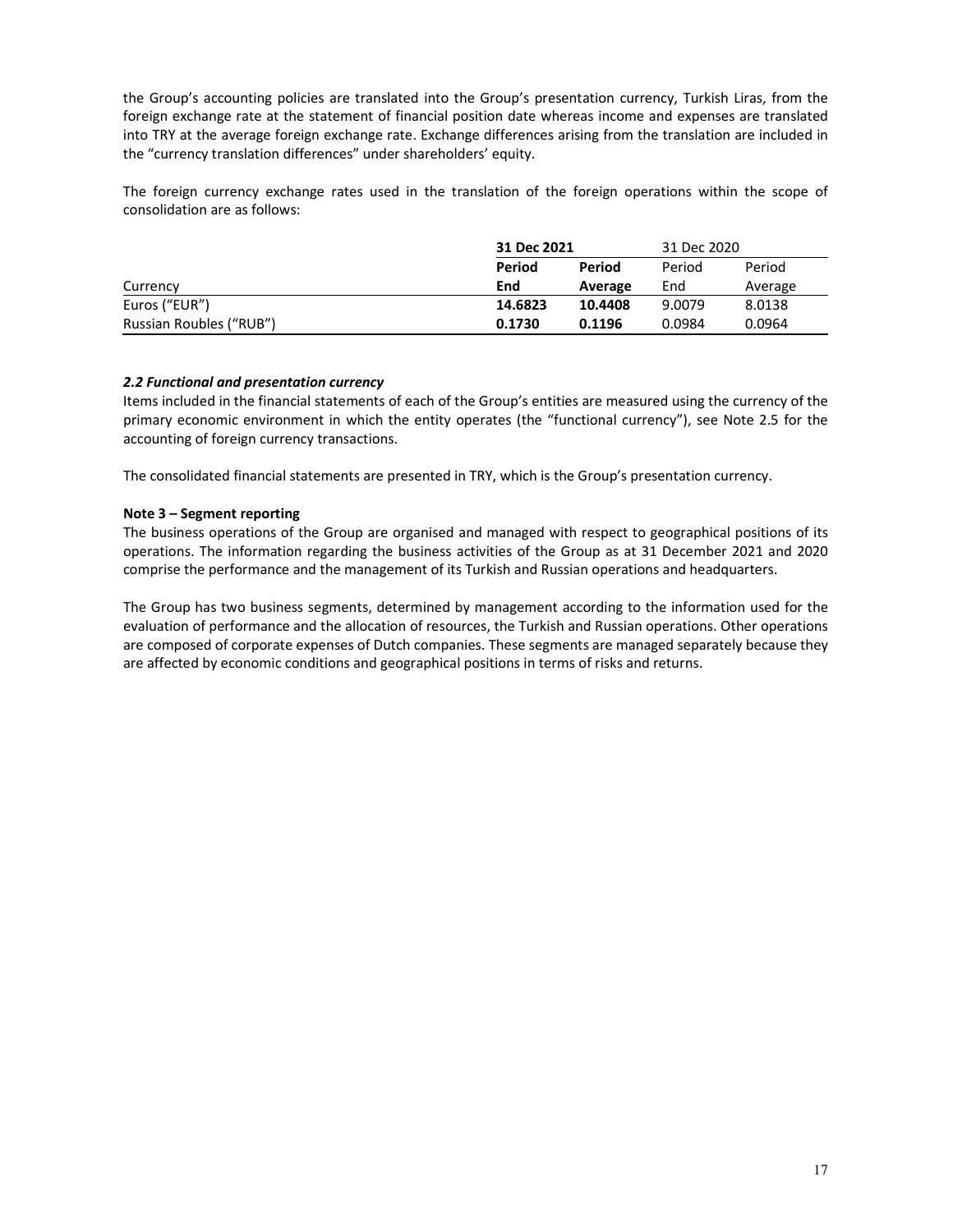The segment analysis for the periods ended 31 December 2021 and 2020 is as follows:

| 1 January - 31 December 2021                                    | <b>Turkey</b>                | <b>Russia</b> | Other                        | <b>Total</b> |
|-----------------------------------------------------------------|------------------------------|---------------|------------------------------|--------------|
|                                                                 |                              |               |                              |              |
| Corporate revenue                                               | 283,016                      | 301,357       | $\overline{\phantom{a}}$     | 584,373      |
| Franchise revenue and royalty revenue obtained from franchisees | 682,849                      | 141,798       |                              | 824,647      |
| Other revenue                                                   | 65,723                       | 22,171        |                              | 87,894       |
| Total revenue                                                   | 1,031,588                    | 465,326       |                              | 1,496,914    |
| - At a point in time                                            | 1,022,988                    | 462,456       |                              | 1,485,444    |
| - Over time                                                     | 8,600                        | 2,870         |                              | 11,470       |
| Operating profit/(loss)                                         | 146,849                      | (94, 876)     | (20, 431)                    | 31,542       |
| Capital expenditures                                            | 39,836                       | 15,675        |                              | 55,511       |
| Tangible and intangible disposals                               | (4, 339)                     | (29, 958)     | $\qquad \qquad \blacksquare$ | (34, 297)    |
| Depreciation and amortisation expenses                          | (53, 583)                    | (87,990)      |                              | (141, 573)   |
| Adjusted EBITDA <sup>(1)</sup>                                  | 202,405                      | 23,248        | (17, 268)                    | 208,385      |
|                                                                 |                              |               |                              |              |
| <b>31 December 2021</b>                                         | <b>Turkey</b>                | <b>Russia</b> | <b>Other</b>                 | Total        |
| <b>Borrowings</b>                                               |                              |               |                              |              |
| <b>TRY</b>                                                      | 329.177                      |               |                              | 329.177      |
| <b>RUB</b>                                                      | $\qquad \qquad \blacksquare$ | 148,827       | 62.494                       | 211,321      |
|                                                                 | 329.177                      | 148,827       | 62.494                       | 540,498      |
| <b>Lease liabilities</b>                                        |                              |               |                              |              |
| <b>TRY</b>                                                      | 142,518                      |               | $\overline{\phantom{a}}$     | 142,518      |
| <b>RUB</b>                                                      |                              | 139,231       |                              | 139,231      |
|                                                                 | 142,518                      | 139,231       | -                            | 281,749      |
| <b>Total</b>                                                    | 471.695                      | 288,058       | 62.494                       | 822,247      |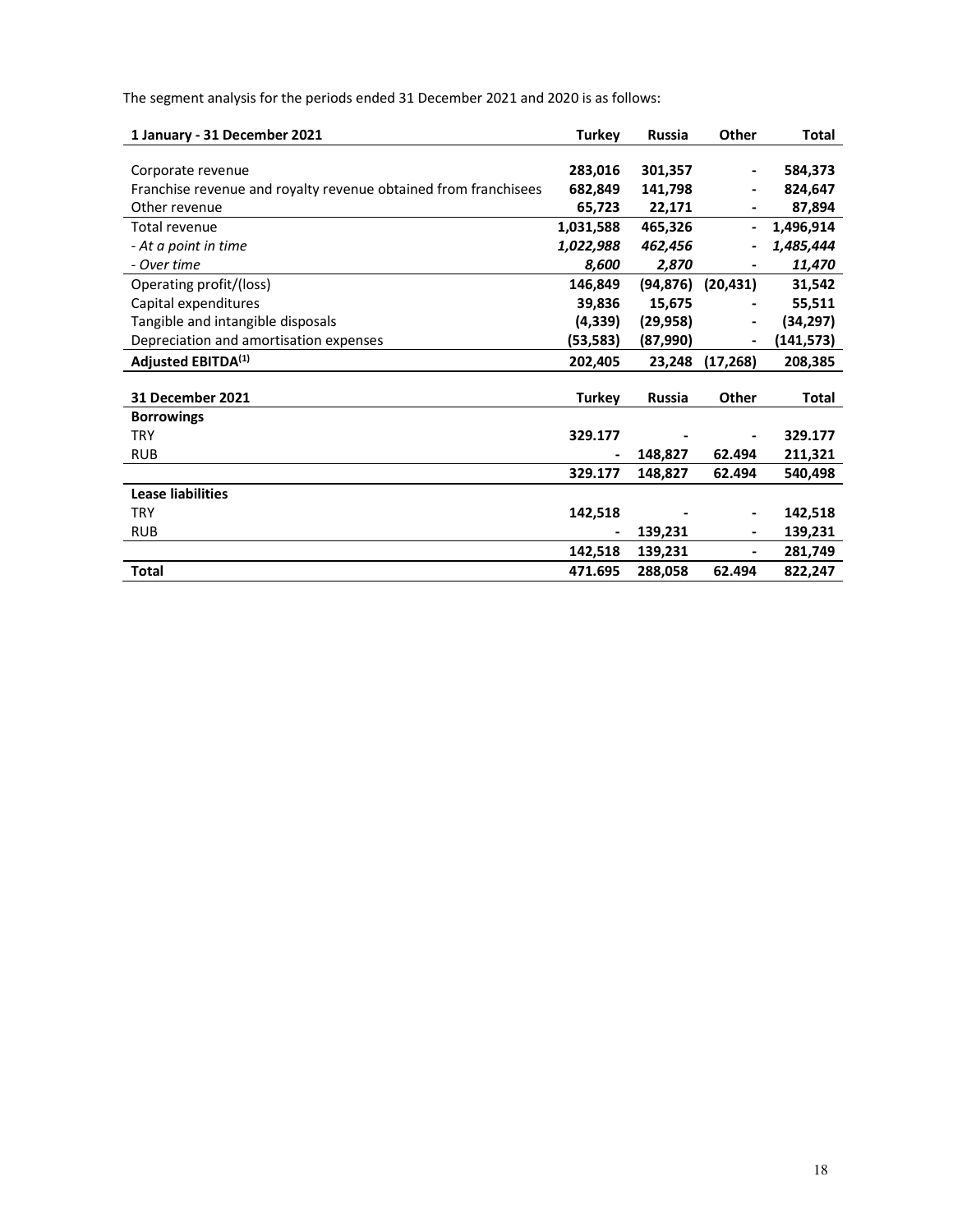| 1 January - 31 December 2020                                    | Turkey   | Russia    | Other                    | Total     |
|-----------------------------------------------------------------|----------|-----------|--------------------------|-----------|
|                                                                 |          |           |                          |           |
| Corporate revenue                                               | 219,499  | 240,199   |                          | 459,698   |
| Franchise revenue and royalty revenue obtained from franchisees | 423,490  | 98,020    |                          | 521,510   |
| Other revenue                                                   | 30,566   | 7,389     |                          | 37,955    |
| Total revenue                                                   | 673,555  | 345,608   | $\overline{\phantom{0}}$ | 1,019,163 |
| - At a point in time                                            | 666,218  | 343,102   |                          | 1,009,320 |
| - Over time                                                     | 7,337    | 2,506     |                          | 9,843     |
| Operating profit/(loss)                                         | 91,905   | (88,996)  | (12, 441)                | (9,532)   |
| Capital expenditures                                            | 28,733   | 13,632    |                          | 42,365    |
| Tangible and intangible disposals                               | (5, 548) | (9,290)   |                          | (14, 838) |
| Depreciation and amortisation expenses                          | (46,787) | (80, 635) |                          | (127,422) |
| Adjusted EBITDA <sup>(1)</sup>                                  | 140,903  | 2,309     | (11, 696)                | 131,516   |
|                                                                 |          |           |                          |           |
| 31 December 2020                                                | Turkey   | Russia    | Other                    | Total     |
| <b>Borrowings</b>                                               |          |           |                          |           |
| <b>TRY</b>                                                      | 264,001  |           |                          | 264,001   |
| <b>RUB</b>                                                      |          | 96,195    |                          | 96,195    |
|                                                                 | 264,001  | 96,195    | $\overline{\phantom{a}}$ | 360,196   |
| <b>Lease liabilities</b>                                        |          |           |                          |           |
| <b>TRY</b>                                                      | 62,390   |           | $\overline{\phantom{a}}$ | 62,390    |
| <b>RUB</b>                                                      |          | 120,635   | $\overline{\phantom{a}}$ | 120,635   |
|                                                                 | 62,390   | 120,635   | $\overline{\phantom{a}}$ | 183,025   |
| <b>Total</b>                                                    | 326,391  | 216,830   | $\overline{\phantom{a}}$ | 543,221   |

EBITDA, adjusted EBITDA, net debt, adjusted net debt, adjusted net income and non-recurring and non-trade income/expenses are not defined by IFRS. The amounts provided with respect to operating segments are measured in a manner consistent with that of the financial statements. These items, determined by the principles defined by Group management comprise income/expenses which are assumed by the Group management, to not be part of the normal course of business and are non-recurring items. These items, which are not defined by IFRS, are disclosed by Group management separately for a better understanding and measurement of the sustainable performance of the Group.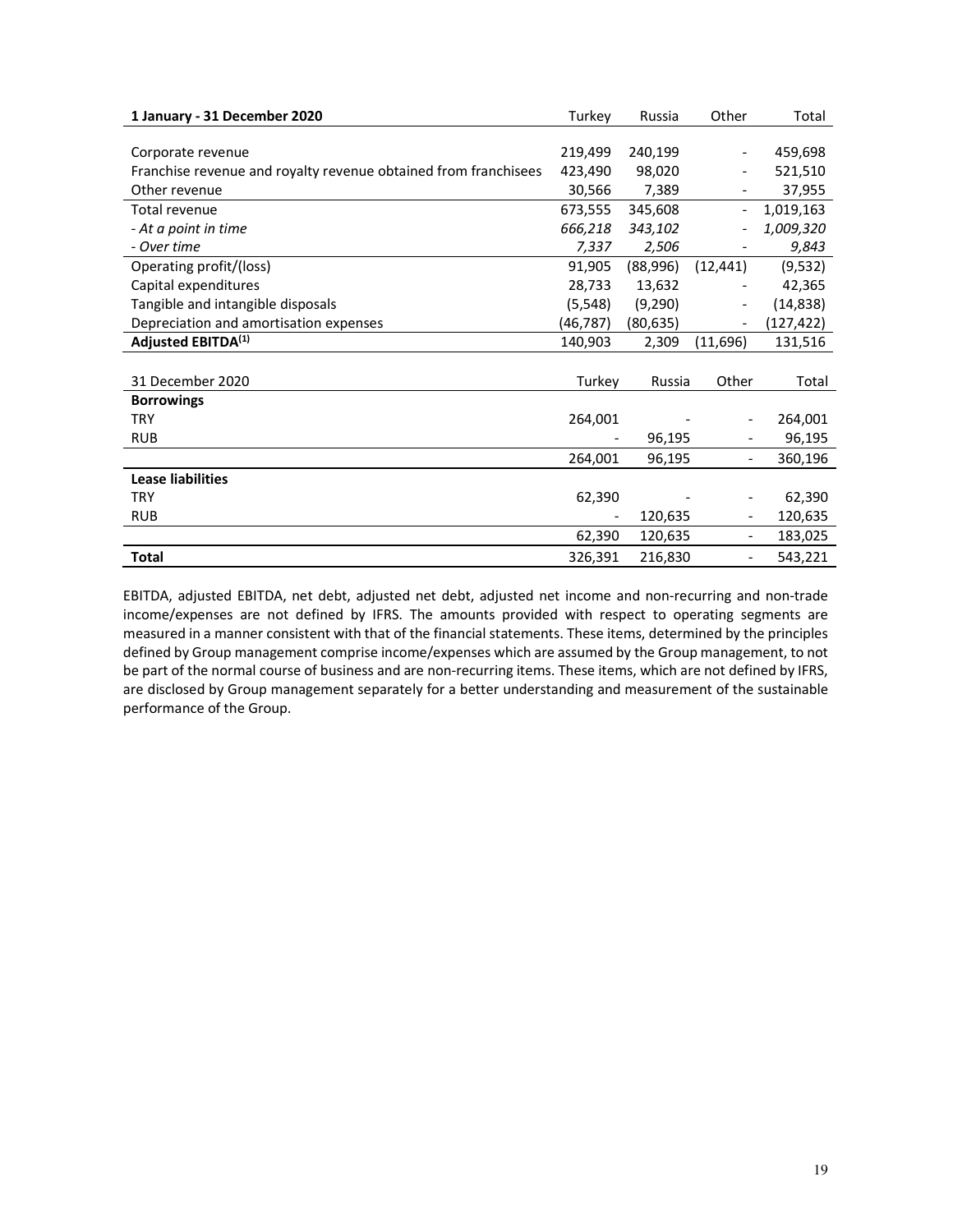The reconciliation of adjusted EBITDA for 2021 and 2020 is as follows:

| <b>Turkey</b>                                                          | 2021      | 2020      |
|------------------------------------------------------------------------|-----------|-----------|
| Adjusted EBITDA (1)                                                    | 202,405   | 140,903   |
| Non-recurring and non-trade (income)/expenses per Group management (1) |           |           |
| One-off non-trading costs <sup>(2)</sup>                               |           | 1,449     |
| Share-based incentives                                                 | 1,973     | 762       |
| <b>EBITDA</b>                                                          | 200,432   | 138,692   |
| Depreciation and amortisation                                          | (53, 583) | (46, 787) |
| <b>Operating profit</b>                                                | 146,849   | 91,905    |
|                                                                        |           |           |
|                                                                        |           |           |
| <b>Russia</b>                                                          | 2021      | 2020      |
| Adjusted EBITDA <sup>(1)</sup>                                         | 23,248    | 2,309     |
| Non-recurring and non-trade (income)/expenses per Group management (1) |           |           |
| One-off non-trading costs <sup>(2)</sup>                               | 30,134    | 11,547    |
| Share-based incentives                                                 |           | (877)     |
| <b>EBITDA</b>                                                          | (6,886)   | (8, 361)  |
| Depreciation and amortisation                                          | (87,990)  | (80, 635) |
| <b>Operating (loss)/profit</b>                                         | (94,876)  | (88,996)  |
|                                                                        |           |           |
| <b>Other</b>                                                           | 2021      | 2020      |
| Adjusted EBITDA (1)                                                    | (17, 268) | (11,696)  |
| Non-recurring and non-trade (income)/expenses per Group management (1) |           |           |
| Share-based incentives                                                 |           | 745       |
| One-off non-trading costs <sup>(2)</sup>                               | 3,163     |           |
| <b>EBITDA</b>                                                          | (20, 431) | (12, 441) |
| Depreciation and amortisation                                          |           |           |
| <b>Operating loss</b>                                                  | (20, 431) | (12, 441) |

1. EBITDA, adjusted EBITDA and non-recurring and non-trade income/expenses are not defined by IFRS. These items are determined by the principles defined by Group management and comprise income/expenses which are assumed by Group management to not be part of the normal course of business and are non-trading items. These items, which are not defined by IFRS, are disclosed by Group management separately for a better understanding and measurement of the sustainable performance of the Group.

2. The reason for the significant increase in one-off non-trading costs is mainly related to impairment expenses of the tangible and intangible assets and consultancy expenses due to cost reduction program.

The reconciliation of adjusted net income/(loss) as at 31 December 2021 and 2020 is as follows:

|                                                                        | 2021     | 2020       |
|------------------------------------------------------------------------|----------|------------|
| (Loss) for the period as reported                                      | (16,023) | (107, 583) |
| Non-recurring and non-trade (income)/expenses per Group management (1) |          |            |
| Share-based incentives                                                 | 1.973    | 630        |
| One-off expenses/(income) <sup>(2)</sup>                               | 37.905   | 12.996     |
| Adjusted net income/(loss) for the period                              | 23.855   | (93, 957)  |

(1) Adjusted net income and non-recurring and non-trade income/expenses are not defined by IFRS. Adjusted net income excludes income and expenses which are not part of the normal course of business and are nonrecurring items. Management uses this measurement basis to focus on core trading activities of the business segments, and to assist it in evaluating underlying business performance.

(2) As at 31 December 2021, the one-off expenses include TRY 20,576 impairment expense of tangible and intangible assets and TRY 1,501 severance payment expenses.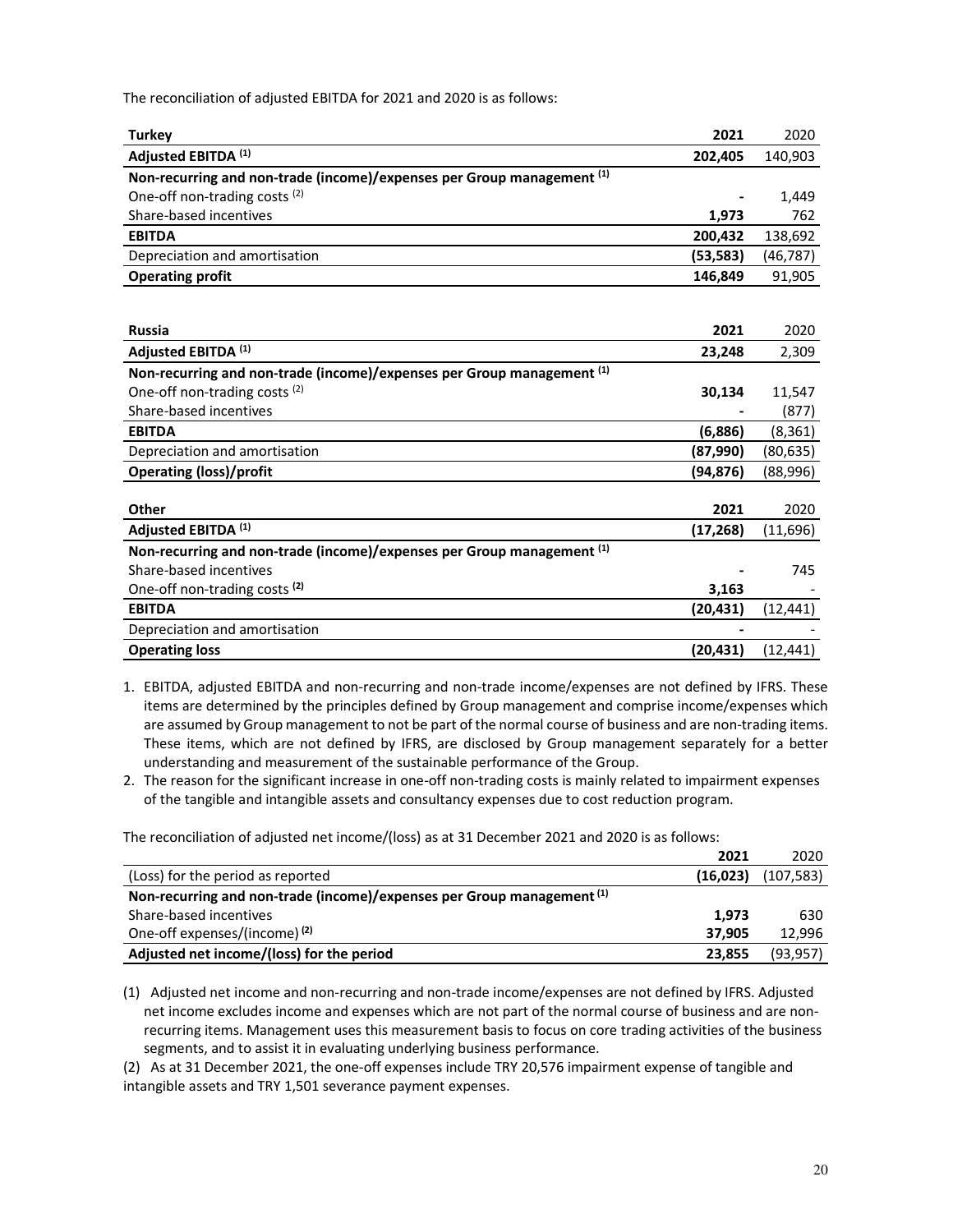The average headcount for the Group is as follows:

|                                 |               | 2021  |                          |        | 2020   |                    |
|---------------------------------|---------------|-------|--------------------------|--------|--------|--------------------|
| <b>Category of activities</b>   | <b>Turkey</b> |       | Russia Netherlands       | Turkev | Russia | <b>Netherlands</b> |
| Executive and senior management | 11            | 9     |                          | 11     |        |                    |
| Store employees                 | 1,288         | 974   | $\overline{\phantom{a}}$ | 1,243  | 1,745  |                    |
| Support employees               | 227           | 116   | $\overline{\phantom{a}}$ | 205    | 128    |                    |
| Commissary employees            | 44            | 22    | $\overline{\phantom{0}}$ | 43     | 24     |                    |
| <b>Total</b>                    | 1.570         | 1.121 |                          | 1.502  | 1,906  |                    |

## **Note 4 – Revenue and cost of sales**

|                                                                 | 2021       | 2020       |
|-----------------------------------------------------------------|------------|------------|
| Corporate revenue                                               | 584,373    | 459,698    |
| Franchise revenue and royalty revenue obtained from franchisees | 824.647    | 521,510    |
| Other revenue (1)                                               | 87.894     | 37,955     |
| Revenue                                                         | 1,496,914  | 1,019,163  |
| Cost of sales                                                   | (986, 106) | (689, 762) |
| <b>Gross profit</b>                                             | 510,808    | 329,401    |

(1) Other revenue mainly includes handover income, IT income and other income from franchisee.

#### *Revenue recognised in relation to contract liabilities*

The movements of performance obligations and revenue recognised in relation to contract liabilities for the years ended 31 December 2021 and 2020 are as follows:

|                                                   | 2021      | 2020    |
|---------------------------------------------------|-----------|---------|
| As at 1 January                                   | 38.813    | 32.905  |
| Recognised as revenue                             | (11, 470) | (9,843) |
| Increases due to new franchise agreements entered | 28.800    | 15.751  |
| As at 31 December                                 | 56.143    | 38.813  |

## *Unsatisfied long-term franchisee contracts*

The amount of performance obligations relating to ongoing contracts of the Group that will be recognised in the future is TRY 65,551 (31 December 2020: TRY 43,983). The Group expects that this amount will be recorded as revenue within 10 to 15 years.

#### **Note 5 – Expenses by nature**

|                                            | 2021    | 2020    |
|--------------------------------------------|---------|---------|
| Employee benefit expenses (1)              | 285.621 | 217.368 |
| Depreciation and amortisation expenses (1) | 141.573 | 127.422 |
|                                            | 427.194 | 344.790 |

(1) These expenses are accounted for cost of sales, general administration expenses and marketing expenses.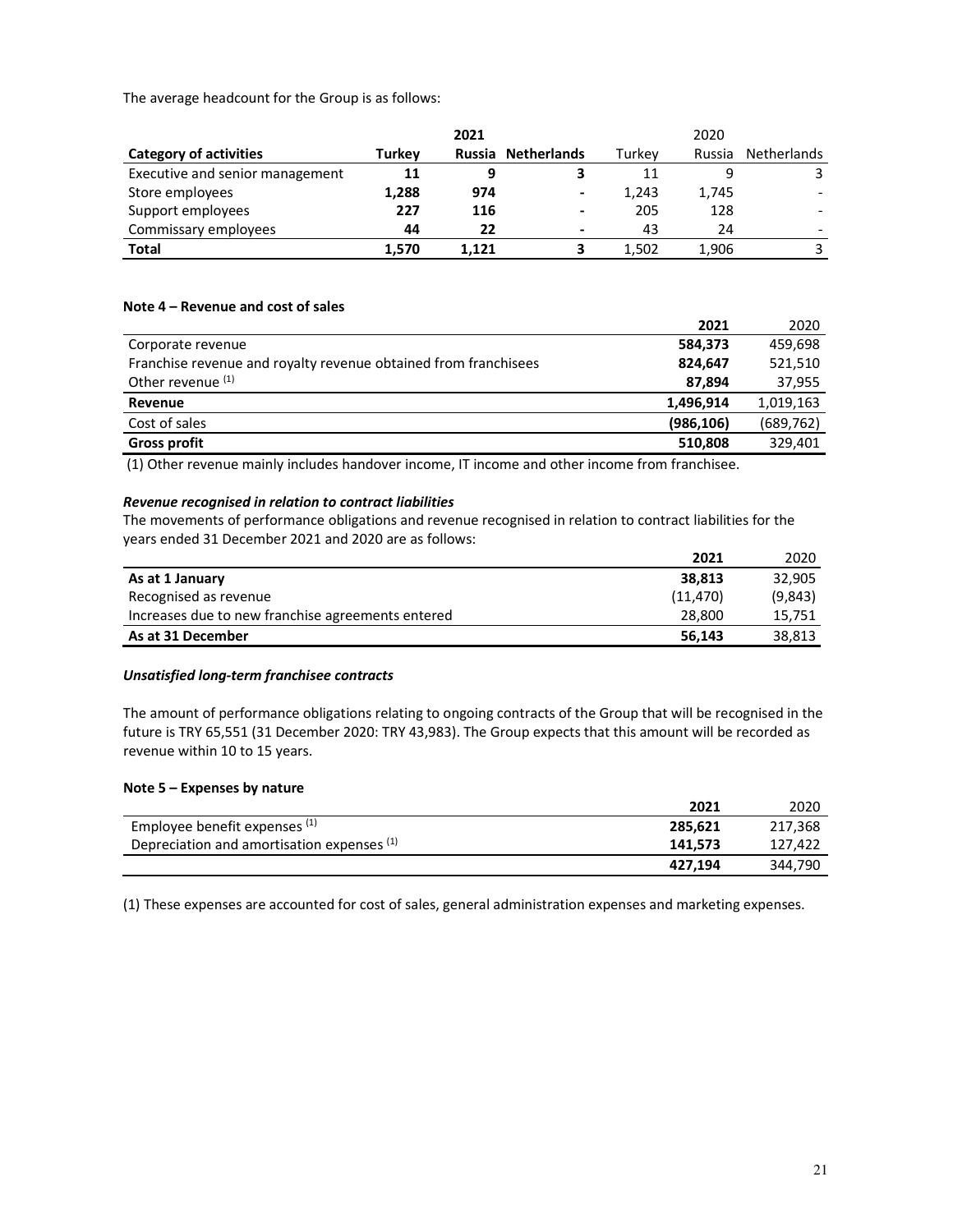## **Note 6 – Other operating income and expenses**

| Other income                                                     | 2021     | 2020    |
|------------------------------------------------------------------|----------|---------|
| Foreign exchange gains                                           | 12,741   | 2,921   |
| Marketing service income <sup>(1)</sup>                          | 5,079    | 4,054   |
| Interest income arising from sales with extended terms           | 4,098    | 3,831   |
| Gain from sale of property and equipment                         | 383      | 447     |
| Other                                                            | 8,934    | 3,800   |
|                                                                  | 31,235   | 15,053  |
| (1) The marketing income mainly includes cross-promotion income. |          |         |
| Other expense                                                    | 2021     | 2020    |
| Impairment expenses <sup>(1)</sup>                               | 20,576   | 11,118  |
| Foreign exchange losses                                          | 11,557   | 2,757   |
| Losses from sale of property and equipment                       | 872      | 1,200   |
| Other                                                            | 9,660    | 7,668   |
|                                                                  | 42,665   | 22,743  |
| Other operating (expense) / income, net                          | (11,430) | (7,690) |

(1) Impairment expenses includes write-offs related to long-term assets of low-performing stores.

# **Note 7 – Financial income and expenses**

| Foreign exchange (losses)/gains              | 2021      | 2020      |
|----------------------------------------------|-----------|-----------|
| Foreign exchange (losses)/gains, net         | 82,485    | (16, 357) |
| Foreign exchange losses on lease liabilities | (319)     | (62)      |
|                                              | 82,166    | (16, 419) |
|                                              |           |           |
| <b>Financial income</b>                      | 2021      | 2020      |
| Interest income on lease receivables         | 15,839    | 13,804    |
| Interest income                              | 2,959     | 9,362     |
|                                              | 18,798    | 23,166    |
|                                              |           |           |
| <b>Financial expense</b>                     | 2021      | 2020      |
| Interest expense                             | (52, 476) | (51, 401) |
| Interest expense on lease liabilities        | (31,051)  | (34, 585) |
| Other                                        | (16, 263) | (4,843)   |
|                                              | (99,790)  | (90,829)  |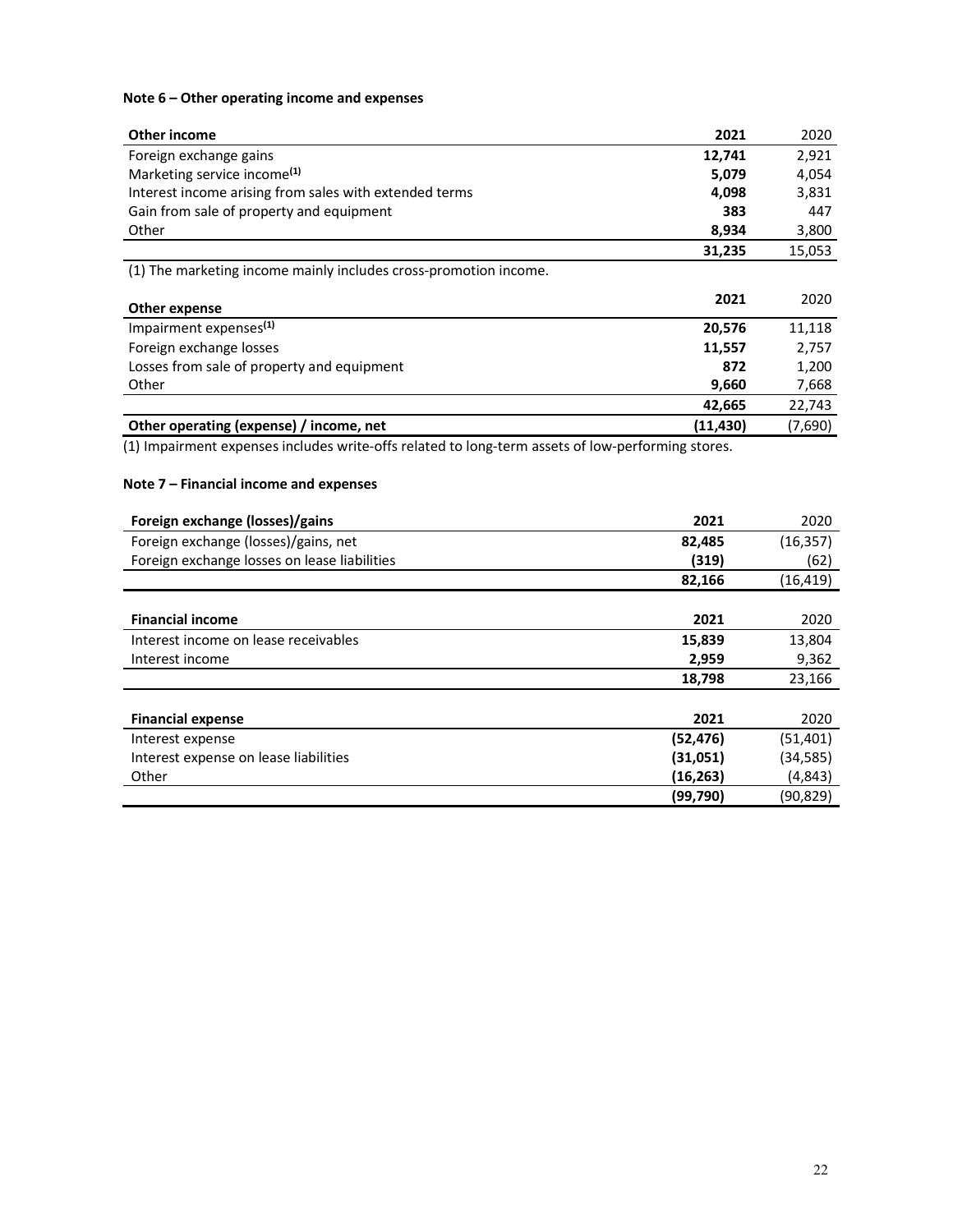|                                                                      | 31 Dec      | 31 Dec      |
|----------------------------------------------------------------------|-------------|-------------|
|                                                                      | 2021        | 2020        |
| Average number of shares existing during the period                  | 145,372,414 | 145.372.414 |
| Net loss for the period attributable to equity holders of the parent | (16,023)    | (107, 583)  |
| Loss per share                                                       | (0.1102)    | (0.7401)    |
|                                                                      |             |             |

| The reconciliation of adjusted earnings per share as at 31 December 2021 and 2020 is as follows: |               |             |  |  |  |
|--------------------------------------------------------------------------------------------------|---------------|-------------|--|--|--|
|                                                                                                  | <b>31 Dec</b> | 31 Dec      |  |  |  |
|                                                                                                  | 2021          | 2020        |  |  |  |
| Average number of shares existing during the period                                              | 145,372,414   | 145,372,414 |  |  |  |
| Net loss for the period attributable to equity holders of the parent                             | (16,023)      | (107, 583)  |  |  |  |
| Non-recurring and non-trade expenses per Group management (1)                                    |               |             |  |  |  |
| Share-based incentives                                                                           | 1,973         | 630         |  |  |  |
| One-off expenses                                                                                 | 37,905        | 12,996      |  |  |  |
| Adjusted net earnings for the period attributable to equity holders of the                       |               |             |  |  |  |
| parent                                                                                           | 23,855        | (93,957)    |  |  |  |
| Adjusted income/(loss) per share (1)                                                             | 0.1641        | (0.6463)    |  |  |  |

1. Adjusted earnings per share and non-recurring and non-trade income/expenses are not defined by IFRS. The amounts provided with respect to operating segments are measured in a manner consistent with that of the financial statements. These items, determined by the principles defined by Group management, comprise income/expenses which are assumed by Group management to not be part of the normal course of business and are non-recurring items. These items, which are not defined by IFRS, are disclosed by Group management separately for a better understanding and measurement of the sustainable performance of the Group.

There are no shares or options with a dilutive effect and hence the basic and diluted earnings per share are the same.

#### **Note 9 – Property and equipment**

|                                 |           |                  |                  |                  | Currency    |           |
|---------------------------------|-----------|------------------|------------------|------------------|-------------|-----------|
|                                 | 1 Jan     |                  |                  |                  | translation | 31 Dec    |
|                                 | 2021      | <b>Additions</b> | <b>Disposals</b> | <b>Transfers</b> | adjustments | 2021      |
| Cost                            |           |                  |                  |                  |             |           |
| Machinery and equipment         | 83,020    | 5,815            | (16, 967)        | (191)            | 48,530      | 120,207   |
| Motor vehicles                  | 37,421    | 10,774           | (13,598)         |                  | 22,596      | 57,193    |
| <b>Furniture and fixtures</b>   | 64,109    | 9,390            | (3,404)          | 2,357            | 3,467       | 75,919    |
| Leasehold improvements          | 110,348   | 5,772            | (30, 164)        | (679)            | 37,040      | 122,317   |
| Construction in progress        | 4,509     | 342              | (236)            | (1,487)          | 2,081       | 5,209     |
|                                 | 299,407   | 32,093           | (64, 369)        |                  | 113,714     | 380,845   |
| <b>Accumulated depreciation</b> |           |                  |                  |                  |             |           |
| Machinery and equipment         | (39,691)  | (13, 259)        | 11,465           |                  | (27, 111)   | (68, 596) |
| Motor vehicles                  | (28,820)  | (8,859)          | 12,042           |                  | (19, 176)   | (44, 813) |
| <b>Furniture and fixtures</b>   | (33, 310) | (8, 472)         | 2,074            |                  | (2,053)     | (41, 761) |
| Leasehold improvements          | (66, 383) | (15,803)         | 19,046           |                  | (23, 240)   | (86, 380) |
|                                 | (168,204) | (46, 393)        | 44,627           |                  | (71, 580)   | (241,550) |
| Net book value                  | 131,203   |                  |                  |                  |             | 139,295   |

As at 31 December 2021, disposals include an impairment charge of TRY 6,575 (31 December 2020: TRY 5,109). Depreciation expense of TRY 37,145 has been charged in cost of sales and TRY 9,248 has been charged in general administrative expenses.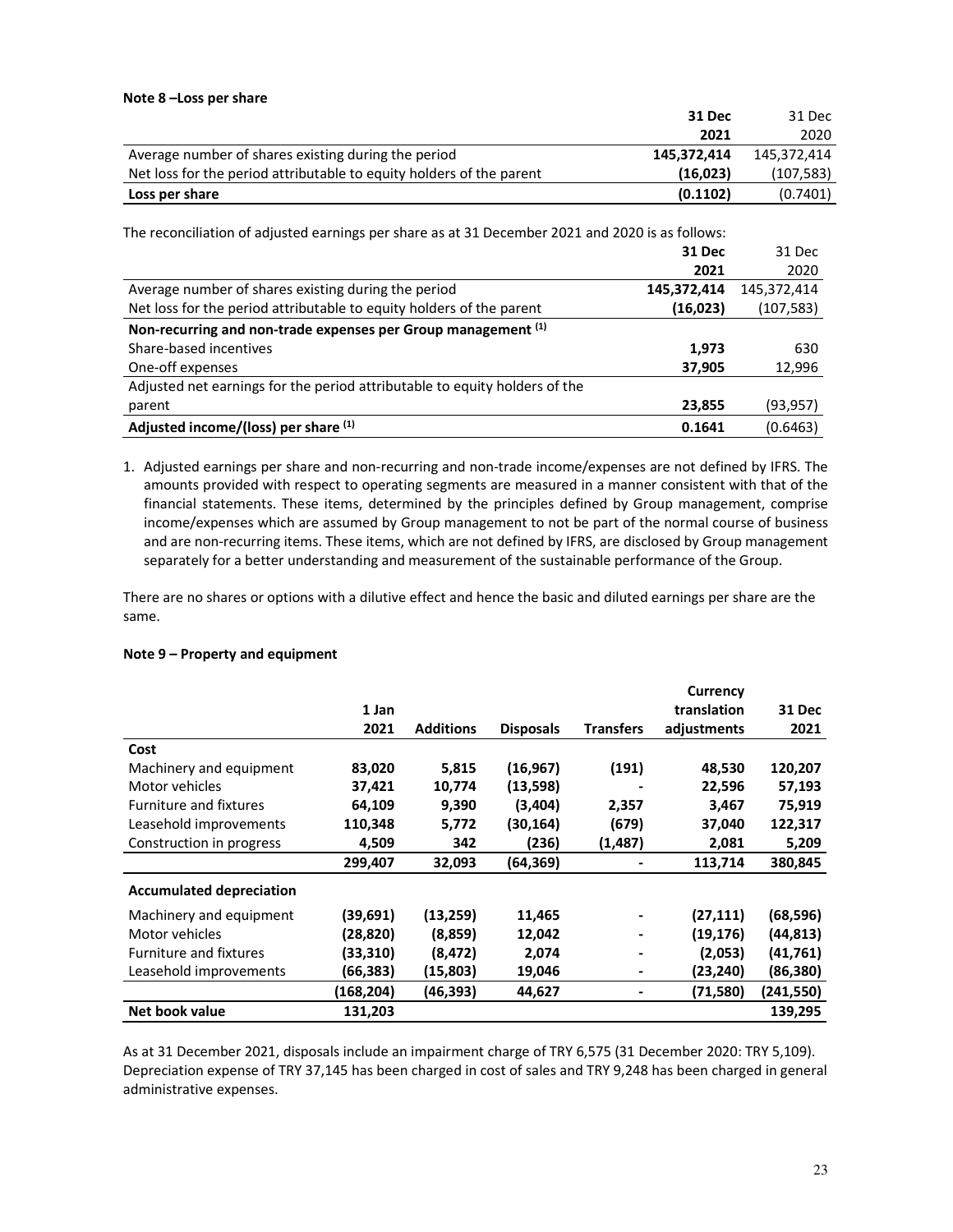|                               |           |           |                  |                              | Currency    |            |
|-------------------------------|-----------|-----------|------------------|------------------------------|-------------|------------|
|                               | 1 Jan     |           |                  |                              | translation | 31 Dec     |
|                               | 2020      | Additions | <b>Disposals</b> | <b>Transfers</b>             | adjustments | 2020       |
| Cost                          |           |           |                  |                              |             |            |
| Machinery and equipment       | 76,825    | 2,681     | (548)            | 1,942                        | 2,120       | 83,020     |
| Motor vehicles                | 29,975    | 6,594     | (87)             |                              | 939         | 37,421     |
| <b>Furniture and fixtures</b> | 62,552    | 6,364     | (4,945)          |                              | 138         | 64,109     |
| Leasehold improvements        | 113,118   | 6,119     | (12, 631)        | 1,789                        | 1,953       | 110,348    |
| Construction in progress      | 7,425     | 751       | (98)             | (3,731)                      | 162         | 4,509      |
|                               | 289,895   | 22,509    | (18, 309)        |                              | 5,312       | 299,407    |
| Accumulated depreciation      |           |           |                  |                              |             |            |
| Machinery and equipment       | (26,380)  | (12, 652) | 258              |                              | (917)       | (39, 691)  |
| Motor vehicles                | (19,601)  | (8,618)   | 87               | $\qquad \qquad \blacksquare$ | (688)       | (28, 820)  |
| <b>Furniture and fixtures</b> | (28,778)  | (7, 418)  | 2,947            |                              | (61)        | (33,310)   |
| Leasehold improvements        | (55,093)  | (16, 644) | 6,303            |                              | (949)       | (66, 383)  |
|                               | (129,852) | (45,332)  | 9,595            |                              | (2,615)     | (168, 204) |
| Net book value                | 160,043   |           |                  |                              |             | 131,203    |

Amortisation expense of TRY 37,079 has been charged in cost of sales and TRY 8,253 has been charged in general administrative expenses.

## **Note 10 – Intangible assets**

|                     |           |                  |           |                     | Currency    |           |
|---------------------|-----------|------------------|-----------|---------------------|-------------|-----------|
|                     | 1 Jan     |                  |           |                     | translation | 31 Dec    |
|                     | 2021      | <b>Additions</b> |           | Disposals Transfers | adjustments | 2021      |
| Cost                |           |                  |           |                     |             |           |
| Key money           | 44,742    | 5,145            | (22, 184) | -                   | 16,650      | 44,353    |
| Computer software   | 89,947    | 29,047           | (3,765)   |                     | 14,894      | 130,123   |
| Franchise contracts | 48,485    |                  |           |                     |             | 48,485    |
|                     | 183,174   | 34,192           | (25, 949) |                     | 31,544      | 222,961   |
| <b>Accumulated</b>  |           |                  |           |                     |             |           |
| amortisation        |           |                  |           |                     |             |           |
| Key money           | (17, 431) | (10, 316)        | 7,924     |                     | (7, 459)    | (27, 282) |
| Computer software   | (43,742)  | (24, 491)        | 3,470     |                     | (6,628)     | (71, 391) |
| Franchise contracts | (48,485)  |                  |           |                     |             | (48,485)  |
|                     | (109,658) | (34,807)         | 11,394    |                     | (14,087)    | (147,158) |
| Net book value      | 73,516    |                  |           |                     |             | 75,803    |

As at 31 December 2021, disposals include an impairment charge of TRY 14,001 (31 December 2020: TRY 6,009). Amortisation expense of TRY 16,001 has been charged in cost of sales and TRY 18,806 has been charged in general administrative expenses.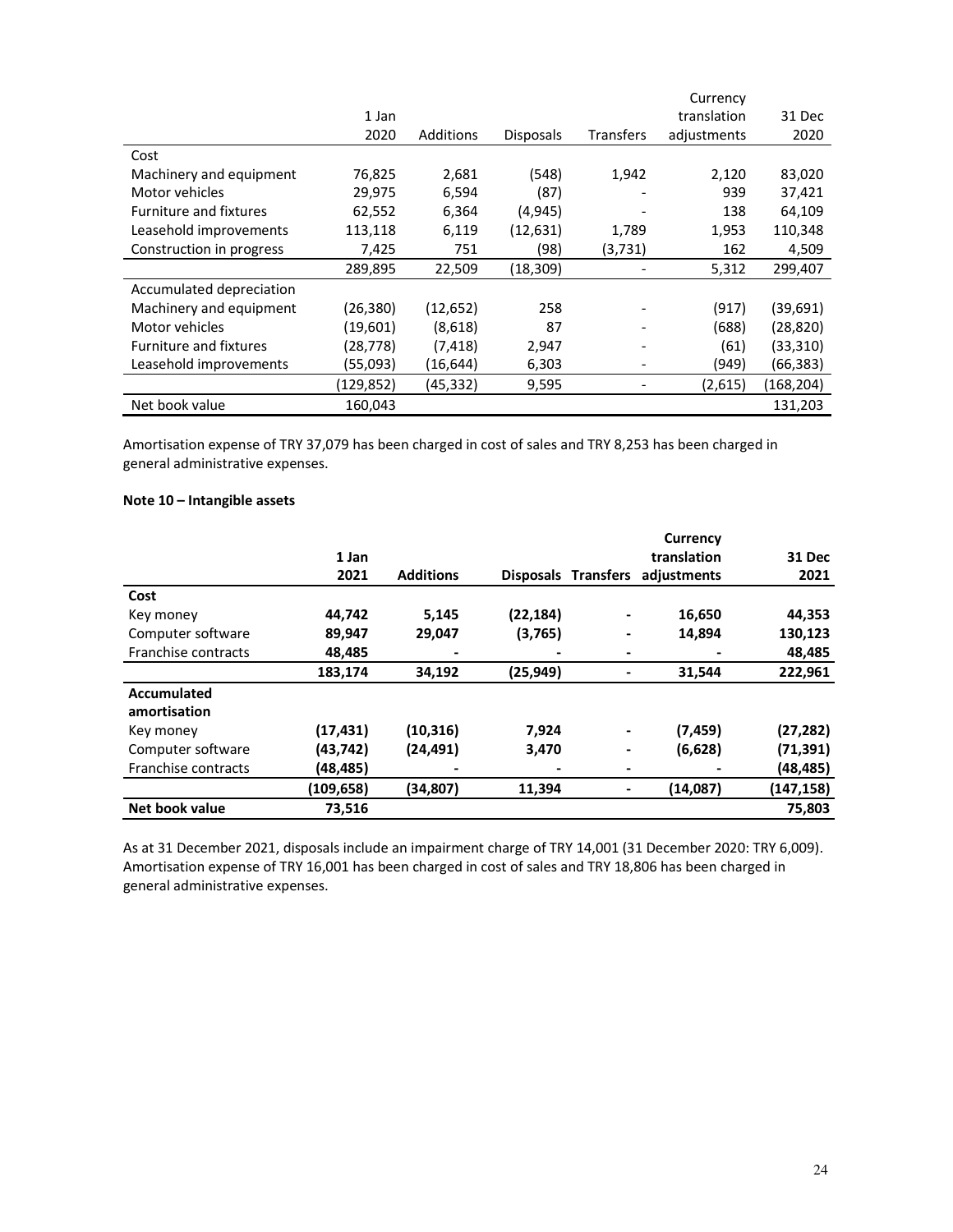|                          |          |           |                  |                  | Currency    |           |
|--------------------------|----------|-----------|------------------|------------------|-------------|-----------|
|                          | 1 Jan    |           |                  |                  | translation | 31 Dec    |
|                          | 2020     | Additions | <b>Disposals</b> | <b>Transfers</b> | adjustments | 2020      |
| Cost                     |          |           |                  |                  |             |           |
| Key money                | 50,622   | 800       | (7, 183)         |                  | 503         | 44,742    |
| Computer software        | 68,672   | 25,650    | (5,326)          |                  | 951         | 89,947    |
| Franchise contracts      | 48,485   |           |                  |                  |             | 48,485    |
|                          | 167,779  | 26,450    | (12,509)         |                  | 1,454       | 183,174   |
| Accumulated amortisation |          |           |                  |                  |             |           |
| Key money                | (12,038) | (7, 257)  | 1,942            |                  | (78)        | (17, 431) |
| Computer software        | (28,989) | (18, 823) | 4,443            |                  | (373)       | (43,742)  |
| Franchise contracts      | (45,328) | (3, 157)  |                  |                  |             | (48,485)  |
|                          | (86,355) | (29,237)  | 6,385            |                  | (451)       | (109,658) |
| Net book value           | 81.424   |           |                  |                  |             | 73.516    |

Amortisation expense of TRY 14,520 has been charged in cost of sales and TRY 14,717 has been charged in general administrative expenses.

The Group does not have any intangible assets with an indefinite useful life.

#### *Franchise contracts*

The Group has recognised franchise contracts resulting from a business combination on 26 January 2011 amounting to TRY 48,485 and accounted for them as intangible assets in its consolidated financial statements.

#### **Note 11 – Right-of-use assets**

Details of right-of-use assets as at 31 December 2021 and 2020 are as follows:

|                                                                              | 31 Dec  | 31 Dec              |
|------------------------------------------------------------------------------|---------|---------------------|
|                                                                              | 2021    | 2020                |
| <b>Right-of-use assets</b>                                                   |         |                     |
| Stores and buildings                                                         | 139,037 | 104,426             |
| Cars                                                                         | 12,688  | 8,469               |
|                                                                              | 151,725 | 112,895             |
| Details of lease receivables as at 31 December 2021 and 2020 are as follows: |         |                     |
|                                                                              | 31 Dec  | 31 Dec              |
|                                                                              | 2021    | $2020$ <sup>)</sup> |
| Lease receivables                                                            |         |                     |
| Current                                                                      | 22,057  | 16,621              |
| Non-current                                                                  | 69,455  | 24,674              |
|                                                                              | 91,512  | 41,295              |
| Details of lease liabilities as at 31 December 2021 and 2020 are as follows: |         |                     |
|                                                                              | 31 Dec  | 31 Dec              |
|                                                                              | 2021    | $2020$ <sup>)</sup> |
| <b>Lease liabilities</b>                                                     |         |                     |
| Current                                                                      | 70,523  | 72,476              |
| Non-current                                                                  | 211,226 | 110,549             |
|                                                                              | 281,749 | 183,025             |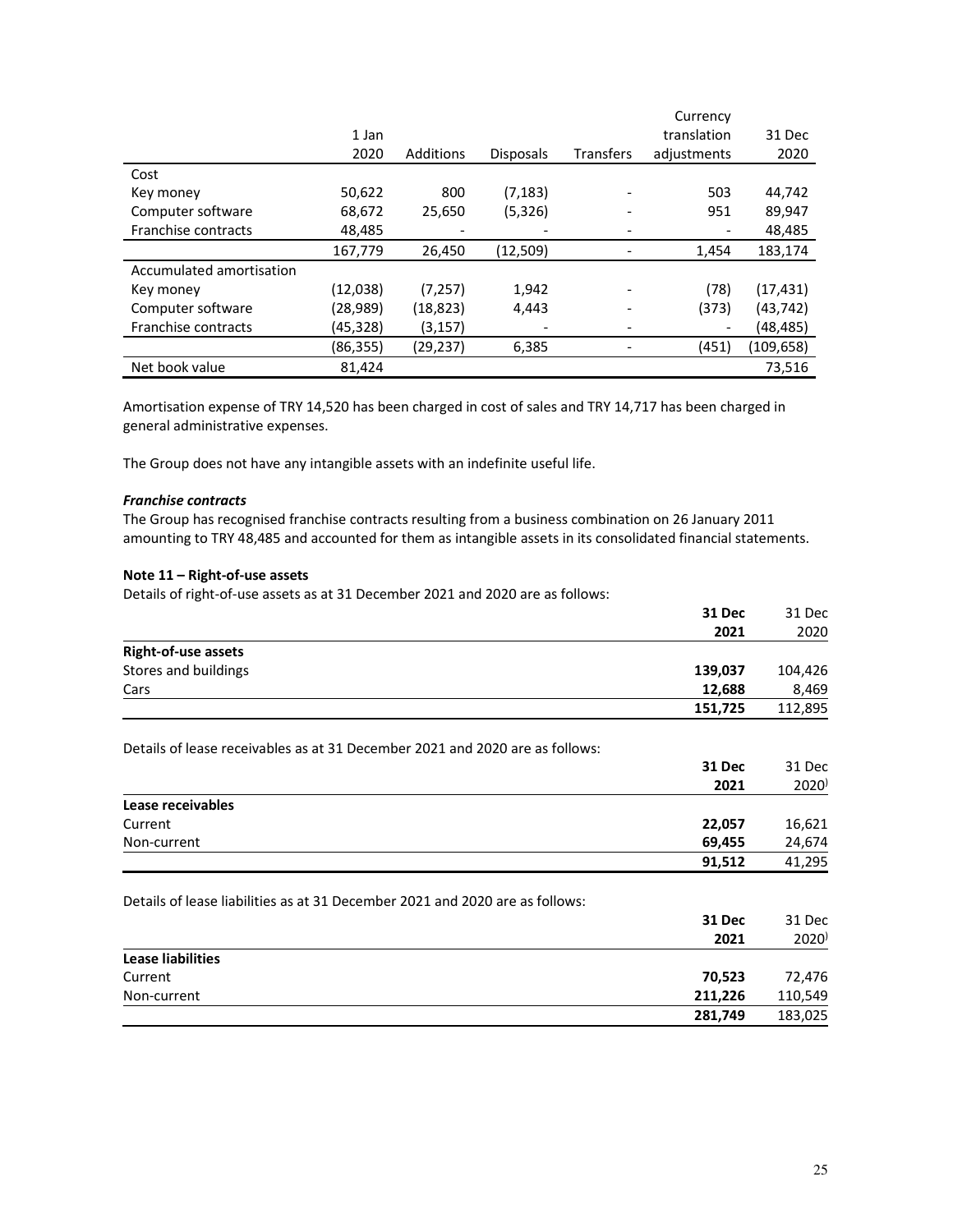## *Movement of right-of-use assets*

|                            |          |                  |                  | Currency    |               |
|----------------------------|----------|------------------|------------------|-------------|---------------|
|                            | 1 Jan    |                  |                  | translation | <b>31 Dec</b> |
|                            | 2021     | <b>Additions</b> | <b>Disposals</b> | adjustments | 2021          |
| <b>Right-of-use assets</b> |          |                  |                  |             |               |
| Stores and buildings       | 167,003  | 57,296           | (57, 475)        | 100,582     | 267,406       |
| Cars                       | 37,798   | 7,350            | (14)             |             | 45,134        |
|                            | 204,801  | 64,646           | (57, 489)        | 100,582     | 312,540       |
| Depreciation charge of     |          |                  |                  |             |               |
| right-of-use assets        |          |                  |                  |             |               |
| Stores and buildings       | (62,577) | (57,254)         | 42,013           | (50, 551)   | (128, 369)    |
| Cars                       | (29,329) | (3,119)          | 2                |             | (32,446)      |
|                            | (91,906) | (60,373)         | 42,015           | (50, 551)   | (160, 815)    |
|                            |          |                  |                  |             |               |
|                            | 112,895  |                  |                  |             | 151,725       |

For the year ended 31 December 2021, depreciation expense of TRY 52,386 has been charged to the cost of sales and TRY 7,987 has been charged to general administrative expenses (31 December 2020: TRY 45,655 and TRY 7,198 respectively).

|                                            |           |           |                  | Currency    |           |
|--------------------------------------------|-----------|-----------|------------------|-------------|-----------|
|                                            | 1 Jan     |           |                  | translation | 31 Dec    |
|                                            | 2020      | Additions | <b>Disposals</b> | adjustments | 2020      |
| Right-of-use assets                        |           |           |                  |             |           |
| Stores and buildings                       | 195,285   | 13,285    | (45, 409)        | 3,842       | 167,003   |
| Cars                                       | 34,147    | 2,814     | (87)             | 924         | 37,798    |
|                                            | 229,432   | 16,099    | (45, 496)        | 4,766       | 204,801   |
| Depreciation charge of right-of-use assets |           |           |                  |             |           |
| Stores and buildings                       | (29, 145) | (44,164)  | 11,648           | (916)       | (62, 577) |
| Cars                                       | (20,051)  | (8,689)   | 87               | (676)       | (29, 329) |
|                                            | (49,196)  | (52,853)  | 11,735           | (1, 592)    | (91, 906) |
|                                            |           |           |                  |             |           |
|                                            | 180,236   |           |                  |             | 112,895   |
|                                            |           |           |                  |             |           |

In 2021, interest expense on lease liabilities is TRY 31,051 and the total amount of interest of sub-lease expense is TRY 15,839 (31 December 2020: TRY 34,585 and TRY 13,804 respectively).

In 2021, the total cash outflow for principal of leases and interest of leases is TRY 72,634 and TRY 31,051, respectively. In 2021, the total cash inflow for interest of leases is TRY 15,839 (31 December 2020: TRY 50,911 TRY, 34,585 and TRY 13,804 respectively).

There are no low-value assets in 2021 (31 December 2020: TRY 62).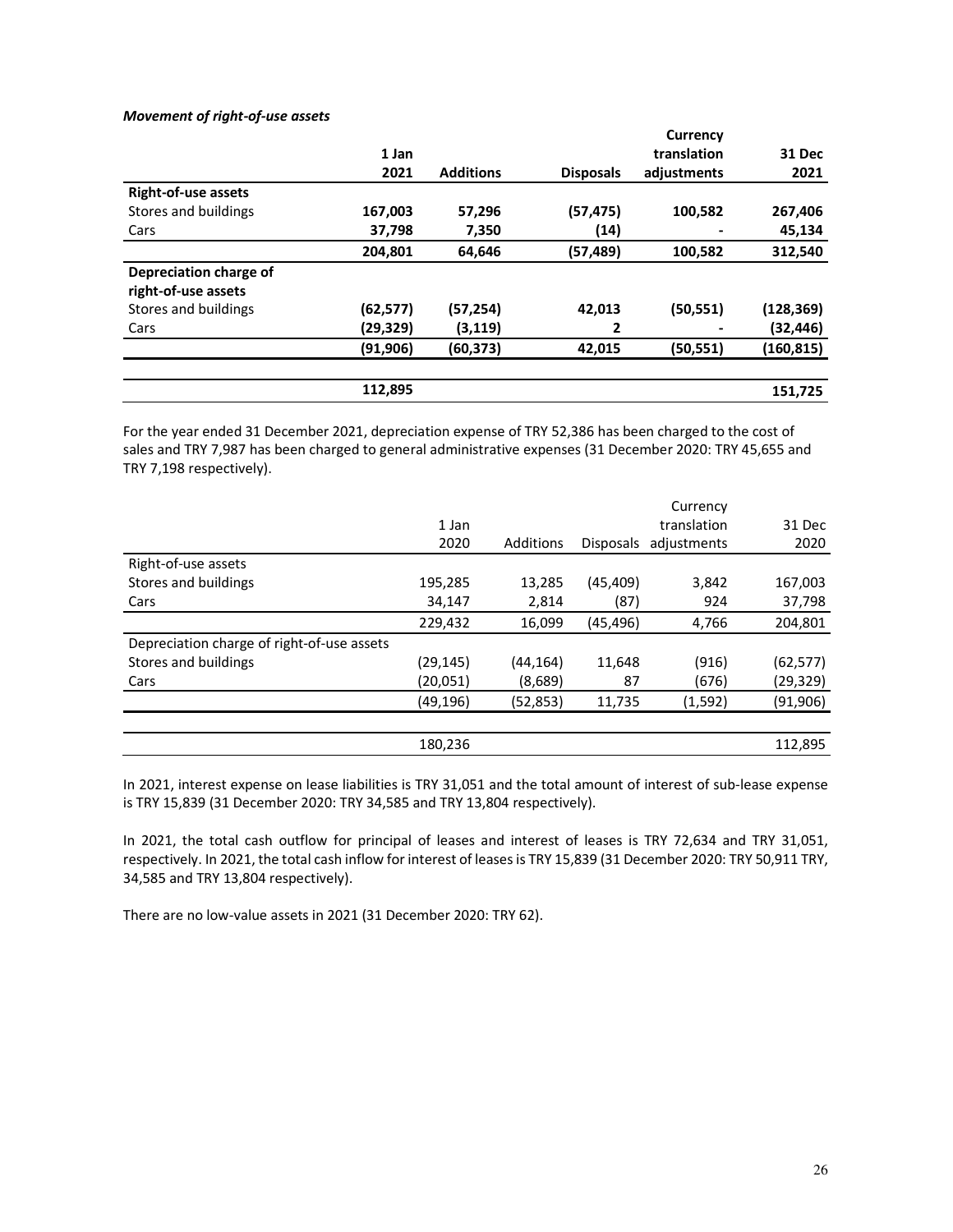## **Note 12 – Cash and cash equivalents**

The details of cash and cash equivalents as at 31 December 2021 and 2020 are as follows:

|                                             | 31 Dec  | 31 Dec  |
|---------------------------------------------|---------|---------|
|                                             | 2021    | 2020    |
| Cash                                        | 1,917   | 1,249   |
| <b>Banks</b>                                | 80,250  | 19,867  |
| Term bank deposits (less than three months) | 73,000  | 69,500  |
| Credit card receivables <sup>(1)</sup>      | 9.245   | 18,420  |
|                                             | 164,412 | 109,036 |

2. Maturity term of credit card receivables are 30 days on average (31 December 2020: 30 days).

There is no restricted cash as at 31 December 2021 and 2020.

The details of currency of the banks are as follows:

|                        | <b>31 Dec</b> | 31 Dec |
|------------------------|---------------|--------|
|                        | 2021          | 2020   |
| Turkish Liras          | 93,448        | 75,546 |
| <b>Russian Roubles</b> | 17,402        | 1,490  |
| <b>US Dollars</b>      | 38,479        | 12,057 |
| Euro                   | 3,921         | 274    |
|                        | 153,250       | 89,367 |

## **Note 13 – Trade receivables and payables**

## *a) Short-term trade receivables*

|                                   | 31 Dec   | 31 Dec   |
|-----------------------------------|----------|----------|
|                                   | 2021     | 2020     |
| Trade receivables                 | 138,634  | 89,091   |
| Post-dated cheques <sup>(1)</sup> | 23,471   | 22,932   |
|                                   | 162.105  | 112,023  |
| Less: Doubtful trade receivables  | (2, 135) | (4, 263) |
| Short-term trade receivables, net | 159,970  | 107,760  |

1. Post-dated cheques are the receivables from franchisees resulting from store openings.

The average collection period for trade receivables is between 30 and 60 days (2020: between 30 and 60 days).

Movement of provision for doubtful receivables is as follows:

|                                    | 2021     | 2020  |
|------------------------------------|----------|-------|
| 1 January                          | 4,263    | 2,080 |
| Current year (reversals) / charges | (2, 128) | 2,657 |
| Write-off                          | -        | (474) |
| 31 December                        | 2,135    | 4,263 |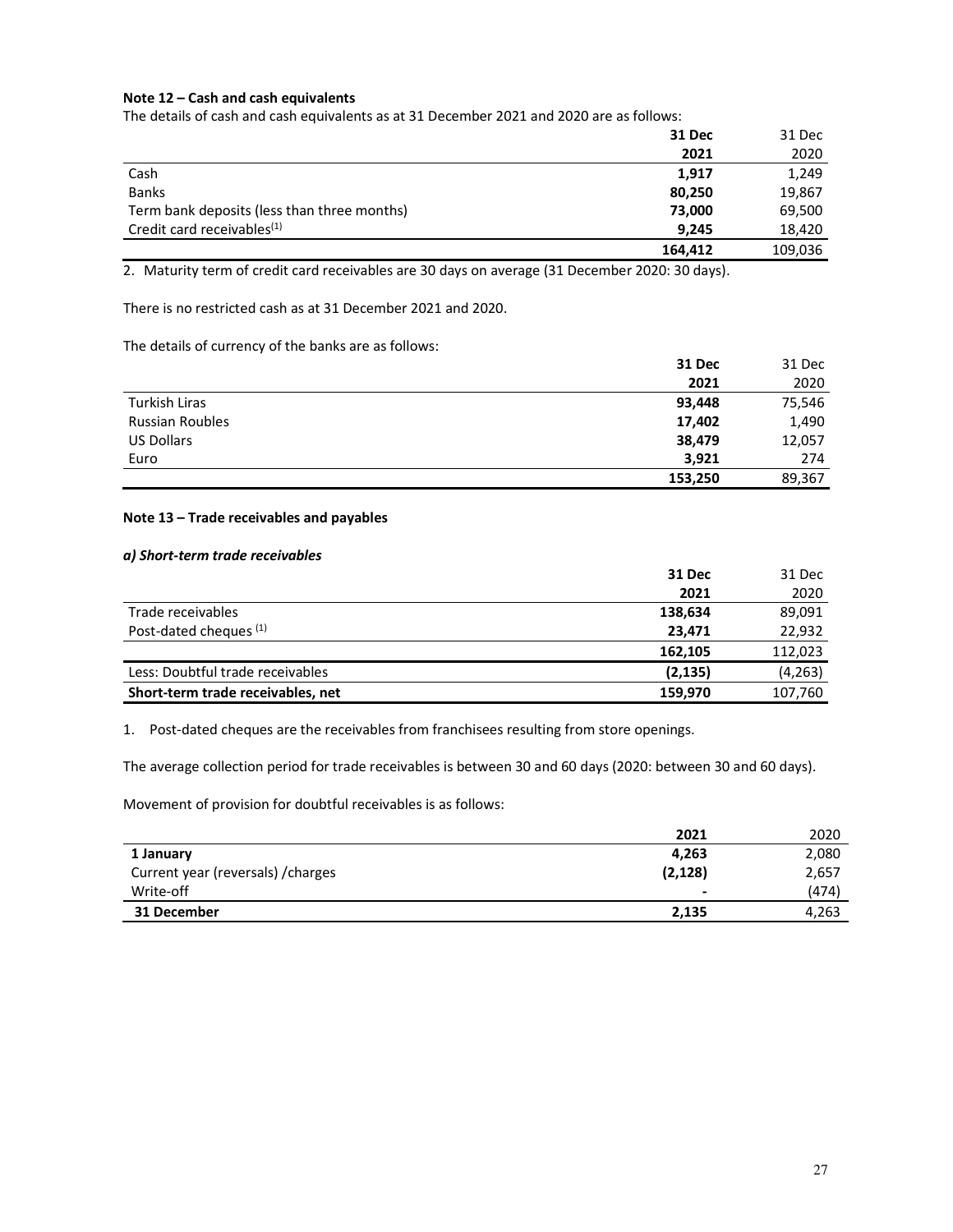The Group applied IFRS 9 simplified approach to measuring expected credit losses, which uses a lifetime expected loss allowance for all trade, lease and other receivables based on historical losses. The Group analysed the impact of IFRS 9 and the historical losses that were incurred in 2021 also impacted the expected credit losses going forward, resulting in a disposal of TRY 588 recorded as provision for doubtful receivables (31 December 2020: TRY 955). The Group also assessed whether the historic pattern would change materially in the future. The expected credit loss applied per ageing bucket is shown as below:

| 0.14% | 1.64% | 3.73% | 7.50%  | 46.55%<br>17.17%           |
|-------|-------|-------|--------|----------------------------|
| due   | days  | days  | davs   | davs<br>days               |
| Not   | 0-30  | 31-90 | 91-180 | <b>Over 360</b><br>181-360 |

Lease receivables have no history if default and expected credit loss percentages are close to zero and its effect is immaterial, so the table below consists of only trade and other receivables.

## *b) Long-term trade receivables*

|                                   | 31 Dec | 31 Dec |
|-----------------------------------|--------|--------|
|                                   | 2021   | 2020   |
| Trade receivables                 | 2,042  | 539    |
| Post-dated cheques <sup>(1)</sup> | 11,615 | 16,168 |
|                                   | 13,657 | 16,707 |

3. Post-dated cheques are the receivables from franchisees resulting from store openings.

#### *c) Short-term trade and other payables*

|                | 31 Dec  | 31 Dec  |
|----------------|---------|---------|
|                | 2021    | 2020    |
| Trade payables | 290,954 | 168,329 |
| Other payables | 6.594   | 5,030   |
|                | 297,548 | 173,359 |

The weighted average term of trade payables is less than three months; short-term payables with no stated interest are measured at original invoice amount unless the effect of imputing interest is significant (31 December 2021 and 2020: less than three months).

#### **Note 14 – Transactions and balances with related parties**

The details of receivables and payables from related parties as at 31 December 2021 and 2020 and transactions are as follows:

#### *a) Key management compensation*

|                              | 31 Dec | 31 Dec |
|------------------------------|--------|--------|
|                              | 2021   | 2020   |
| Short-term employee benefits | 36,075 | 22,399 |
| Share-based incentives       | 1.973  | 1.463  |
|                              | 38,048 | 23,862 |

There are no loans, advance payments or guarantees given to key management.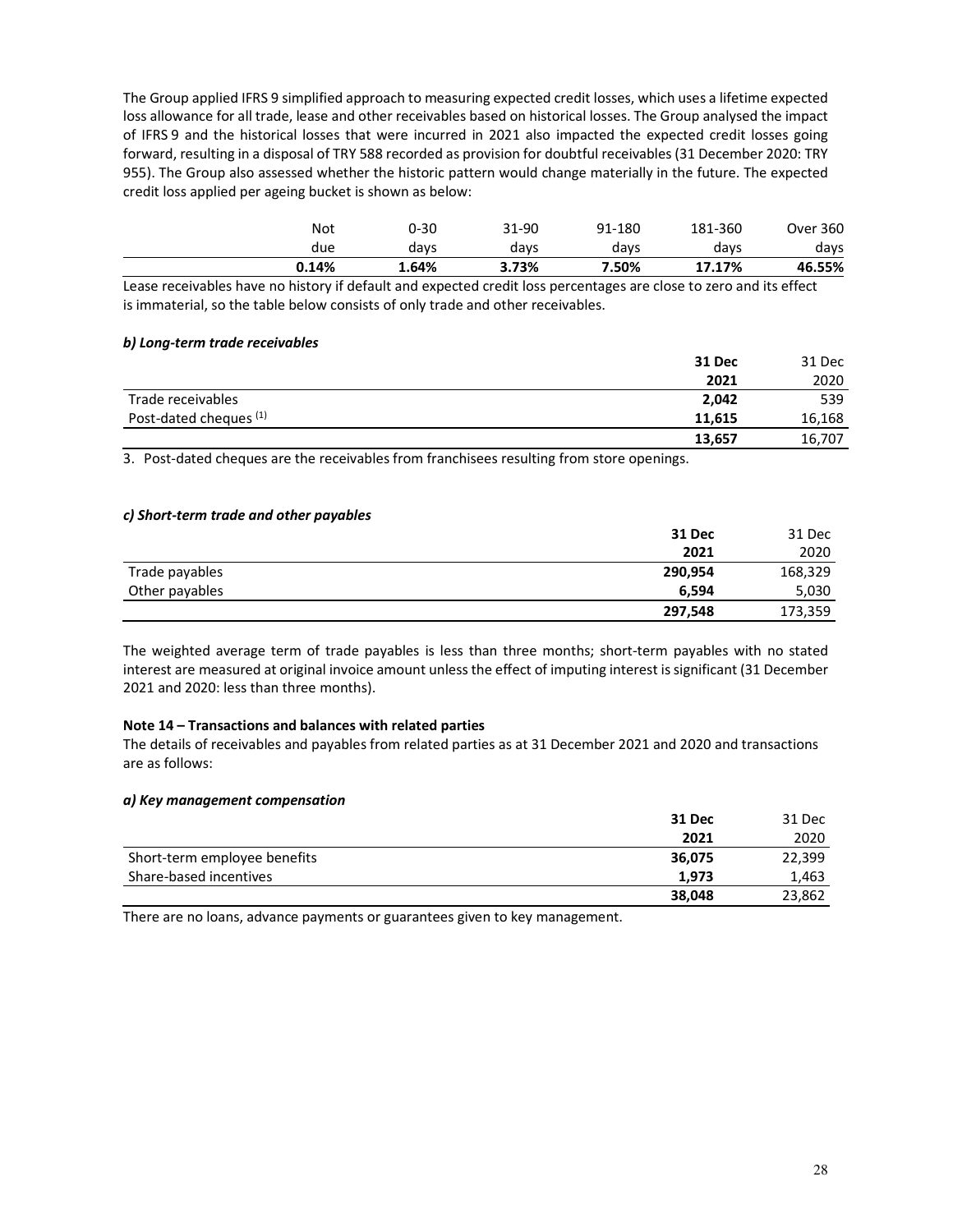## *b) Board compensation*

|                                 | <b>Executive Directors</b> |            |           | <b>Non-Executive Directors</b> |         |             |         |              |  |
|---------------------------------|----------------------------|------------|-----------|--------------------------------|---------|-------------|---------|--------------|--|
|                                 | Aslan                      | Frederieke | Peter     | Tom                            | David   | Shyam<br>S. | Hari S. | Pratik<br>R. |  |
| Year ending 31 December<br>2021 | Saranga                    | Slot       | Williams  | Singer                         | Adams   | Bartia      | Bartia  | Pota         |  |
| Base salary (TRY)               | 3,013,325                  | 1,052,560  | 1,514,515 | 350,863                        | 415.987 |             |         |              |  |
| Benefits (TRY)                  | 1,567,657                  | 239,721    |           |                                |         |             |         |              |  |
| Pension (TRY)                   |                            | 21,930     |           |                                |         |             |         |              |  |
| Annual bonus (TRY)              | 1,868,262                  |            |           |                                |         |             |         |              |  |
| Long-term incentives (TRY)      | 1,164,469                  |            |           |                                |         |             |         |              |  |
| Total (TRY)                     | 7,613,713                  | 1,314,211  | 1,514,515 | 350,863                        | 415,987 |             |         |              |  |
| Total (local currency)          | ₺7,613,713                 | £145.918   | £125,000  | £28.953                        | £34,333 |             |         |              |  |

|                     | <b>Executive Directors</b><br><b>Non-Executive Directors</b> |            |           |         |        |       |       |
|---------------------|--------------------------------------------------------------|------------|-----------|---------|--------|-------|-------|
|                     | Aslan                                                        | Frederieke | Peter     | Tom     | Seymur | Izzet | Aksel |
| Year ending 31      | Saranga                                                      | Slot       | Williams  | Singer  | Tari   | Talu  | Sahin |
| December 2020       |                                                              |            |           |         |        |       |       |
| Base salary (TRY)   | 2,514,253                                                    | 774,647    | 1,302,397 | 603,444 |        |       |       |
| Benefits (TRY)      | 217,338                                                      | 184,312    |           |         |        |       |       |
| Pension (TRY)       |                                                              | 283,681    |           |         |        |       |       |
| Annual bonus        |                                                              |            |           |         |        |       |       |
| (TRY)               |                                                              |            |           |         |        |       |       |
| Long-term           | 544,131                                                      |            |           |         |        |       |       |
| incentives (TRY)    |                                                              |            |           |         |        |       |       |
| Total (TRY)         | 3,275,722                                                    | 1,242,640  | 1,302,397 | 603,444 |        |       |       |
| <b>Total (local</b> | ₺3,275,722                                                   |            | £145.000  | £67,183 |        |       |       |
| currency)           |                                                              | £153,120   |           |         |        |       |       |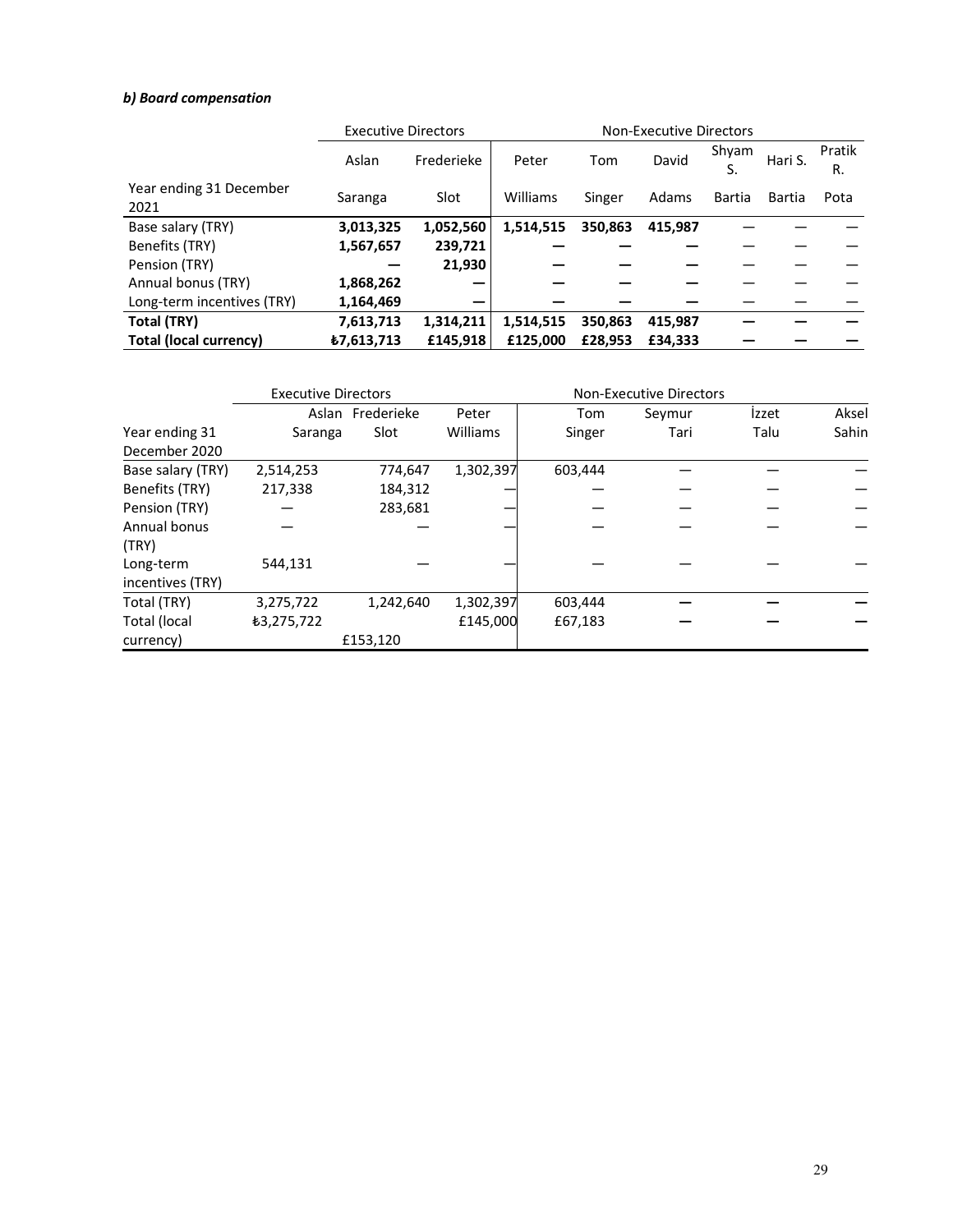### *Notes to the table – methodology*

## Base salary

This represents the cash paid or receivable in respect of the financial year.

## Benefits

This represents the taxable value of all benefits paid or receivable in respect of the relevant financial year. Aslan Saranga's benefits included private health cover and company car. Frederieke Slot's benefits included medical disability allowance, mobility allowance and education, communication and IT allowances.

## Pension

Frederieke Slot receives a pension allowance worth 2% of base salary. Aslan Saranga receives no pension allowance. They will additionally both receive other benefits consistent with local market practice.

## Annual bonus

This represents the total bonus payable for the relevant financial year under the ADBP. In 2021, the Chief Executive Officer's annual bonus was based on 75% of the Group EBITDA and 25% on strategic measures.

## Long-term incentives

This row relates to the expense recognised for the LTIP awards during the period in accordance with IFRS. Please note that in the remuneration report on pages 59,60 and 61, the value of vested LTIP awards is included in the remuneration table. Since no LTIP awards have been vested to Executive Directors during the period, this column has a zero figure in the remuneration report.

In May 2019, Aslan Saranga was granted an LTIP award over 332,706 shares vesting in May 2022 subject to achievement of adjusted EBITDA targets measured over the period 2019-2021. As the performance condition was not achieved, no shares will vest for Aslan Saranga in May 2022.

## Local currency totals

Part of Aslan Saranga's remuneration and the whole of Frederieke Slot's remuneration is paid in Euros and Peter Williams' and Tom Singer's remuneration is wholly paid in Pound Sterling. Total amounts received by each individual in local currency are shown in the final row of the above table. In the other columns of the table, remuneration has been converted into Turkish Lira for consistency with the financial statements.

#### **Note 15 – Other current/ non-current receivables, assets and liabilities**

|                                                                 | 31 Dec  | 31 Dec |
|-----------------------------------------------------------------|---------|--------|
| Other current receivables and assets                            | 2021    | 2020   |
| Advance payments <sup>(1)</sup>                                 | 69,411  | 56,208 |
| Deposits for loan guarantees (2)                                | 35,527  | 1,437  |
| Lease receivables                                               | 22,057  | 16,621 |
| Prepaid marketing expenses                                      | 3,275   | 3,001  |
| Contract assets related to franchising contracts <sup>(3)</sup> | 1,317   | 879    |
| Prepaid insurance expenses                                      | 1,105   | 1,532  |
| Prepaid taxes and VAT receivable                                | 17      | 4,175  |
| Other $(4)$                                                     | 5,958   | 6,256  |
| <b>Total</b>                                                    | 138,667 | 90.109 |

4. As at 31 December 2021 and 2020, advance payments are composed of advances given to suppliers for purchasing raw materials and other services.

- 5. In 2021, the Group repaid a portion of its loans to Sberbank Moscow and the TRY 35,527 (RUB 205 million) cash deposit condition that was made as collateral by Fidesrus.
- 6. The Group incurs certain costs with Domino's Pizza International related to the set up of each franchise contract and IT systems used for recording of franchise revenue.
- 7. As at 31 December 2021 and 2020, other includes job and personnel advances, short-term security deposits and other prepayments such as subscriptions and travel expenses.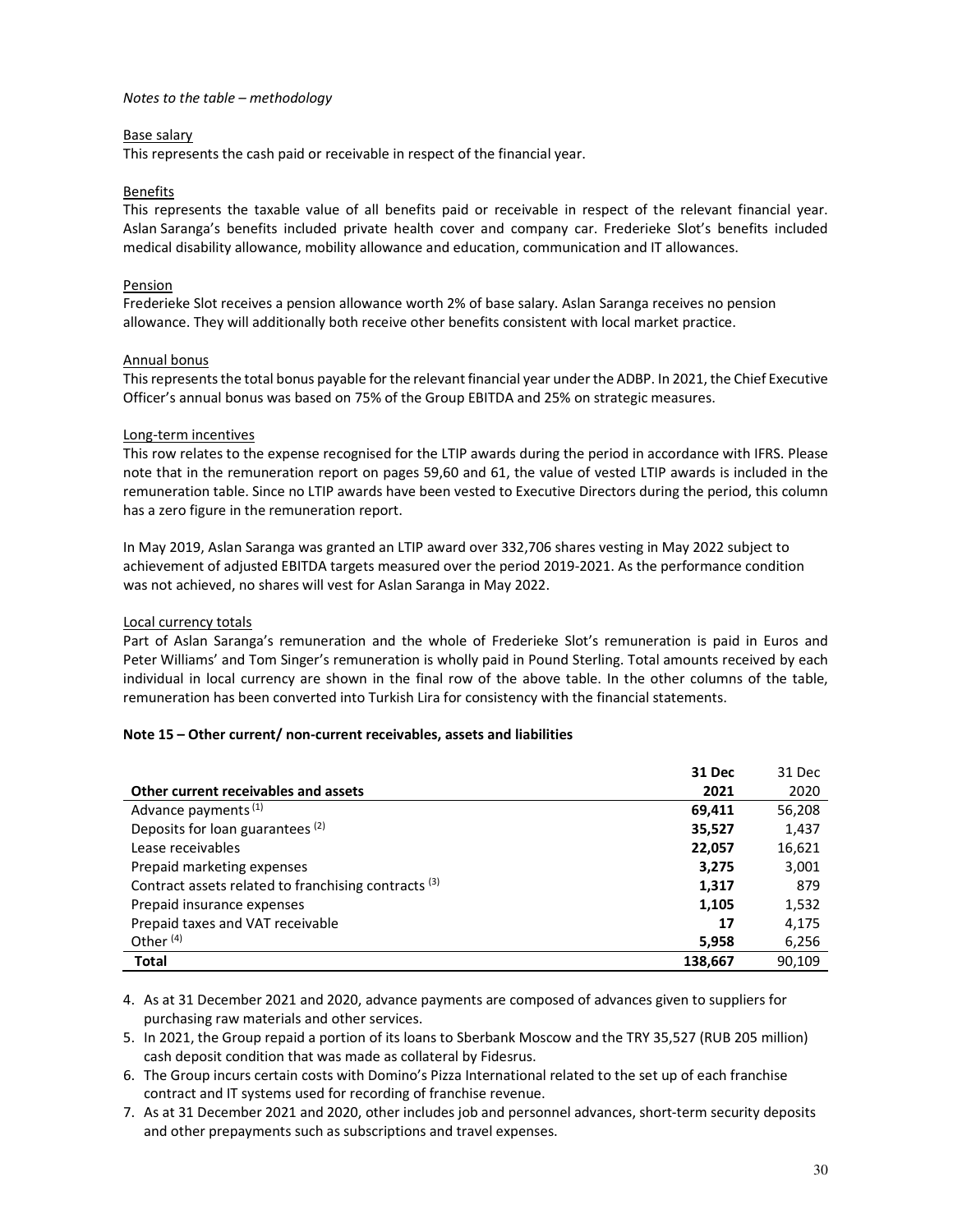|                                                                 | 31 Dec                   | 31 Dec |
|-----------------------------------------------------------------|--------------------------|--------|
| Other non-current receivables and assets                        | 2021                     | 2020   |
| Lease receivables                                               | 69.455                   | 24,674 |
| Prepaid marketing expenses                                      | 22,259                   | 12,620 |
| Deposits given                                                  | 9,907                    | 5,585  |
| Contract assets related to franchising contracts <sup>(1)</sup> | 8.091                    | 4,291  |
| Long-term deposits for loan guarantees                          | $\overline{\phantom{a}}$ | 17,760 |
| <b>Total</b>                                                    | 109,712                  | 64.930 |

8. The Group incurs certain costs with DP International related to the set-up of each franchise contract and IT systems used for recording of franchise revenue.

|                                                                | 31 Dec | 31 Dec |
|----------------------------------------------------------------|--------|--------|
| <b>Other current liabilities</b>                               | 2021   | 2020   |
| Performance bonuses                                            | 18,650 | 9,619  |
| Contract liabilities from franchising contracts <sup>(1)</sup> | 17,633 | 5,672  |
| Payable to personnel                                           | 12,322 | 6,368  |
| Unused vacation liabilities                                    | 11,839 | 7,977  |
| Taxes and funds payable                                        | 8,755  | 5,212  |
| Social security premiums payable                               | 6,113  | 4,077  |
| Advances received from franchisees                             | 4,918  | 4,239  |
| Volume rebate advances                                         | 3,424  | 5,364  |
| Other expense accruals                                         | 16,326 | 5,686  |
| <b>Total</b>                                                   | 99,980 | 54.214 |

9. The Group incurs certain revenue with the set-up of each franchise contract and these franchise fee revenues are deferred over the period of the franchise agreement.

|                                                                | 31 Dec | 31 Dec |
|----------------------------------------------------------------|--------|--------|
| <b>Other non-current liabilities</b>                           | 2021   | 2020   |
| Contract liabilities from franchising contracts <sup>(1)</sup> | 47.918 | 38.311 |
| Unearned revenue                                               | 155    | 170    |
| Long-term provisions for employee benefits                     | 4.190  | 2,874  |
| Other                                                          | 2.702  | 1,386  |
| <b>Total</b>                                                   | 54.965 | 42.741 |

10.The Group incurs certain revenue with the set-up of each franchise contract and these franchise fee revenues are deferred over the period of the franchise agreement.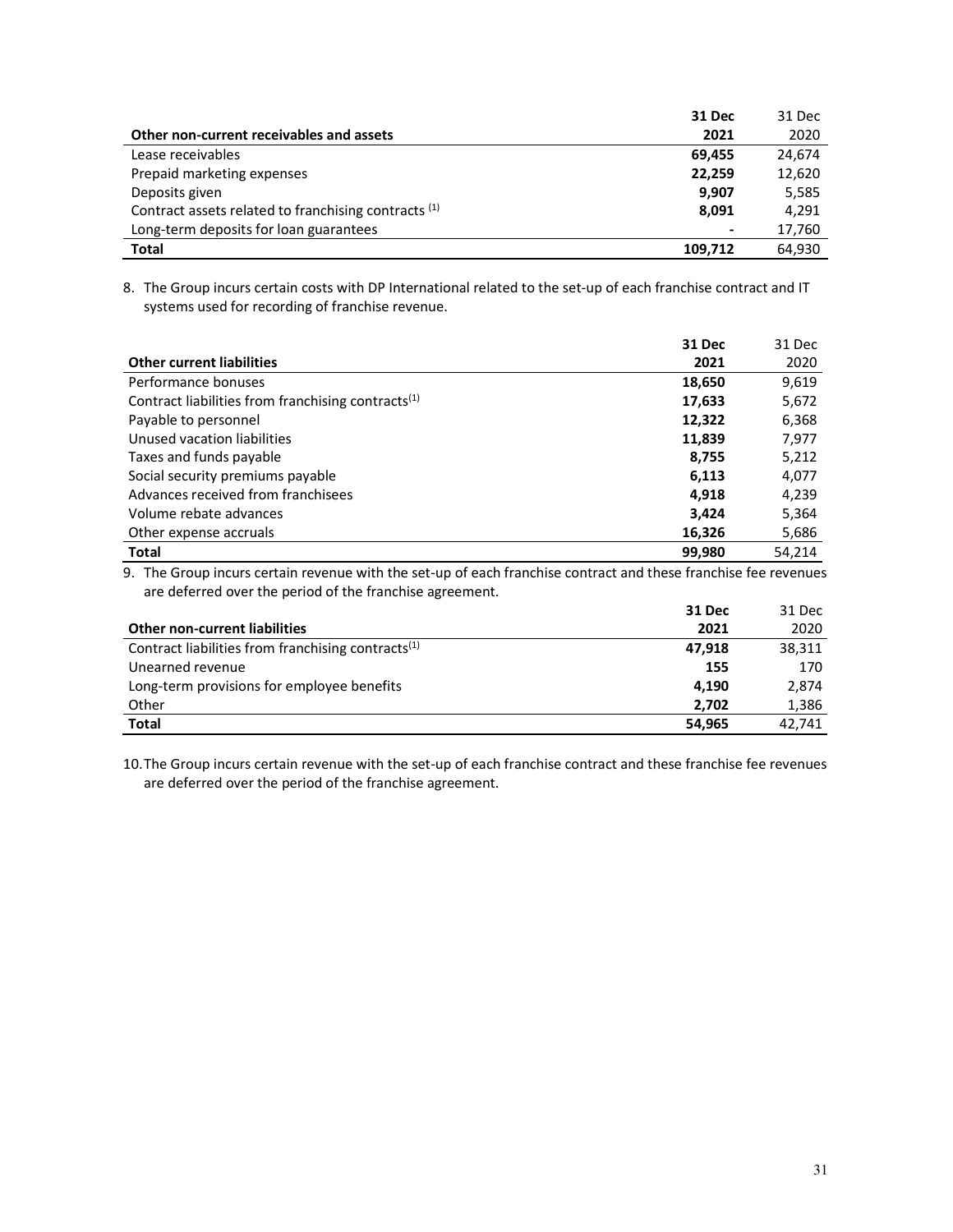#### **Note 16 – Financial liabilities**

|                                                           | 31 Dec  | 31 Dec  |
|-----------------------------------------------------------|---------|---------|
|                                                           | 2021    | 2020    |
| Short-term bank borrowings                                | 226,342 | 54,088  |
| <b>Short-term financial liabilities</b>                   | 226,342 | 54,088  |
| Short-term portions of long-term borrowings               | 109,836 | 113,093 |
| Short-term portions of long-term leases                   | 70,523  | 72,476  |
| <b>Current portion of long-term financial liabilities</b> | 180,359 | 185,569 |
| <b>Total short-term financial liabilities</b>             | 406,701 | 239,657 |
| Long-term bank borrowings                                 | 204.320 | 193,015 |
| Long-term leases                                          | 211,226 | 110,549 |
| Long-term financial liabilities                           | 415,546 | 303,564 |
| <b>Total financial liabilities</b>                        | 822,247 | 543,221 |

As at 31 December 2021, the fair value of the financial liabilities is TRY 740,308 (31 December 2020: TRY 532,408).

The summary information of short-term and long-term bank borrowings is as follows:

| <b>31 December 2021</b> |                  | <b>Interest</b> |            |           |
|-------------------------|------------------|-----------------|------------|-----------|
| Currency                | <b>Maturity</b>  | rate $(\%)$     | Short-term | Long-term |
| <b>TRY borrowings</b>   | <b>Revolving</b> | 19.14%          | 288.914    | 40.263    |
| <b>RUB borrowings</b>   | 2024             | 9.70%-14.30%    | 47.264     | 164.057   |
|                         |                  |                 | 336,178    | 204,320   |
| 31 December 2020        |                  | Interest        |            |           |
| Currency                | Maturity         | rate $(\%)$     | Short-term | Long-term |
| TRY borrowings          | <b>Revolving</b> | 10.48%          | 154,960    | 109,041   |
| RUB borrowings          | 2024             | 9.70%           | 12,221     | 83,974    |
|                         |                  |                 | 167,181    | 193.015   |

The loan agreement between Sberbank Moscow and Domino's Russia is subject to covenant clauses whereby the Group, Domino's Turkey and Domino's Russia are required to meet certain ratios. The financial indicator of:

- Domino's Russia, which requires the ratio of financial debt to adjusted EBITDA for the relevant period, should not be more than 3.0;
- Domino's Turkey, which requires the ratio of financial debt to adjusted EBITDA for the relevant period, should not be more than 2.5; and
- the Group, which requires the ratio of financial debt to adjusted EBITDA for the relevant period, should not be more than 3.5.

As at 31 December 2021, Sberbank has waived the covenant conditions for 2021, as well as for all quarters of 2022.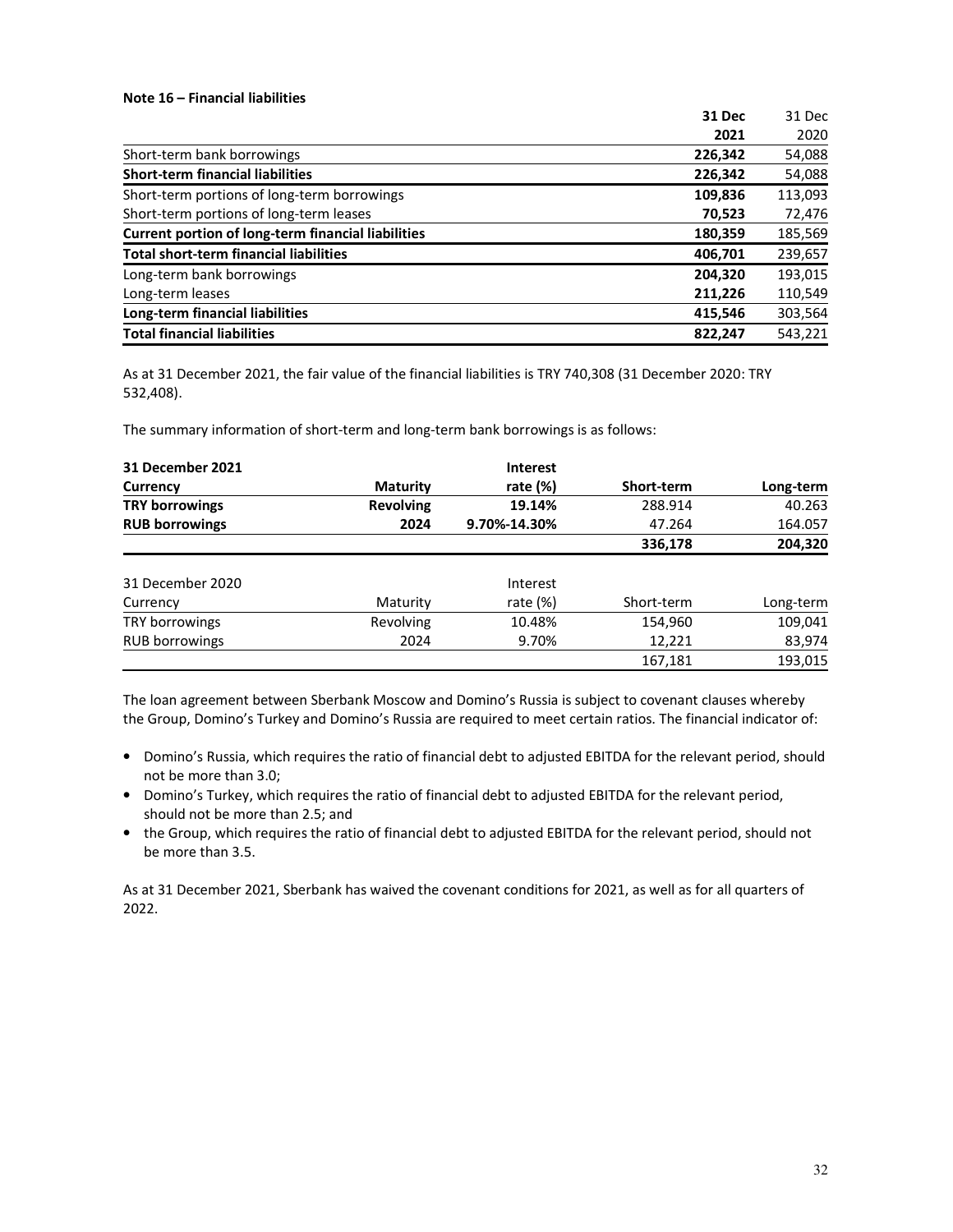The redemption schedule of the borrowings as at 31 December 2021 and 2020 is as follows:

|                                       | <b>31 Dec</b> | 31 Dec  |
|---------------------------------------|---------------|---------|
|                                       | 2021          | 2020    |
| To be paid in one year                | 336,178       | 167,181 |
| To be paid between one to two years   | 95.076        | 63,762  |
| To be paid between two to three years | 109.244       | 76.941  |
| To be paid in three years and more    | ٠             | 52,312  |
|                                       | 540,498       | 360,196 |

The redemption schedule of the leases as at 31 December 2021 and 2020 is as follows:

|                                              | 31 Dec  | 31 Dec  |
|----------------------------------------------|---------|---------|
|                                              | 2021    | 2020    |
| Leases to be paid in one year                | 70.523  | 72,470  |
| Leases to be paid between one to two years   | 69.684  | 37,051  |
| Leases to be paid between two to three years | 58.067  | 28,403  |
| Leases to be paid in three years and more    | 83.475  | 45.101  |
|                                              | 281,749 | 183,025 |

As at 31 December 2021 and 2020, the net financial liabilities reconciliation is as follows:

|                                                                  | 31 Dec     | 31 Dec     |
|------------------------------------------------------------------|------------|------------|
|                                                                  | 2021       | 2020       |
| Cash and cash equivalents                                        | 164,412    | 109,036    |
| Financial liabilities and leases to be paid in one year          | (406, 701) | (239, 651) |
| Financial liabilities and leases to be paid in one to five years | (415, 546) | (303,570)  |
|                                                                  | (657, 835) | (434, 185) |
|                                                                  | 31 Dec     | 31 Dec     |

|                                               | -----      | -----      |
|-----------------------------------------------|------------|------------|
|                                               | 2021       | 2020       |
| Cash and cash equivalents                     | 164.412    | 109,036    |
| Financial liabilities and leases – fixed rate | (822.247)  | (543, 221) |
|                                               | (657, 835) | (434, 185) |

|                                          | Short-term            | Long-term          |            |
|------------------------------------------|-----------------------|--------------------|------------|
|                                          | financial liabilities | financial          |            |
|                                          |                       | <b>liabilities</b> |            |
| 31 December 2021                         | and leases            | and leases         | Total      |
| 1 January financial liabilities          | (239,657)             | (303, 564)         | (543,221)  |
| Net cash flow effect, loans received     | (336,018)             | 33,963             | (302,054)  |
| Net cash flow effect, loans paid         | 209,512               | -                  | 209,512    |
| Net cash flow effect, leasing payments   | 72,634                |                    | 72,634     |
| Other non-cash transactions (*)          | (62,229)              | (64,646)           | (126,875)  |
| <b>Currency translation adjustments</b>  | (50,943)              | (81,299)           | (132, 242) |
| <b>31 December financial liabilities</b> | (406,701)             | (415, 546)         | (822, 247) |

(\*) Other non-cash transactions are comprised of new lease additions, cancellations and/or modifications.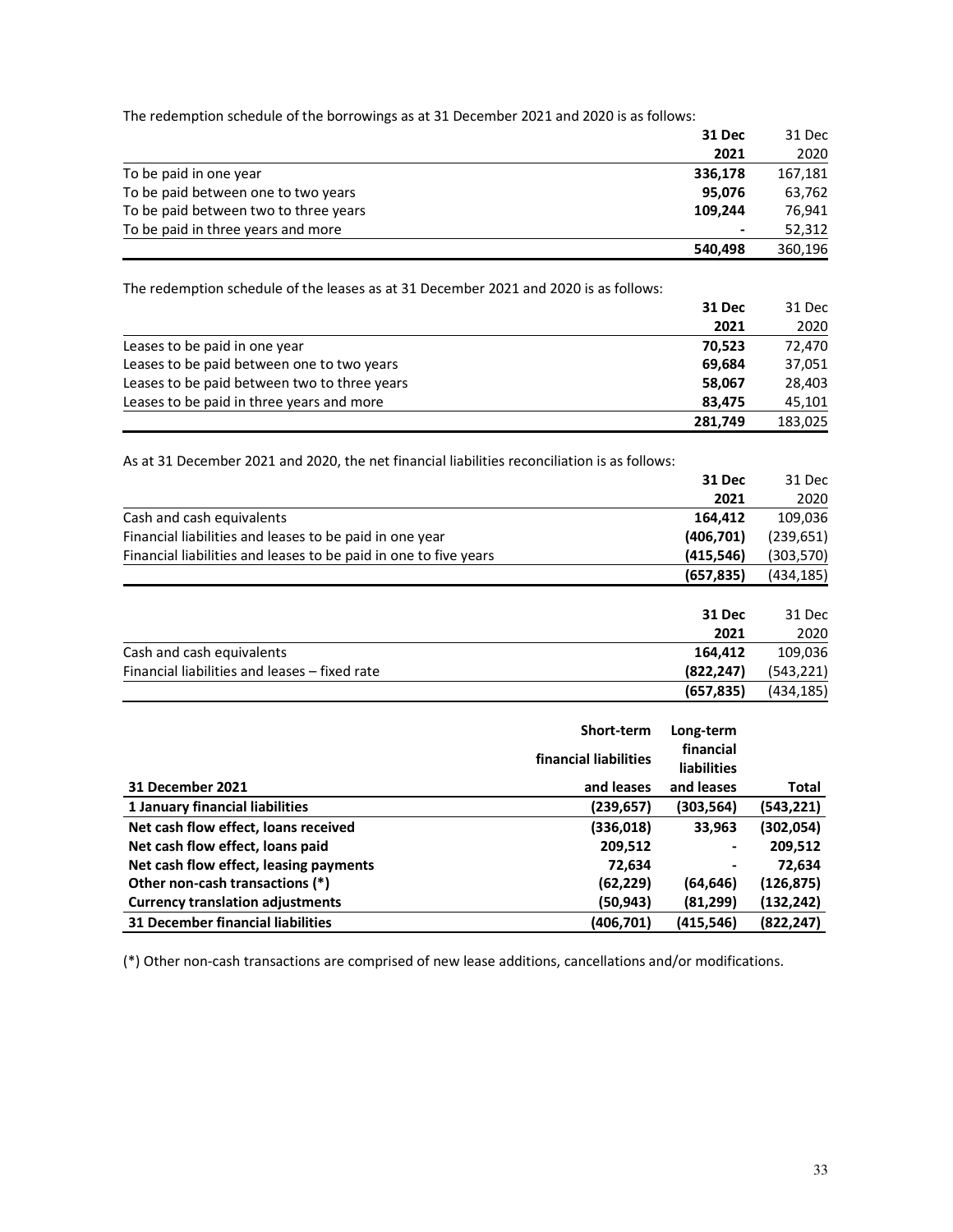|                                        | Short-term            | Long-term   |            |
|----------------------------------------|-----------------------|-------------|------------|
|                                        | financial liabilities | financial   |            |
|                                        |                       | liabilities |            |
| 31 December 2020                       | and leases            | and leases  | Total      |
| 1 January financial liabilities        | (236, 281)            | (337,867)   | (574,148)  |
| Net cash flow effect, loans received   | (201, 166)            | (98, 331)   | (299, 497) |
| Net cash flow effect, loans paid       | 151,867               | 134,519     | 286,386    |
| Net cash flow effect, leasing payments | 50,911                |             | 50,911     |
| Other non-cash transactions            | 2,966                 |             | 2,966      |
| Currency translation adjustments       | (7,954)               | (1,885)     | (9,839)    |
| 31 December financial liabilities      | (239, 657)            | (303,564)   | (543,221)  |

The reconciliation of adjusted net debt as at 31 December 2021 and 2020 is as follows:

|                                                   | 31 Dec     | 31 Dec     |
|---------------------------------------------------|------------|------------|
|                                                   | 2021       | 2020       |
| Short-term bank borrowings                        | 226,342    | 54,088     |
| Short-term portions of long-term lease borrowings | 180,359    | 185,569    |
| Long-term bank borrowings                         | 204,320    | 193,015    |
| Long-term lease and borrowings                    | 211,226    | 110,549    |
| <b>Total borrowings</b>                           | 822,247    | 543,221    |
| Cash and cash equivalents (-)                     | (164, 412) | (109, 036) |
| Net debt                                          | 657,835    | 434,185    |
| Non-recurring items per Group management          |            |            |
| Long-term deposit for loan guarantee              | (35, 527)  | (19, 197)  |
| Adjusted net debt (1)                             | 622,308    | 414,988    |

11.Net debt, adjusted net debt and non-recurring and non-trade items are not defined by IFRS. Adjusted net debt includes cash deposits used as a loan guarantee and cash paid, but not collected, during the nonworking day at the year end. Management uses these numbers to focus on net debt to take into account deposits not otherwise considered cash and cash equivalents under IFRS.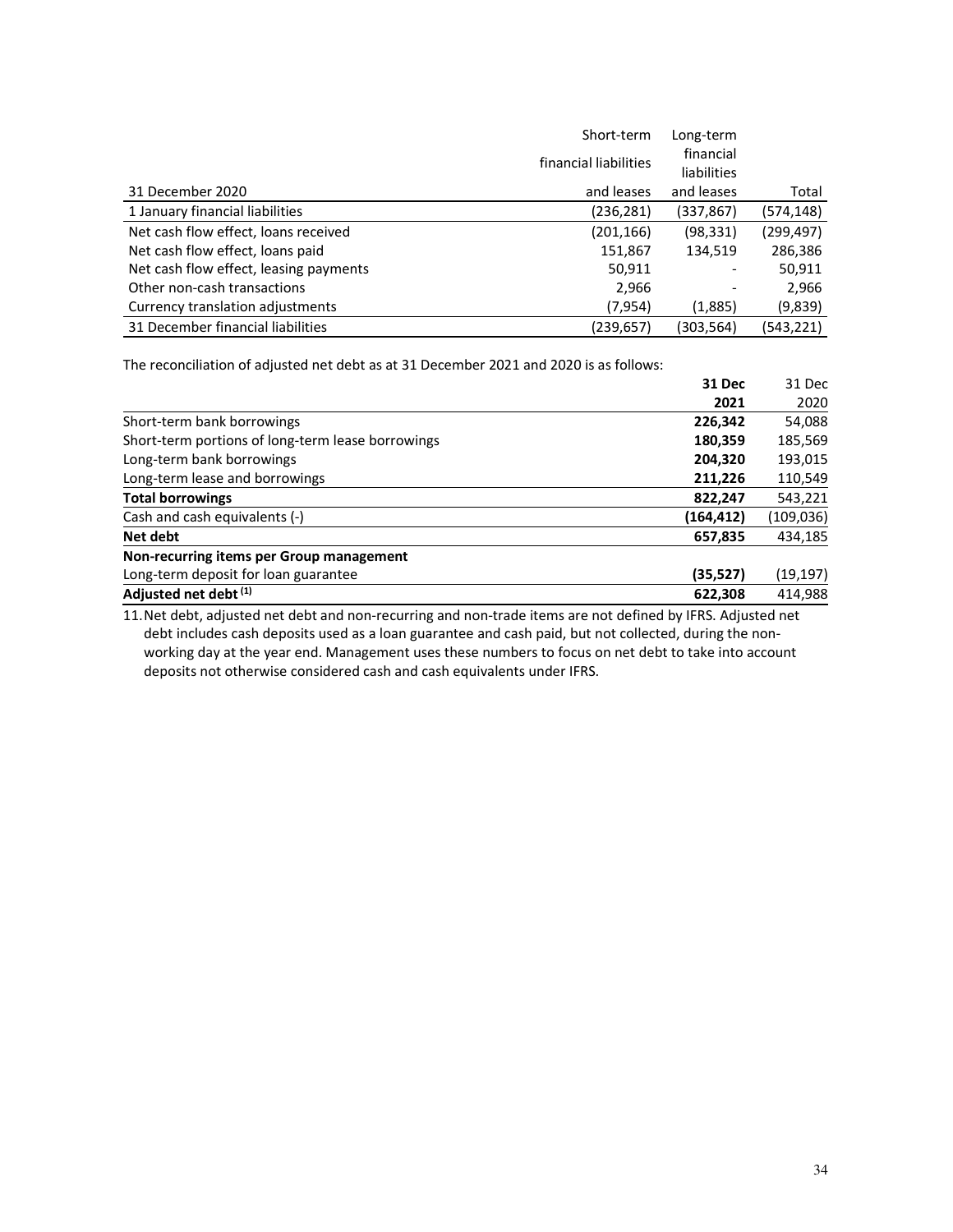#### **Note 17 – Tax assets, liabilities and tax expense**

#### *Corporate tax*

The Group is subject to taxation in accordance with the tax regulations and the legislation effective in the countries in which the Group companies operate. Therefore, provision for taxes, as reflected in the consolidated financial statements, has been calculated on a separate-entity basis.

### *The Netherlands*

Dutch tax legislation does not permit a Dutch parent company and its foreign subsidiaries to file a consolidated Dutch tax return. Dutch resident companies are taxed on their worldwide income for corporate income tax purposes at a statutory rate of 25%. No further taxes are payable on this profit unless the profit is distributed.

Services incurred by Dutch parent companies may generally be divided into two kinds of services, being group services for which costs are incurred for the economic and commercial benefit of subsidiaries and shareholder services for which costs are incurred for activities provided in the capacity of the shareholder. All costs incurred by the Company are shareholder services (costs incurred for activities provided in the capacity of shareholder) and not group services (costs incurred for the economic or commercial benefit of subsidiaries).

Since shareholder services are not for the benefit of any one specific subsidiary, it is not required to re-charge these fees or costs to a subsidiary or to subsidiaries.

If certain conditions are met, income derived from foreign subsidiaries is tax exempted in the Netherlands under the rules of the Dutch participation exemption. However, certain costs such as acquisition costs are not deductible for Dutch corporate income tax purposes. Furthermore, in some cases the interest payable on loans to affiliated companies is non-deductible.

When income derived by a Dutch company is subject to taxation in the Netherlands as well as in other countries, generally avoidance of double taxation can be obtained under the extensive Dutch tax treaty network or under Dutch domestic law.

Dividend distributions are subject to 15% Dutch withholding tax. However, under the Netherlands' extensive tax treaty network, this rate can, in many cases, be significantly reduced if certain conditions are met.

#### *Turkey*

The Corporate Tax Law was amended by Law No, 5520, dated 13 June 2006. Most of the articles of the new Corporate Tax Law (No 5520) came into force on 1 January 2006. Corporate tax is payable at a rate of 25% (31 December 2020: 22%) on the total income of the Group after adjusting for certain disallowable expenses, exempt income and investment and other allowances (e,g, research and development allowance). No further tax is payable unless the profit is distributed (except for withholding tax at the rate of 19.8%, calculated on an exemption amount if an investment allowance is granted in the scope of Income Tax Law Temporary Article 61).

In accordance with the amendment to the Corporate Tax Law published in the Official Gazette numbered 31462 on 22 April 2021, the corporate tax rate in Turkey, which was 20% as at 31 March 2021, was increased to 25% for 2021 and 23% for 2022. The amendment is effective from 1 January 2021.

Companies are required to pay advance corporate tax quarterly at the rate of 25% on their corporate income in Turkey. Advance tax is payable by the 17th of the second month following each calendar quarter end. Advance tax paid by corporations is credited against the annual corporate tax liability. If, despite offsetting, there remains a paid advance tax amount, it may be refunded or offset against other liabilities to the government.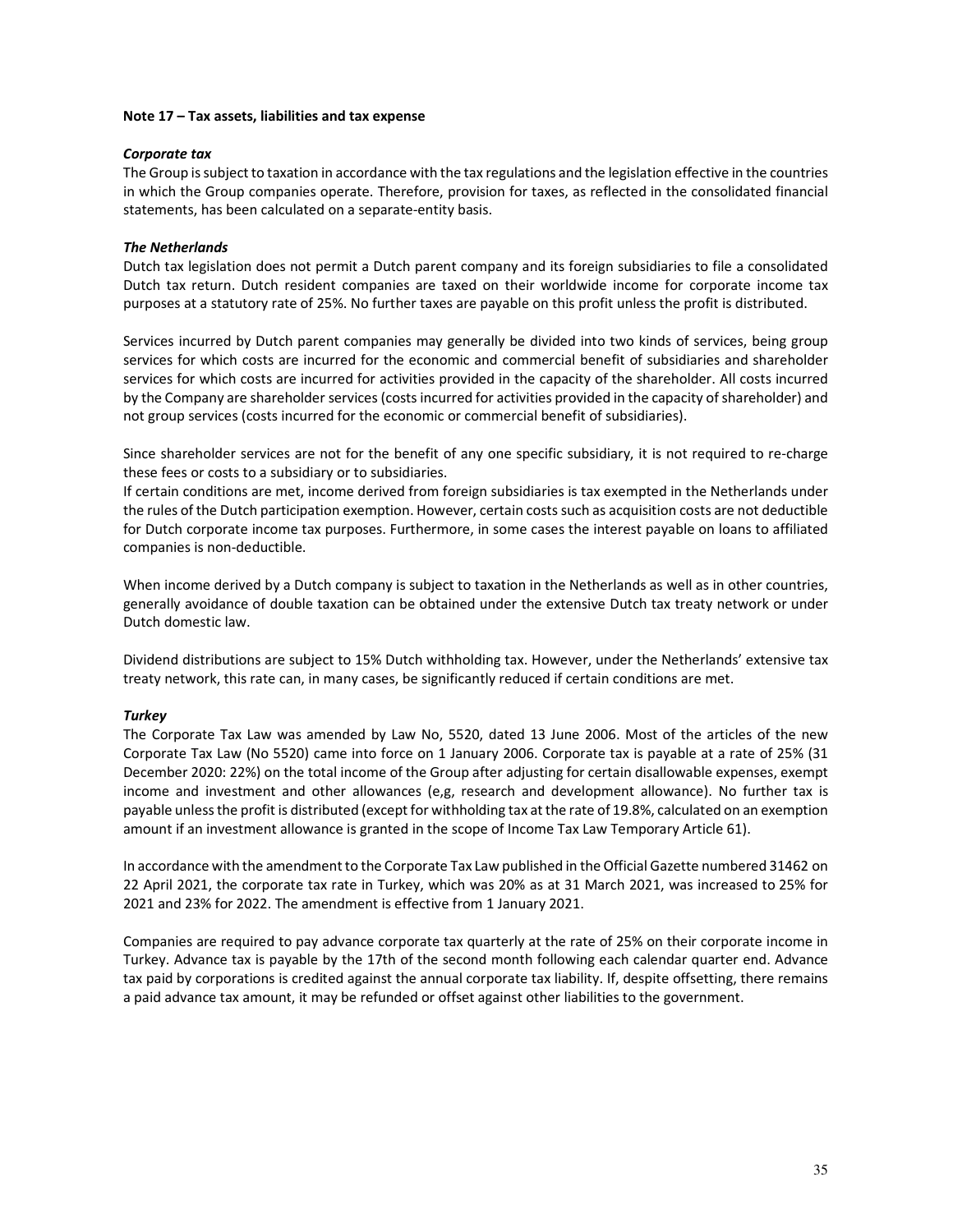## *Russia*

Income taxes have been provided for in the consolidated financial statements in accordance with legislation enacted or substantively enacted by the end of the reporting period. The income tax charge comprises current tax and deferred tax and is recognised in profit or loss for the year, except if it is recognised in other comprehensive income or directly in equity because it relates to transactions that are also recognised, in the same or a different period, in other comprehensive income or directly in equity.

Current tax is the amount expected to be paid to, or recovered from, the taxation authorities in respect of taxable profits or losses for the current and prior periods. Taxable profits or losses are based on estimates if financial statements are authorised prior to filing relevant tax returns. Taxes other than on income are recorded within operating expenses as established in Chapter 25 of the Tax Code of the Russian Federation. Corporate tax is payable at a rate of 20% (31 December 2020: 20%) as identified in Article 247 of the Tax Code of the Russian Federation. Special rules may apply in cases where a different from 20% tax rate is used.

Deferred income tax is provided using the balance sheet liability method for tax loss carry forwards and temporary differences arising between the tax bases of assets and liabilities and their carrying amounts for financial reporting purposes. In accordance with the initial recognition exemption, deferred taxes are not recorded for temporary differences on initial recognition of an asset or a liability in a transaction other than a business combination if the transaction, when initially recorded, affects neither accounting nor taxable profit. Deferred tax balances are measured at tax rates enacted or substantively enacted at the end of the reporting period, which are expected to apply to the period when the temporary differences will reverse, or the tax loss carry forwards will be utilised.

Corporate tax liability for the year consists of the following:

|                          | 31 Dec   | 31 Dec    |
|--------------------------|----------|-----------|
|                          | 2021     | 2020      |
| Corporate tax calculated | 38.591   | 22.201    |
| Prepaid taxes (-)        | (25.800) | (13, 270) |
| Tax liability            | 12.791   | 8,931     |

Tax income and expenses included in the statement of comprehensive income are as follows:

|                                                                                               | 2021      | 2020      |
|-----------------------------------------------------------------------------------------------|-----------|-----------|
| Current period corporate tax expense                                                          | (38, 591) | (22, 201) |
| Deferred tax income / (expense)                                                               | (10, 148) | 8,232     |
| <b>Total tax expense</b>                                                                      | (48, 739) | (13,969)  |
| The reconciliation of the tax expense in the statement of comprehensive income is as follows: |           |           |
|                                                                                               | 2021      | 2020      |
| Profit/(loss) before tax                                                                      | 32,716    | (93, 614) |
| Corporate tax at statutory rates (25%)                                                        | (8, 179)  | 23,404    |
| Disallowable expenses                                                                         | (28, 021) | (15, 672) |
| Unrecognised tax losses                                                                       | (5, 369)  | (15,623)  |
| Differences in tax rates                                                                      | (4,969)   | (5, 351)  |
| Other, net                                                                                    | (2, 201)  | (727)     |
| <b>Total tax expense</b>                                                                      | (48,739)  | (13,969)  |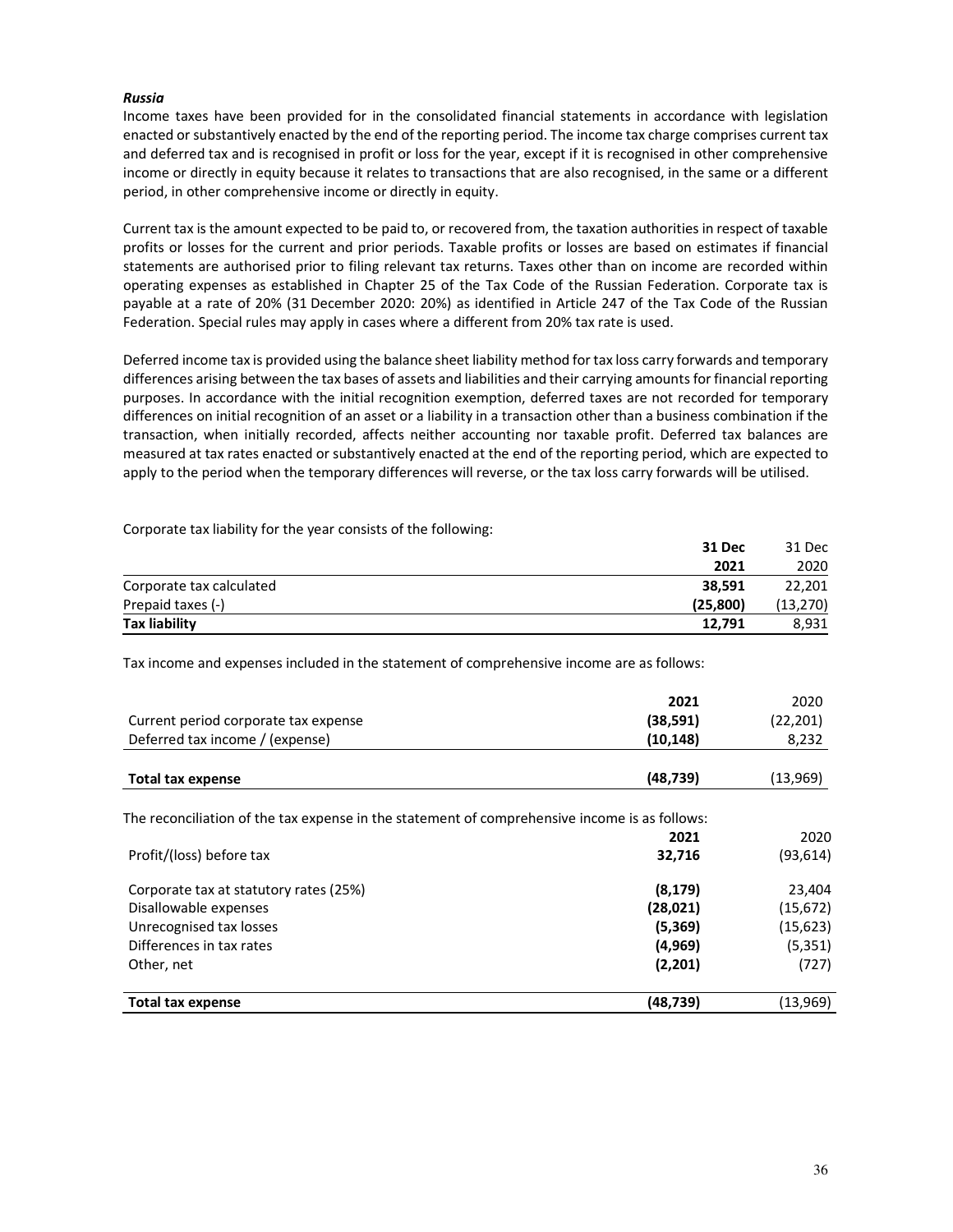The breakdown of cumulative temporary differences and the resulting deferred income tax assets/liabilities at 31 December 2021 and 2020 using statutory tax rates are as follows:

|                                                 | <b>31 December 2021</b> |               | 31 December 2020 |               |
|-------------------------------------------------|-------------------------|---------------|------------------|---------------|
|                                                 |                         | Deferred tax  |                  | Deferred tax  |
|                                                 | <b>Temporary</b>        | assets/       | Temporary        | assets/       |
|                                                 | differences             | (liabilities) | differences      | (liabilities) |
|                                                 |                         |               |                  |               |
| Carry forward tax losses <sup>(1)</sup>         | 72,427                  | 14,485        | 52,462           | 10,492        |
| Contract liabilities from franchising contracts | 65,551                  | 13,110        | 43,983           | 8,797         |
| Right-of-use assets and lease liabilities       | 38,512                  | 7,702         | 28,835           | 5,767         |
| Expense accruals                                | 16,326                  | 4,082         | 5,686            | 1,137         |
| Performance bonuses accruals                    | 18,650                  | 4,663         | 9,132            | 1,826         |
| Legal provisions                                | 5,421                   | 1,084         | 5,740            | 1,148         |
| Unused vacation liabilities                     | 11,839                  | 2,960         | 4,021            | 804           |
| Provision for employee termination benefit      | 4,190                   | 838           | 2,874            | 575           |
| Other                                           | (64,910)                | (12,982)      | 4,441            | 1,507         |
|                                                 | 168,006                 | 35,942        | 157,174          | 32,053        |
| Property, equipment and intangible assets       | (19, 421)               | (5,923)       | (27,763)         | (5, 553)      |
|                                                 | (19, 421)               | (5, 923)      | (27, 763)        | (5, 553)      |
|                                                 |                         |               |                  |               |
| Deferred income tax assets, net                 |                         | 30,019        |                  | 26,500        |

*12.*Consists of carry forward losses of Domino's Russia. Domino's Russia has not recognised any additional tax assets on carry forward losses in 2020 and 2021, the change is the result of the currency translation differences between Russian Roubles and Turkish Lira.

#### *Deferred income tax assets recognition of Fidesrus*

Deferred tax assets are reviewed at each balance sheet date and reduced to the extent that it is no longer probable that sufficient taxable profit will be available to allow all or part of the deferred tax asset to be utilised. Various factors are considered to assess the probability of the future utilisation of deferred tax assets, including past operating results, operational plan, expiration of tax losses carried forward, and tax planning strategies. If actual results differ from these estimates or if these estimates must be adjusted in future periods, the financial position, results of operations and cash flows may be negatively affected. If the assessment of future utilisation of deferred tax assets must be reduced, this reduction will be recognised in the income statement.

Based on the change in the tax code in the Russian Federation after 31 December 2015, previously applied limitation on carry forward tax losses for a ten-year period has been abolished and any losses incurred since 2007 will be carried forward until fully recognised.

Domino's Russia recognises tax assets for the tax losses carried forward to the extent that the realisation of the related tax benefit through the future taxable profits is probable. Domino's Russia recognises deferred income tax assets arising from tax losses, tax discounts and other temporary differences with the estimates and assumptions relying on Domino's Russia management's ten‑year business plan and potential growth opportunities in Russia.

Movement of the deferred tax for the years ended 31 December 2021 and 2020 are as follows:

|                                       | 31 Dec    | 31 Dec |
|---------------------------------------|-----------|--------|
|                                       | 2021      | 2020   |
| Balance at the beginning of the year  | 26.500    | 18,060 |
| Charged to the statement of income    | (10, 148) | 8,232  |
| Currency translation difference       | 13.340    | (28)   |
| Charged to other comprehensive income | 327       | 236    |
| Balance at the end of the year        | 30,019    | 26,500 |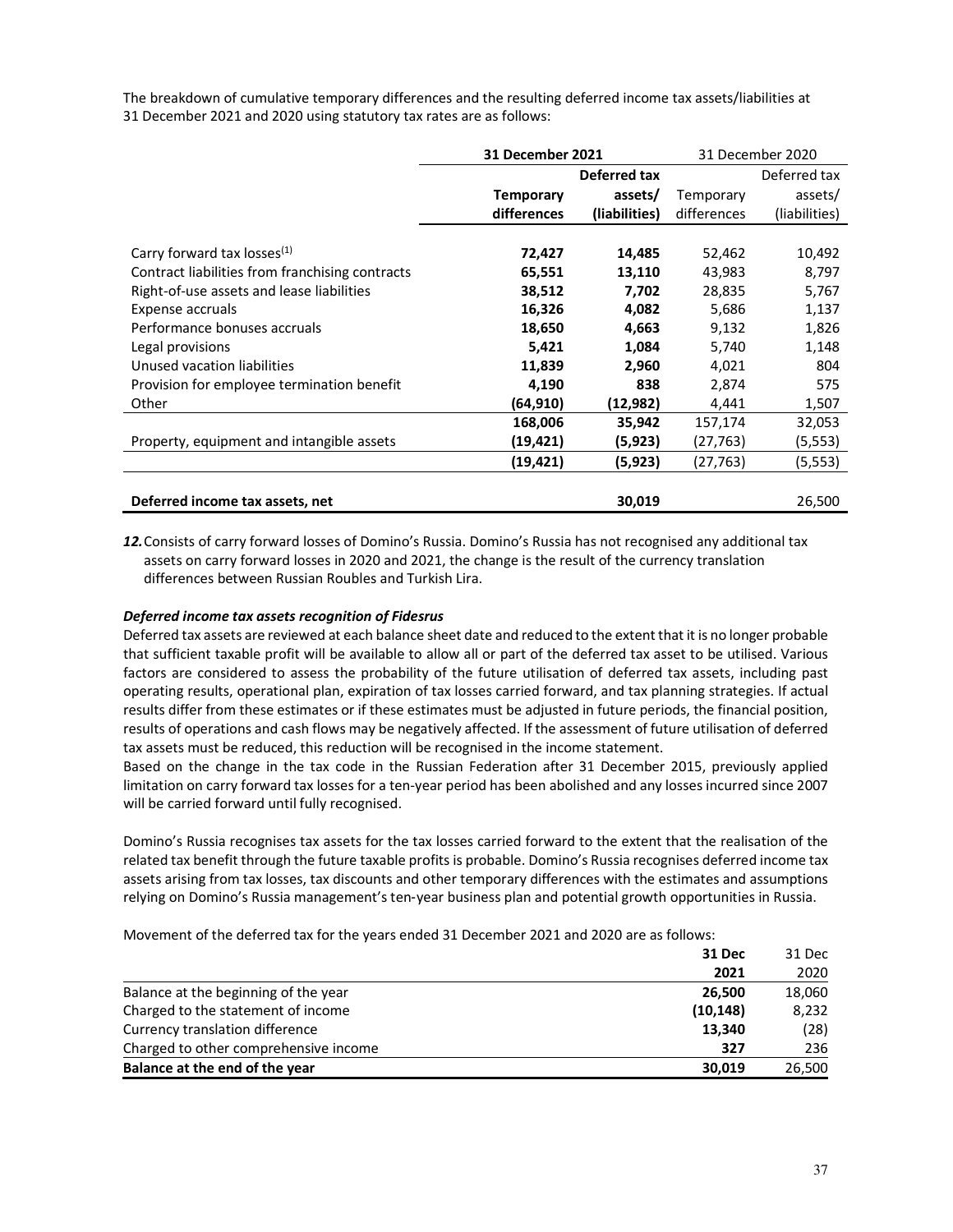#### **Note 18 – Subsequent events**

#### **Conflict in Ukraine**

• The conflict between Russia and Ukraine has been increasing the tension in the region, negatively affecting commodity and financial markets and increasing volatility, especially the exchange rates. In addition to this, Russian economy has faced heavy sanctions imposed mainly by the Western countries.

To minimise the impact of unstable market conditions and sanctions, the Russian financial authorities introduced new measures to support domestic financial stability and protect the national currency. However, so far, precautions which have been taken could not bring stability to the markets and prevent the depreciation on RUB. As at the report's signing date, RUB has lost more than 8% of its value against USD compared to the year-end rates.

The European Union announced an important financial restriction on Russia with a new ban that blocks several Russian banks from using SWIFT system. As at reporting date, the Group maintains its financial operations in this territory through its subsidiaries established and operating in the Russian Federation. Accordingly, none of the sanctions announced to date preclude the Group's Russian subsidiaries to carry out any transactions with those financial institutions that have been subjected to the financial restrictions. The Group is closely monitoring the additional regulations and its contractual undertakings to ensure its continued compliance with the legal and contractual framework. The Group has limited dollar/ euro dependency. The Group already announced that royalty payments from its Russian operations have been suspended until further notice.

In terms of the Group's financial position, devaluation of RUB does not constitute a threat to the Group with regards to the financial liabilities. As at reporting date, 39% of the bank borrowings are in RUB all of which are attributable to the borrowings of DP Russia where the functional currency of the company is RUB. On the other hand, on the operational perspective, depreciation of RUB will bring considerable increase in price of raw materials. As at 31 December 2021, the share of RUB revenue in all over the Group is 31% and the negative effect of RUB devaluation is limited. Furthermore, sales performance of Russian operation, is in positive trend, compared to pre-ongoing situation in Russia.

Given the recent developments, Central Bank of Russia ("CBR") made a 20% hike to its key rate on 28 February 2022. Accordingly, CBR's key rate had risen from 9.5% to 20%. The Group's effective RUB borrowing cost is between 9.7% and 14.3% and despite the increased interest rates on loans, according to the Group's cash flow pattern, no event of default on repayment or any debt service shortfall is expected.

Lastly, The Group assets' performance is linked to general economic conditions in the country. As at the reporting date, due to the increase in the CBR interest rates, the values arrived using the discounted cash flow models may be less than the accounted fair values for the assets in Russia. Parallel to the uncertainties, it is not certain how much of the value of assets will decline or recover in the near future.

The Group's management analysed the possible impact of changing micro and macroeconomic conditions on the Group's financial position and results of operations, parallel with the developments on daily basis and planning and implementing business continuity measures for various adverse scenarios.

If the geopolitical situation in Russia persists or continues to develop adversely, there might be a material uncertainty

in the Russian subsidiary's financial position and performance. Currently, the Group cannot reliably estimate the magnitude of the impact, if any. However, this is not expected to impact the Group's ability to continue as a going concern.